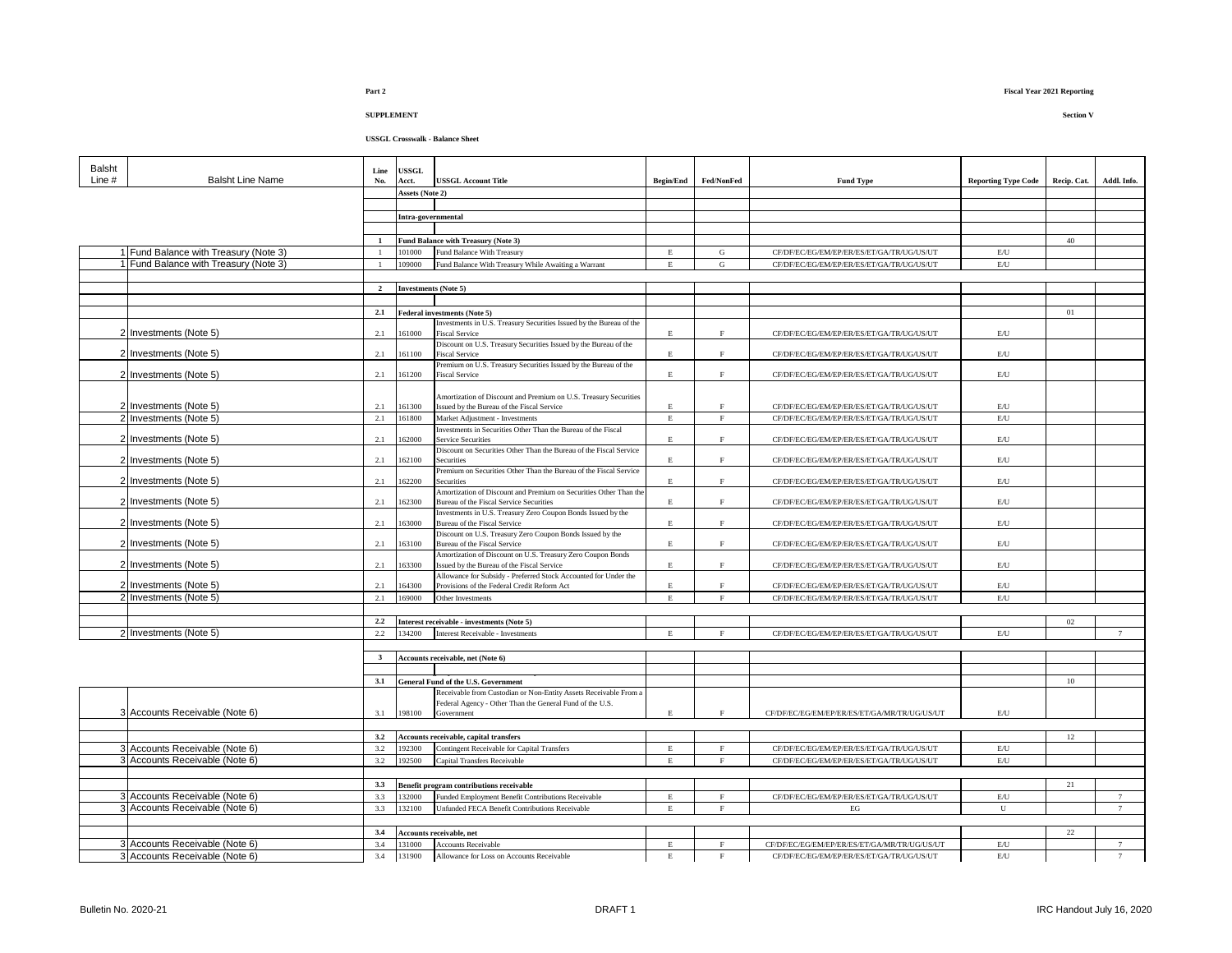| Balsht  |                                           | Line           | USSGL                       |                                                                   |                         |              |                                              |                            |             |                 |
|---------|-------------------------------------------|----------------|-----------------------------|-------------------------------------------------------------------|-------------------------|--------------|----------------------------------------------|----------------------------|-------------|-----------------|
| Line #  | <b>Balsht Line Name</b>                   | No.            | Acct.                       | <b>JSSGL Account Title</b>                                        | <b>Begin/End</b>        | Fed/NonFed   | <b>Fund Type</b>                             | <b>Reporting Type Code</b> | Recip. Cat. | Addl. Info.     |
|         | 3 Accounts Receivable (Note 6)            | 3.4            | 36000                       | Penalties and Fines Receivable - Not Otherwise Classified         | E                       | F            | CF/DF/EC/EG/EM/EP/ER/ES/ET/GA/TR/UG/US/UT    | E/U                        |             | $\tau$          |
|         |                                           |                |                             | Allowance for Loss on Penalties and Fines Receivable - Not        |                         |              |                                              |                            |             |                 |
|         | 3 Accounts Receivable (Note 6)            | 3.4            | 36700                       | Otherwise Classified                                              | $\mathbf E$             | F            | CF/DF/EC/EG/EM/EP/ER/ES/ET/GA/TR/UG/US/UT    | $\mathrm{E}/\mathrm{U}$    |             | $\overline{7}$  |
|         | 3 Accounts Receivable (Note 6)            | 3.4            | 37000                       | Administrative Fees Receivable - Not Otherwise Classified         | E                       | $\mathbf{F}$ | CF/DF/EC/EG/EM/EP/ER/ES/ET/GA/TR/UG/US/UT    | $\mathrm{E}/\mathrm{U}$    |             | $\overline{7}$  |
|         |                                           |                |                             | Allowance for Loss on Administrative Fees Receivable - Not        |                         |              |                                              |                            |             |                 |
|         | 3 Accounts Receivable (Note 6)            | 3.4            | 137700                      | Otherwise Classified                                              | $\mathbf E$             | F            | CF/DF/EC/EG/EM/EP/ER/ES/ET/GA/TR/UG/US/UT    | $\mathrm{E}/\mathrm{U}$    |             | $\overline{7}$  |
|         | 5 Other (Note 12)                         | 3.4            | 199000                      | Other Assets                                                      | E                       | $_{\rm F}$   | CF/DF/EC/EG/EM/EP/ER/ES/ET/TR/UG/US/UT       | $\mathrm{E}/\mathrm{U}$    |             | $\overline{7}$  |
|         |                                           |                |                             |                                                                   |                         |              |                                              |                            |             |                 |
|         |                                           | 3.5            | <b>Transfers receivable</b> |                                                                   |                         |              |                                              |                            | $27\,$      |                 |
|         | 3 Accounts Receivable (Note 6)            | 3.5            | 133000                      | Receivable for Transfers of Currently Invested Balances           | E                       | $_{\rm F}$   | CF/DF/EC/EG/EM/EP/ER/ES/ET/GA/TR/UG/US/UT    | $\mathrm{E}/\mathrm{U}$    |             | $7\phantom{.0}$ |
|         | 3 Accounts Receivable (Note 6)            | 3.5            | 133500                      | <b>Expenditure Transfers Receivable</b>                           | E                       | $\rm F$      | CF/DF/EC/EG/EM/EP/ER/ES/ET/GA/TR/UG/US/UT    | E/U                        |             | $7\overline{ }$ |
|         | 3 Accounts Receivable (Note 6)            | 3.5            | 139000                      | Appropriated Dedicated Collections Receivable                     | $\mathbf E$             | $\rm F$      | ES/ET/US/UT                                  | $\mathrm{E}/\mathrm{U}$    |             |                 |
|         |                                           | $\overline{4}$ |                             |                                                                   |                         |              |                                              |                            |             |                 |
|         |                                           |                | Loans receivable            |                                                                   |                         |              |                                              |                            |             |                 |
|         |                                           | 4.1            |                             | Interest receivable - loans and not otherwise classified          |                         |              |                                              |                            | 04          |                 |
|         | 3 Accounts Receivable (Note 6)            | 4.1            | 134000                      | Interest Receivable - Not Otherwise Classified                    | E                       | F            | CF/DF/EC/EG/EM/EP/ER/ES/ET/TR/UG/US/UT       | E/U                        |             | $7\phantom{.0}$ |
|         | 4 Loans Receivable                        | 4.1            | 134100                      | Interest Receivable - Loans                                       | E                       | F            | CF/DF/EC/EG/EM/EP/ER/ES/ET/GA/TR/UG/US/UT    | E/U                        |             | $\overline{7}$  |
|         |                                           |                |                             |                                                                   |                         |              |                                              |                            |             |                 |
|         |                                           | 4.2            | Loans receivable            |                                                                   |                         |              |                                              |                            | 17          |                 |
|         | 4 Loans Receivable                        | 4.2            | 135000                      | Loans Receivable                                                  | $\mathbf E$             | $\mathbf F$  | CF/DF/EC/EG/EM/EP/ER/ES/ET/GA/MR/TR/UG/US/UT | $\mathrm{E}/\mathrm{U}$    |             | $\tau$          |
|         |                                           |                |                             |                                                                   |                         |              |                                              |                            |             |                 |
|         | 4 Loans Receivable                        | 4.2            | 35100                       | Capitalized Loan Interest Receivable - Non-Credit Reform          | Е                       | $\mathbf{F}$ | CF/DF/EC/EG/EM/EP/ER/ES/ET/GA/MR/TR/UG/US/UT | E/U                        |             | $\overline{7}$  |
|         | 4 Loans Receivable                        | 4.2            | 36100                       | Penalties and Fines Receivable - Loans                            | $\mathbf E$             | $\mathbf F$  | CF/DF/EC/EG/EM/EP/ER/ES/ET/GA/TR/UG/US/UT    | $\mathrm{E}/\mathrm{U}$    |             | $\tau$          |
|         | 4 Loans Receivable                        | 4.2            | 37100                       | Administrative Fees Receivable - Loans                            | E                       | F            | CF/DF/EC/EG/EM/EP/ER/ES/ET/GA/TR/UG/US/UT    | $\mathrm{E}/\mathrm{U}$    |             | $7\phantom{.0}$ |
|         |                                           |                |                             |                                                                   |                         |              |                                              |                            |             |                 |
|         |                                           | 5              |                             | Other Assets (Note 12)                                            |                         |              |                                              |                            |             |                 |
|         |                                           |                |                             |                                                                   |                         |              |                                              |                            |             |                 |
|         |                                           | 5.1            |                             | Advances to others and prepayments                                |                         |              |                                              |                            | 23          |                 |
|         | 5 Other (Note 12)                         | 5.1            | 141000                      | Advances and Prepayments                                          | E                       | $_{\rm F}$   | CF/DF/EC/EG/EM/EP/ER/ES/ET/GA/TR/UG/US/UT    | E/U                        |             | $\overline{7}$  |
|         |                                           | 5.2            |                             |                                                                   |                         |              |                                              |                            |             |                 |
|         | 5 Other (Note 12)                         | 5.2            | Other assets<br>192100      |                                                                   | $\,$ E                  | $\mathbf G$  | CF/EC/EG/EM/EP/ER/ES/ET/GA/TR/UG/US/UT       | $\mathrm{E}/\mathrm{U}$    | 30          |                 |
|         | 5 Other (Note 12)                         | 5.2            | 199000                      | Receivable From Appropriations                                    | $\mathbf E$             | G            | CF/DF/EC/EG/EM/EP/ER/ES/ET/TR/UG/US/UT       | $\mathrm{E}/\mathrm{U}$    |             |                 |
| None-GF |                                           |                |                             | Other Assets                                                      |                         |              |                                              |                            |             |                 |
| account |                                           | 5.2            | 99010                       | Other Assets - General Fund of the U.S. Government                | E                       | $_{\rm F}$   | GA                                           | U                          |             |                 |
|         |                                           |                |                             |                                                                   |                         |              |                                              |                            |             |                 |
|         |                                           | 5.3            |                             | Asset for agency's custodial and non-entity liabilities           |                         |              |                                              |                            | 46          |                 |
| None-GF |                                           |                |                             | Asset for Agency's Custodial and Non-Entity Liabilities - General |                         |              |                                              |                            |             |                 |
| account |                                           | 5.3            | 198000                      | Fund of the U.S. Government                                       | E                       | $\mathbf{F}$ | GA                                           | U                          |             |                 |
|         |                                           |                |                             |                                                                   |                         |              |                                              |                            |             |                 |
|         | 6 Total intragovernmental                 | 6              |                             | <b>Total Intra-governmental</b>                                   |                         |              |                                              |                            |             |                 |
|         |                                           |                |                             |                                                                   |                         |              |                                              |                            |             |                 |
|         |                                           |                |                             | This line is calculated. Equals sum of line 1 through 5           |                         |              |                                              |                            |             |                 |
|         |                                           |                |                             |                                                                   |                         |              |                                              |                            |             |                 |
|         |                                           |                | With the public             |                                                                   |                         |              |                                              |                            |             |                 |
|         |                                           |                |                             |                                                                   |                         |              |                                              |                            |             |                 |
|         |                                           | $\overline{7}$ |                             | Cash and other monetary assets (Note 4)                           |                         |              |                                              |                            |             |                 |
|         | 7 Cash and other monetary assets (Note 4) |                | 110100                      | General Fund of the U.S. Government's Operating Cash              | $\mathop{\hbox{\bf E}}$ | $_{\rm N}$   | GA/MR                                        | U                          |             |                 |
|         | 7 Cash and other monetary assets (Note 4) | $\overline{7}$ | 110300                      | <b>Restricted Operating Cash</b>                                  | $\mathbf E$             | $\mathbf N$  | GA/MR                                        | $\mathbf U$                |             |                 |
|         | 7 Cash and other monetary assets (Note 4) | $\tau$         | 110900                      | <b>Checks Outstanding</b>                                         | $\mathbf E$             | $_{\rm N}$   | $\mathbf{GA} \!/\! \mathbf{MR}$              | ${\bf U}$                  |             |                 |
|         | 7 Cash and other monetary assets (Note 4) | $\overline{7}$ | 111000                      | <b>Undeposited Collections</b>                                    | $\mathbf E$             | $_{\rm N}$   | CF/DF/EC/EG/EM/EP/ER/ES/ET/GA/MR/TR/UG/US/UT | $\mathrm{E}/\mathrm{U}$    |             |                 |
|         | 7 Cash and other monetary assets (Note 4) | $\overline{7}$ | 112000                      | <b>Imprest Funds</b>                                              | $\mathbf E$             | $_{\rm N}$   | CF/DF/EC/EG/EM/EP/ER/ES/ET/GA/TR/UG/US/UT    | $\mathrm{E}/\mathrm{U}$    |             |                 |
|         | 7 Cash and other monetary assets (Note 4) | $\overline{7}$ | 112500                      | U.S. Debit Card Funds                                             | E                       | $_{\rm N}$   | CF/DF/EC/EG/EM/EP/ER/ES/ET/GA/TR/UG/US/UT    | E/U                        |             |                 |
|         | 7 Cash and other monetary assets (Note 4) | $\tau$         | 113000                      | Funds Held Outside of Treasury - Budgetary                        | E                       | $_{\rm N}$   | CF/DF/EC/EG/EM/EP/ER/ES/ET/GA/TR/UG/US/UT    | $\mathrm{E}/\mathrm{U}$    |             |                 |
|         | 7 Cash and other monetary assets (Note 4) | $\tau$         | 113500                      | Funds Held Outside of Treasury - Non-Budgetary                    | $\mathbf E$             | $_{\rm N}$   | DF                                           | E/U                        |             |                 |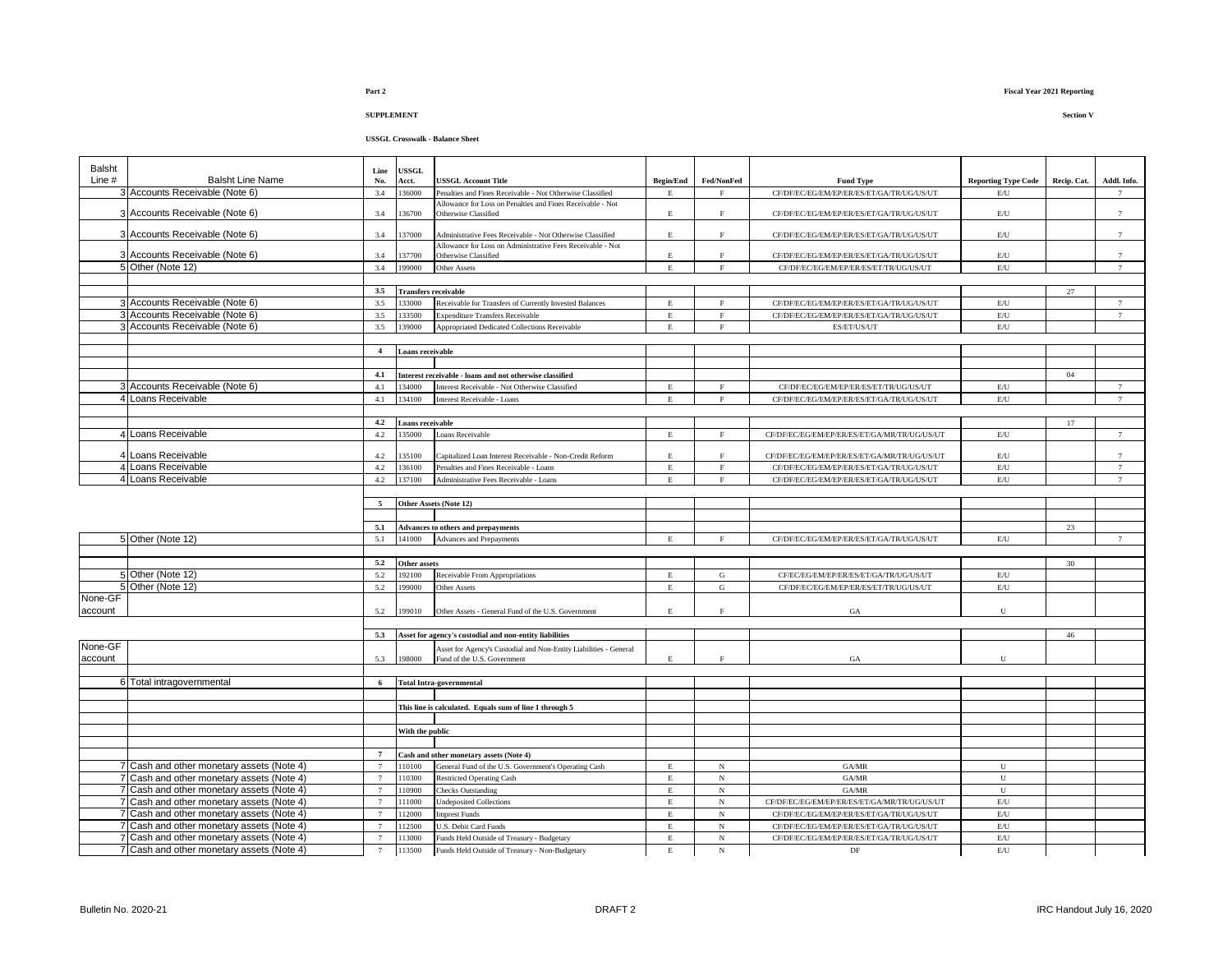### **USSGL Crosswalk - Balance Sheet**

| <b>Balsht</b> |                                                                                        | Line                  | <b>USSGL</b>   |                                                                                 |                         |                 |                                                 |                            |             |             |
|---------------|----------------------------------------------------------------------------------------|-----------------------|----------------|---------------------------------------------------------------------------------|-------------------------|-----------------|-------------------------------------------------|----------------------------|-------------|-------------|
| Line #        | <b>Balsht Line Name</b>                                                                | No.                   | Acct.          | <b>JSSGL Account Title</b>                                                      | <b>Begin/End</b>        | Fed/NonFed      | <b>Fund Type</b>                                | <b>Reporting Type Code</b> | Recip. Cat. | Addl. Info. |
|               | 7 Cash and other monetary assets (Note 4)                                              |                       | 14500          | Cash Held by U.S. Disbursing Officers Outside the Treasury's<br>General Account | E                       | N               | GA/MR                                           | U                          |             |             |
|               | 7 Cash and other monetary assets (Note 4)                                              | $\overline{7}$        | 19000          | Other Cash                                                                      | $\mathbf E$             | $_{\rm N}$      | CF/DF/EC/EG/EM/EP/ER/ES/ET/GA/MR/TR/UG/US/UT    | E/U                        |             |             |
|               | 7 Cash and other monetary assets (Note 4)                                              | $\overline{7}$        | 19090          | Other Cash - International Monetary Fund                                        | E                       |                 | EG                                              | $\mathbf{U}$               |             |             |
|               | 7 Cash and other monetary assets (Note 4)                                              | $7\phantom{.0}$       | 19305          | International Monetary Fund - Letter of Credit                                  | Е                       |                 | $_{\rm EG}$                                     | ${\bf U}$                  |             |             |
|               |                                                                                        |                       |                | international Monetary Fund - Receivable/Payable Currency                       |                         |                 |                                                 |                            |             |             |
|               | 7 Cash and other monetary assets (Note 4)                                              | $\tau$                | 19306          | Valuation Adjustment                                                            | E                       |                 | EG                                              | U                          |             |             |
|               | 7 Cash and other monetary assets (Note 4)                                              |                       | 19307          | International Monetary Fund - Dollar Deposits With the IMF                      | $\mathop{\hbox{\bf E}}$ |                 | $_{\rm EG}$                                     | U                          |             |             |
|               | 7 Cash and other monetary assets (Note 4)                                              | $\tau$                | 19309          | International Monetary Fund - Currency Holdings                                 | E                       |                 | EG                                              | U                          |             |             |
|               | 7 Cash and other monetary assets (Note 4)                                              | $\overline{7}$        | 19333          | <b>International Monetary Fund - Reserve Position</b>                           | $\mathbf E$             |                 | $_{\rm EG}$                                     | ${\bf U}$                  |             |             |
|               |                                                                                        |                       |                | Exchange Stabilization Fund (ESF) Assets - Holdings of Special                  |                         |                 |                                                 |                            |             |             |
|               | 7 Cash and other monetary assets (Note 4)                                              | $\overline{7}$        | 19400          | Drawing Rights (SDR)                                                            | E.                      | N               | CF/DF/EC/EG/EM/EP/ER/ES/ET/GA/TR/UG/US/UT       | E/U                        |             |             |
|               | 7 Cash and other monetary assets (Note 4)                                              |                       | 19500          | Other Monetary Assets                                                           | $\mathbf{E}$            | $\mathbf N$     | CF/DF/EC/EG/EM/EP/ER/ES/ET/GA/MR/TR/UG/US/UT    | E/U                        |             |             |
|               | 7 Cash and other monetary assets (Note 4)                                              | $\overline{7}$        | 20000          | Foreign Currency                                                                | Е                       | $_{\rm N}$      | CF/DF/EC/EG/EM/EP/ER/ES/ET/GA/MR/TR/UG/US/UT    | $\rm E/U$                  |             |             |
|               | 7 Cash and other monetary assets (Note 4)                                              | $\overline{7}$        | 120500         | Foreign Currency Denominated Equivalent Assets                                  | E                       | $_{\rm N}$      | $\rm EP$                                        | $\mathbf E$                |             |             |
|               | 7 Cash and other monetary assets (Note 4)                                              | $\tau$                | 20900          | Jninvested Foreign Currency                                                     | $\mathbf E$             | $_{\rm N}$      | EP                                              | $\mathbf E$                |             |             |
|               | 7 Cash and other monetary assets (Note 4)                                              | $\overline{7}$        | 34400          | Interest Receivable on Special Drawing Rights (SDR)                             | Е                       | $_{\rm N}$      | $\rm EP$                                        | $\mathbf E$                |             |             |
|               |                                                                                        |                       |                |                                                                                 |                         |                 |                                                 |                            |             |             |
|               | 7 Cash and other monetary assets (Note 4)<br>7 Cash and other monetary assets (Note 4) | $\overline{7}$        | 38400<br>53100 | Interest Receivable - Foreign Currency Denominated Assets                       | E.<br>$\mathbf E$       | N<br>$_{\rm N}$ | EP<br>CF/DF/EC/EG/EM/EP/ER/ES/ET/GA/TR/UG/US/UT | E.<br>E/U                  |             |             |
|               | 7 Cash and other monetary assets (Note 4)                                              | $7\phantom{.0}$       | 153200         | <b>Seized Monetary Instruments</b><br><b>Seized Cash Deposited</b>              | Е                       | $_{\rm N}$      | $\rm DF$                                        | $\mathrm{E}/\mathrm{U}$    |             |             |
|               |                                                                                        |                       |                |                                                                                 |                         |                 |                                                 |                            |             |             |
|               |                                                                                        | $\mathbf{x}$          |                | Accounts receivable, net (Note 6)                                               |                         |                 |                                                 |                            |             |             |
|               | 9 Accounts Receivable, net (Note 6)                                                    | 8                     | 31000          | <b>Accounts Receivable</b>                                                      | E                       | $_{\rm N}$      | CF/DF/EC/EG/EM/EP/ER/ES/ET/GA/MR/TR/UG/US/UT    | E/U                        |             |             |
|               | 9 Accounts Receivable, net (Note 6)                                                    | 8                     | 31900          | Allowance for Loss on Accounts Receivable                                       | E                       | $_{\rm N}$      | CF/DF/EC/EG/EM/EP/ER/ES/ET/GA/TR/UG/US/UT       | E/U                        |             |             |
|               | 9 Accounts Receivable, net (Note 6)                                                    | $\mathbf{\hat{x}}$    | 32000          | Funded Employment Benefit Contributions Receivable                              | $_{\rm E}$              | $_{\rm N}$      | CF/DF/EC/EG/EM/EP/ER/ES/ET/GA/TR/UG/US/UT       | E/U                        |             |             |
|               | 9 Accounts Receivable, net (Note 6)                                                    | $\mathbf{8}$          | 32100          | Unfunded FECA Benefit Contributions Receivable                                  | E                       | $_{\rm N}$      | EG                                              | $\mathbf{U}$               |             |             |
|               | 10 Taxes Receivable, net (Note 7)                                                      | $\mathbf{R}$          | 32500          | Taxes Receivable                                                                | E.                      | $_{\rm N}$      | CF/DF/EC/EG/EM/EP/ER/ES/ET/GA/TR/UG/US/UT       | E/U                        |             |             |
|               | 10 Taxes Receivable, net (Note 7)                                                      | $\mathbf{\hat{x}}$    | 32900          | Allowance for Loss on Taxes Receivable                                          | $\mathbf{E}$            | $_{\rm N}$      | CF/DF/EC/EG/EM/EP/ER/ES/ET/GA/TR/UG/US/UT       | E/U                        |             |             |
|               | 9 Accounts Receivable, net (Note 6)                                                    | $\mathbf{\mathbf{R}}$ | 34000          | Interest Receivable - Not Otherwise Classified                                  | $_{\rm E}$              | $_{\rm N}$      | CF/DF/EC/EG/EM/EP/ER/ES/ET/TR/UG/US/UT          | $\mathbf{E}/\mathbf{U}$    |             |             |
|               | 10 Taxes Receivable, net (Note 7)                                                      | $\mathbf{\hat{x}}$    | 34300          | <b>Interest Receivable - Taxes</b>                                              | $\mathbf{E}% _{0}$      | $_{\rm N}$      | CF/DF/EC/EG/EM/EP/ER/ES/ET/GA/TR/UG/US/UT       | $\mathrm{E}/\mathrm{U}$    |             |             |
|               |                                                                                        |                       |                | Allowance for Loss on Interest Receivable - Not Otherwise                       |                         |                 |                                                 |                            |             |             |
|               | 9 Accounts Receivable, net (Note 6)                                                    |                       | 34700          | Classified                                                                      | $\mathbf E$             | $_{\rm N}$      | CF/DF/EC/EG/EM/EP/ER/ES/ET/GA/TR/UG/US/UT       | $\mathbf{E}/\mathbf{U}$    |             |             |
|               | 10 Taxes Receivable, net (Note 7)                                                      | $\mathbf{8}$          | 34800          | Allowance for Loss on Interest Receivable - Taxes                               | $\mathbf E$             | $_{\rm N}$      | CF/DF/EC/EG/EM/EP/ER/ES/ET/GA/TR/UG/US/UT       | $\mathrm{E}/\mathrm{U}$    |             |             |
|               | 9 Accounts Receivable, net (Note 6)                                                    | $\mathbf{\hat{x}}$    | 36000          | Penalties and Fines Receivable - Not Otherwise Classified                       | $_{\rm E}$              | $_{\rm N}$      | CF/DF/EC/EG/EM/EP/ER/ES/ET/GA/TR/UG/US/UT       | E/U                        |             |             |
|               | 10 Taxes Receivable, net (Note 7)                                                      | $\mathbf{8}$          | 36300          | Penalties and Fines Receivable - Taxes                                          | $\mathbf E$             | $_{\rm N}$      | CF/DF/EC/EG/EM/EP/ER/ES/ET/GA/TR/UG/US/UT       | $\mathrm{E}/\mathrm{U}$    |             |             |
|               |                                                                                        | $\mathbf{\hat{z}}$    | 36700          | Allowance for Loss on Penalties and Fines Receivable - Not                      | E                       |                 |                                                 | $\mathbf{E}/\mathbf{U}$    |             |             |
|               | 9 Accounts Receivable, net (Note 6)                                                    |                       |                | Otherwise Classified                                                            |                         | $_{\rm N}$      | CF/DF/EC/EG/EM/EP/ER/ES/ET/GA/TR/UG/US/UT       |                            |             |             |
|               | 10 Taxes Receivable, net (Note 7)                                                      |                       | 36800          | Allowance for Loss on Penalties and Fines Receivable - Taxes                    | Е                       | $_{\rm N}$      | CF/DF/EC/EG/EM/EP/ER/ES/ET/GA/TR/UG/US/UT       | E/U                        |             |             |
|               |                                                                                        |                       |                |                                                                                 |                         |                 |                                                 |                            |             |             |
|               | 9 Accounts Receivable, net (Note 6)                                                    |                       | 37000          | Administrative Fees Receivable - Not Otherwise Classified                       | E.                      | N               | CF/DF/EC/EG/EM/EP/ER/ES/ET/GA/TR/UG/US/UT       | E/U                        |             |             |
|               | 10 Taxes Receivable, net (Note 7)                                                      | $\,$ 8 $\,$           | 37300          | Administrative Fees Receivable - Taxes                                          | $\mathbf E$             | $_{\rm N}$      | CF/DF/EC/EG/EM/EP/ER/ES/ET/GA/TR/UG/US/UT       | $\mathbf{E}/\mathbf{U}$    |             |             |
|               |                                                                                        |                       |                | Allowance for Loss on Administrative Fees Receivable - Not                      |                         |                 |                                                 |                            |             |             |
|               | 9 Accounts Receivable, net (Note 6)                                                    | 8                     | 37700          | Otherwise Classified                                                            | $\mathop{\hbox{\bf E}}$ | $_{\rm N}$      | CF/DF/EC/EG/EM/EP/ER/ES/ET/GA/TR/UG/US/UT       | $\mathbf{E}/\mathbf{U}$    |             |             |
|               | 10 Taxes Receivable, net (Note 7)                                                      | 8                     | 37800          | Allowance for Loss on Administrative Fees Receivable - Taxes                    | E.                      | N               | CF/DF/EC/EG/EM/EP/ER/ES/ET/GA/TR/UG/US/UT       | $\mathrm{E}/\mathrm{U}$    |             |             |
|               |                                                                                        |                       |                |                                                                                 |                         |                 |                                                 |                            |             |             |
|               |                                                                                        |                       |                | Direct loan and loan guarantees receivable, net (Note 8)                        |                         |                 |                                                 |                            |             |             |
|               | 11 Direct Loan and Loan Guarantees, net (Note 8)                                       | 9                     | 34100          | nterest Receivable - Loans                                                      | $\mathbf E$             | $_{\rm N}$      | CF/DF/EC/EG/EM/EP/ER/ES/ET/GA/TR/UG/US/UT       | $\rm E/U$                  |             |             |
|               | 11 Direct Loan and Loan Guarantees, net (Note 8)                                       | 9                     | 34500          | Allowance for Loss on Interest Receivable - Loans                               | E                       | $_{\rm N}$      | CF/DF/EC/EG/EM/EP/ER/ES/ET/GA/TR/UG/US/UT       | $\mathbf{E}/\mathbf{U}$    |             |             |
|               | 11 Direct Loan and Loan Guarantees, net (Note 8)                                       | $\overline{9}$        | 35000          | oans Receivable                                                                 | $\mathbf{E}$            | N               | CF/DF/EC/EG/EM/EP/ER/ES/ET/GA/MR/TR/UG/US/UT    | E/U                        |             |             |
|               | 11 Direct Loan and Loan Guarantees, net (Note 8)                                       | 9                     | 35090          | Loans Receivable - International Monetary Fund                                  | Е                       |                 | EG                                              | ${\bf U}$                  |             |             |
|               | 11 Direct Loan and Loan Guarantees, net (Note 8)                                       | $\overline{9}$        | 35900          | Allowance for Loss on Loans Receivable                                          | E.                      | $_{\rm N}$      | CF/DF/EC/EG/EM/EP/ER/ES/ET/GA/TR/UG/US/UT       | $\mathbf{E}/\mathbf{U}$    |             |             |
|               |                                                                                        |                       |                | Allowance for Loss on Loans Receivable - International Monetary                 |                         |                 |                                                 |                            |             |             |
|               | 11 Direct Loan and Loan Guarantees, net (Note 8)                                       | 9                     | 35990          | Fund                                                                            | E                       |                 | EG                                              | U                          |             |             |
|               | 11 Direct Loan and Loan Guarantees, net (Note 8)                                       | 9                     | 36100          | Penalties and Fines Receivable - Loans                                          | Е                       | N               | CF/DF/EC/EG/EM/EP/ER/ES/ET/GA/TR/UG/US/UT       | $\rm E/U$                  |             |             |
|               | 11 Direct Loan and Loan Guarantees, net (Note 8)                                       | 9                     | 136500         | Allowance for Loss on Penalties and Fines Receivable - Loans                    | $\mathbf E$             | $_{\rm N}$      | CF/DF/EC/EG/EM/EP/ER/ES/ET/GA/TR/UG/US/UT       | E/U                        |             |             |
|               |                                                                                        |                       |                |                                                                                 |                         |                 |                                                 |                            |             |             |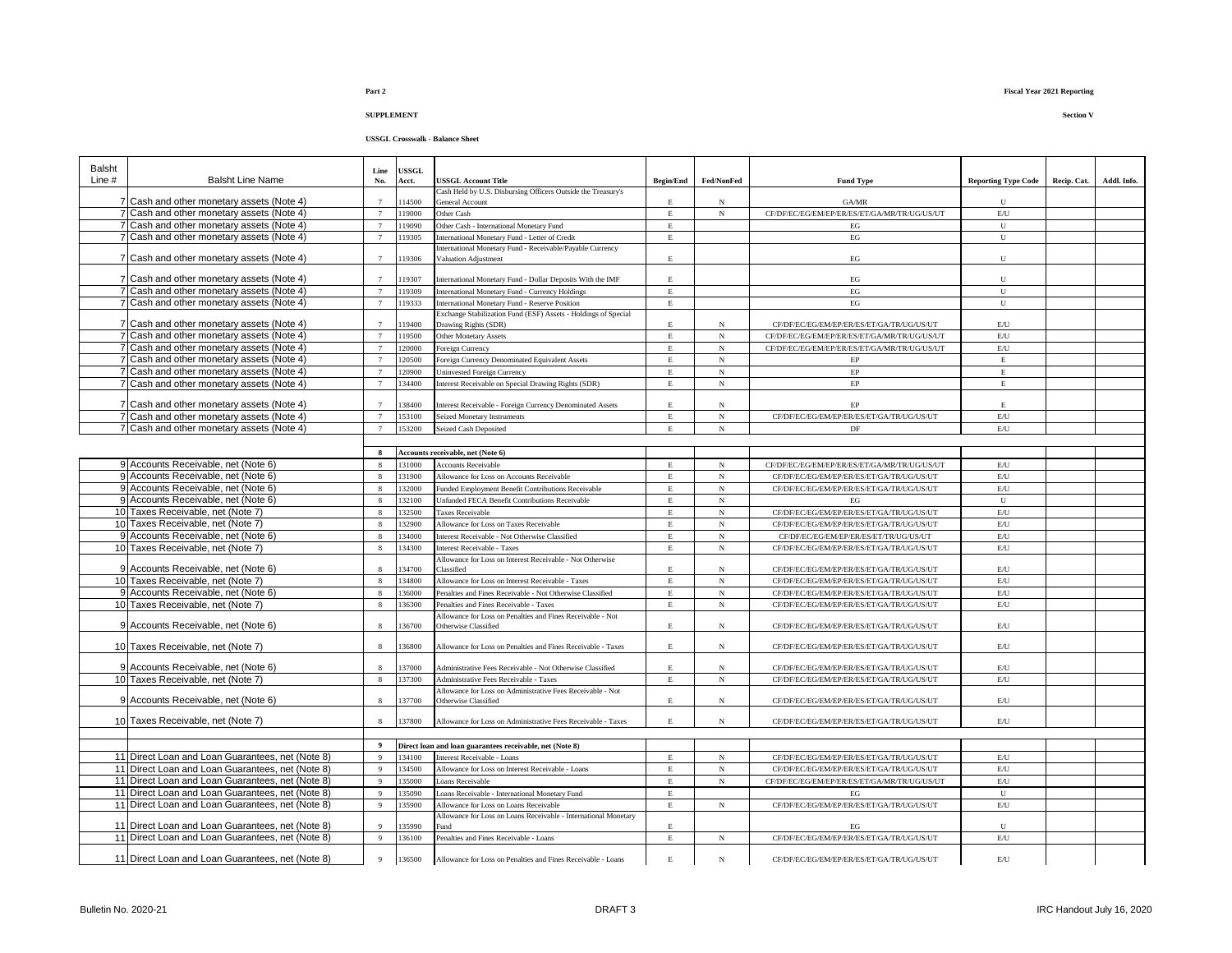### **USSGL Crosswalk - Balance Sheet**

| Balsht   |                                                                                                    | Line           | <b>USSGL</b>   |                                                                                              |                  |            |                                                                                        |                                |             |             |
|----------|----------------------------------------------------------------------------------------------------|----------------|----------------|----------------------------------------------------------------------------------------------|------------------|------------|----------------------------------------------------------------------------------------|--------------------------------|-------------|-------------|
| Line $#$ | <b>Balsht Line Name</b>                                                                            | No.            | Acct.          | <b>USSGL Account Title</b>                                                                   | <b>Begin/End</b> | Fed/NonFed | <b>Fund Type</b>                                                                       | <b>Reporting Type Code</b>     | Recip. Cat. | Addl. Info. |
|          | 11 Direct Loan and Loan Guarantees, net (Note 8)                                                   | $\overline{9}$ | 137100         | Administrative Fees Receivable - Loans                                                       | E                | N          | CF/DF/EC/EG/EM/EP/ER/ES/ET/GA/TR/UG/US/UT                                              | E/U                            |             |             |
|          | 11 Direct Loan and Loan Guarantees, net (Note 8)                                                   | $\overline{9}$ | 37500          | Allowance for Loss on Administrative Fees Receivable - Loans                                 | E.               | $_{\rm N}$ | CF/DF/EC/EG/EM/EP/ER/ES/ET/GA/TR/UG/US/UT                                              | E/U                            |             |             |
|          | 11 Direct Loan and Loan Guarantees, net (Note 8)                                                   | $\overline{9}$ | 138000         | Loans Receivable - Troubled Assets Relief Program                                            | $\mathbf E$      | $_{\rm N}$ | CF/DF/EC/EG/EM/EP/ER/ES/ET/GA/TR/UG/US/UT                                              | E/U                            |             |             |
|          |                                                                                                    |                |                |                                                                                              |                  |            |                                                                                        |                                |             |             |
|          | 11 Direct Loan and Loan Guarantees, net (Note 8)                                                   | $\overline{9}$ | 38100          | Interest Receivable - Loans - Troubled Assets Relief Program                                 | E                | $_{\rm N}$ | CF/DF/EC/EG/EM/EP/ER/ES/ET/GA/TR/UG/US/UT                                              | $\mathrm{E}/\mathrm{U}$        |             |             |
|          |                                                                                                    |                |                | Allowance for Loss on Interest Receivable - Loans - Troubled                                 |                  |            |                                                                                        |                                |             |             |
|          | 11 Direct Loan and Loan Guarantees, net (Note 8)                                                   | $\overline{9}$ | 138500         | <b>Assets Relief Program</b>                                                                 | $\mathbf E$      | $_{\rm N}$ | CF/DF/EC/EG/EM/EP/ER/ES/ET/GA/TR/UG/US/UT                                              | E/U                            |             |             |
|          | 11 Direct Loan and Loan Guarantees, net (Note 8)                                                   | $\overline{9}$ | 138900         | Allowance for Subsidy - Loans - Troubled Assets Relief Program                               | Е                | $_{\rm N}$ | CF/DF/EC/EG/EM/EP/ER/ES/ET/GA/TR/UG/US/UT                                              | E/U                            |             |             |
|          | 11 Direct Loan and Loan Guarantees, net (Note 8)                                                   | $\overline{9}$ | 139900         | Allowance for Subsidy                                                                        | $\mathbf E$      | $_{\rm N}$ | CF/DF/EC/EG/EM/EP/ER/ES/ET/GA/TR/UG/US/UT                                              | E/U                            |             |             |
|          | 11 Direct Loan and Loan Guarantees, net (Note 8)                                                   | $\overline{9}$ | 155100         | <b>Foreclosed Property</b>                                                                   | E                | $_{\rm N}$ | CF/DF/EC/EG/EM/EP/ER/ES/ET/GA/TR/UG/US/UT                                              | $\mathrm{E}/\mathrm{U}$        |             |             |
|          | 11 Direct Loan and Loan Guarantees, net (Note 8)                                                   | $\overline{9}$ | 155900         | Foreclosed Property - Allowance                                                              | E                | $_{\rm N}$ | CF/DF/EC/EG/EM/EP/ER/ES/ET/GA/TR/UG/US/UT                                              | $\mathrm{E}/\mathrm{U}$        |             |             |
|          |                                                                                                    |                |                | Preferred Stock Accounted for Under the Provisions of the Federal                            |                  |            |                                                                                        |                                |             |             |
|          | 8 Investments (Note 5)                                                                             | $\mathbf{Q}$   | 64200          | Credit Reform Act                                                                            | E.               | $_{\rm N}$ | CF/DF/EC/EG/EM/EP/ER/ES/ET/GA/TR/UG/US/UT                                              | $\mathrm{E}/\mathrm{U}$        |             |             |
|          |                                                                                                    |                |                | Allowance for Subsidy - Preferred Stock Accounted for Under the                              |                  |            |                                                                                        |                                |             |             |
|          | 8 Investments (Note 5)                                                                             | $\overline{9}$ | 64300          | Provisions of the Federal Credit Reform Act                                                  | E                | $_{\rm N}$ | CF/DF/EC/EG/EM/EP/ER/ES/ET/GA/TR/UG/US/UT                                              | E/U                            |             |             |
|          | 8 Investments (Note 5)                                                                             | $\mathbf{Q}$   | 64400          | Common Stock Accounted for Under the Provisions of the Federal<br>Credit Reform Act          | E                | $_{\rm N}$ | CF/DF/EC/EG/EM/EP/ER/ES/ET/GA/TR/UG/US/UT                                              | E/U                            |             |             |
|          |                                                                                                    |                |                | Allowance for Subsidy - Common Stock Accounted for Under the                                 |                  |            |                                                                                        |                                |             |             |
|          | 8 Investments (Note 5)                                                                             | $\mathbf Q$    | 64500          | Provisions of the Federal Credit Reform Act                                                  | $\mathbf E$      | $_{\rm N}$ | CF/DF/EC/EG/EM/EP/ER/ES/ET/GA/TR/UG/US/UT                                              | E/U                            |             |             |
|          |                                                                                                    |                |                | Discount on Securities Account for Under the Provisions of the                               |                  |            |                                                                                        |                                |             |             |
|          | 8 Investments (Note 5)                                                                             | $\mathbf{Q}$   | 64600          | Federal Credit Reform Act                                                                    | $\mathbf{E}$     | $_{\rm N}$ | CF/DF/EC/EG/EM/EP/ER/ES/ET/GA/TR/UG/US/UT                                              | E/U                            |             |             |
|          | 8 Investments (Note 5)                                                                             | $\mathbf{Q}$   | 164700         | Premium on Securities Accounted for Under the Provisions of the<br>Federal Credit Reform Act | $\mathbf E$      | $_{\rm N}$ | CF/DF/EC/EG/EM/EP/ER/ES/ET/GA/TR/UG/US/UT                                              | E/U                            |             |             |
|          |                                                                                                    |                |                |                                                                                              |                  |            |                                                                                        |                                |             |             |
|          |                                                                                                    | 10             |                | Inventory and related property, net (Note 9)                                                 |                  |            |                                                                                        |                                |             |             |
|          | 12 Inventory and related property, net (Note 9)                                                    | 10             | 151100         | Operating Materials and Supplies Held for Use                                                | $\mathbf E$      |            | CF/DF/EC/EG/EM/EP/ER/ES/ET/GA/TR/UG/US/UT                                              | $\mathbf{E}/\mathbf{U}$        |             |             |
|          |                                                                                                    |                |                |                                                                                              |                  |            |                                                                                        |                                |             |             |
|          | 12 Inventory and related property, net (Note 9)                                                    | 10             | 51200          | Operating Materials and Supplies Held in Reserve for Future Use                              | E                |            | CF/DF/EC/EG/EM/EP/ER/ES/ET/GA/TR/UG/US/UT                                              | $\mathrm{E}/\mathrm{U}$        |             |             |
|          |                                                                                                    |                |                | Operating Materials and Supplies - Excess, Obsolete, and                                     |                  |            |                                                                                        |                                |             |             |
|          | 12 Inventory and related property, net (Note 9)                                                    | 10             | 51300          | Unserviceable                                                                                | $\mathbf E$      |            | CF/DF/EC/EG/EM/EP/ER/ES/ET/GA/TR/UG/US/UT                                              | $\mathrm{E}/\mathrm{U}$        |             |             |
|          | 12 Inventory and related property, net (Note 9)                                                    | 10             | 151400         | Operating Materials and Supplies Held for Repair                                             | $\mathbf E$      |            | CF/DF/EC/EG/EM/EP/ER/ES/ET/GA/TR/UG/US/UT                                              | E/U                            |             |             |
|          | 12 Inventory and related property, net (Note 9)                                                    | 10             | 151600         | Operating Materials and Supplies in Development                                              | $\mathbf E$      |            | EG/ER/ET                                                                               | $\mathbf{E}/\mathbf{U}$        |             |             |
|          | 12 Inventory and related property, net (Note 9)                                                    | 10             | 151900         | Operating Materials and Supplies - Allowance                                                 | $\mathbf E$      |            | CF/DF/EC/EG/EM/EP/ER/ES/ET/GA/TR/UG/US/UT                                              | $\mathrm{E}/\mathrm{U}$        |             |             |
|          | 12 Inventory and related property, net (Note 9)                                                    | 10             | 52100          | <b>Inventory Purchased for Resale</b>                                                        | E                |            | CF/DF/EC/EG/EM/EP/ER/ES/ET/GA/TR/UG/US/UT                                              | E/U                            |             |             |
|          | 12 Inventory and related property, net (Note 9)                                                    | 10             | 52200          | Inventory Held in Reserve for Future Sale                                                    | $\mathbf E$      |            | CF/DF/EC/EG/EM/EP/ER/ES/ET/GA/TR/UG/US/UT                                              | $\mathrm{E}/\mathrm{U}$        |             |             |
|          | 12 Inventory and related property, net (Note 9)                                                    | 10             | 152300         | <b>Inventory Held for Repair</b>                                                             | $\mathbf E$      |            | CF/DF/EC/EG/EM/EP/ER/ES/ET/GA/TR/UG/US/UT                                              | $\mathbf{E}/\mathbf{U}$        |             |             |
|          | 12 Inventory and related property, net (Note 9)                                                    | 10             | 52400<br>52500 | Inventory - Excess, Obsolete, and Unserviceable                                              | $\mathbf E$      |            | CF/DF/EC/EG/EM/EP/ER/ES/ET/GA/TR/UG/US/UT                                              | $\mathrm{E}/\mathrm{U}$<br>E/U |             |             |
|          | 12 Inventory and related property, net (Note 9)<br>12 Inventory and related property, net (Note 9) | 10<br>10       | 52600          | <b>Inventory - Raw Materials</b><br><b>Inventory - Work-in-Process</b>                       | Е<br>$\mathbf E$ |            | CF/DF/EC/EG/EM/EP/ER/ES/ET/GA/TR/UG/US/UT<br>CF/DF/EC/EG/EM/EP/ER/ES/ET/GA/TR/UG/US/UT | E/U                            |             |             |
|          | 12 Inventory and related property, net (Note 9)                                                    | 10             | 152700         | <b>Inventory - Finished Goods</b>                                                            | $\mathbf E$      |            | CF/DF/EC/EG/EM/EP/ER/ES/ET/GA/TR/UG/US/UT                                              | E/U                            |             |             |
|          | 12 Inventory and related property, net (Note 9)                                                    | 10             | 52900          | Inventory - Allowance                                                                        | $\mathbf E$      |            | CF/DF/EC/EG/EM/EP/ER/ES/ET/GA/TR/UG/US/UT                                              | E/U                            |             |             |
|          | 12 Inventory and related property, net (Note 9)                                                    | 10             | 154100         | Forfeited Property Held for Sale                                                             | $\mathbf E$      | $_{\rm N}$ | CF/DF/EC/EG/EM/EP/ER/ES/ET/GA/TR/UG/US/UT                                              | $\mathrm{E}/\mathrm{U}$        |             |             |
|          | 12 Inventory and related property, net (Note 9)                                                    | 10             | 54200          | Forfeited Property Held for Donation or Use                                                  | $\mathbf E$      | $_{\rm N}$ | CF/DF/EC/EG/EM/EP/ER/ES/ET/GA/TR/UG/US/UT                                              | $\mathrm{E}/\mathrm{U}$        |             |             |
|          | 12 Inventory and related property, net (Note 9)                                                    | 10             | 54900          | Forfeited Property - Allowance                                                               | $\mathbf E$      | $_{\rm N}$ | CF/DF/EC/EG/EM/EP/ER/ES/ET/GA/TR/UG/US/UT                                              | $\mathrm{E}/\mathrm{U}$        |             |             |
|          |                                                                                                    |                |                | Commodities Held Under Price Support and Stabilization Support                               |                  |            |                                                                                        |                                |             |             |
|          | 12 Inventory and related property, net (Note 9)                                                    | 10             | 56100          | Programs                                                                                     | E                | $_{\rm N}$ | CF/DF/EC/EG/EM/EP/ER/ES/ET/GA/TR/UG/US/UT                                              | E/U                            |             |             |
|          | 12 Inventory and related property, net (Note 9)                                                    | 10             | 56900          | Commodities - Allowance                                                                      | $\mathbf{E}$     | $_{\rm N}$ | CF/DF/EC/EG/EM/EP/ER/ES/ET/GA/TR/UG/US/UT                                              | E/U                            |             |             |
|          | 12 Inventory and related property, net (Note 9)                                                    | 10             | 157100         | Stockpile Materials Held in Reserve                                                          | E                | $_{\rm N}$ | CF/DF/EC/EG/EM/EP/ER/ES/ET/GA/TR/UG/US/UT                                              | $\mathrm{E}/\mathrm{U}$        |             |             |
|          | 12 Inventory and related property, net (Note 9)                                                    | 10             | 57200          | Stockpile Materials Held for Sale                                                            | $\mathbf E$      | $_{\rm N}$ | CF/DF/EC/EG/EM/EP/ER/ES/ET/GA/TR/UG/US/UT                                              | E/U                            |             |             |
|          | 12 Inventory and related property, net (Note 9)                                                    | 10             | 59100          | Other Related Property                                                                       | $\mathbf E$      | $_{\rm N}$ | CF/DF/EC/EG/EM/EP/ER/ES/ET/GA/TR/UG/US/UT                                              | $\mathrm{E}/\mathrm{U}$        |             |             |
|          | 12 Inventory and related property, net (Note 9)                                                    | 10             | 159900         | Other Related Property - Allowance                                                           | E                | $_{\rm N}$ | CF/DF/EC/EG/EM/EP/ER/ES/ET/GA/TR/UG/US/UT                                              | E/U                            |             |             |
|          |                                                                                                    |                |                |                                                                                              |                  |            |                                                                                        |                                |             |             |
|          |                                                                                                    | 11             |                | General property, plant, and equipment, net (Note 10)                                        |                  |            |                                                                                        |                                |             |             |
|          | 13 General property, plant, and equipment, net (Note 10)                                           | 11             | 171100         | Land and Land Rights                                                                         | E                |            | CF/DF/EC/EG/EM/EP/ER/ES/ET/GA/TR/UG/US/UT                                              | E/U                            |             |             |
|          | 13 General property, plant, and equipment, net (Note 10)                                           | 11             | 171200         | Improvements to Land                                                                         | $\mathbf E$      |            | CF/DF/EC/EG/EM/EP/ER/ES/ET/GA/TR/UG/US/UT                                              | E/U                            |             |             |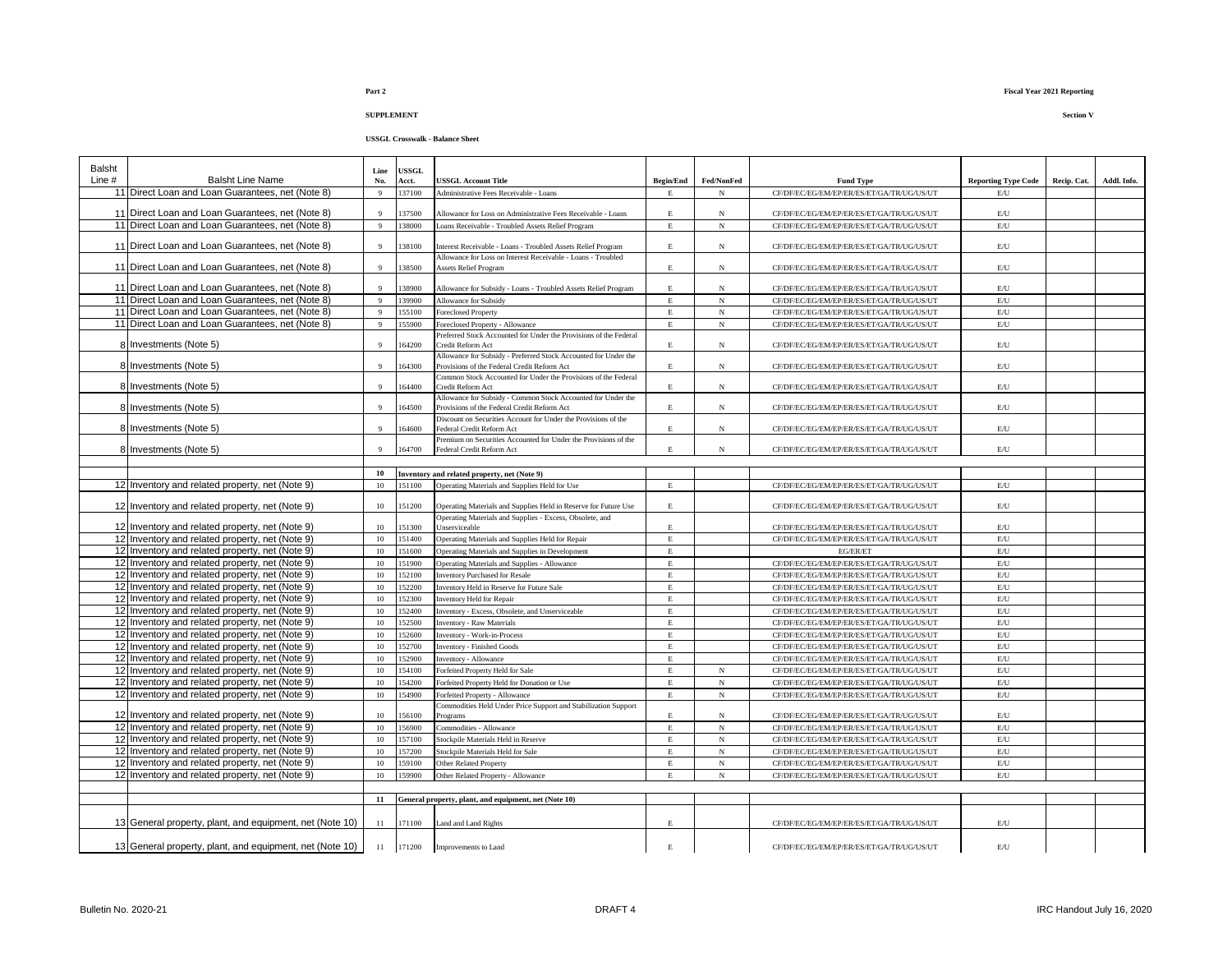### **Part 2 Fiscal Year 2021 Reporting**

| Balsht<br>Line $#$ | <b>Balsht Line Name</b>                                  | Line<br>No. | <b>JSSGL</b><br>Acct. | <b>USSGL Account Title</b>                                                               | <b>Begin/End</b> | Fed/NonFed     | <b>Fund Type</b>                          | <b>Reporting Type Code</b> | Recip. Cat. | Addl. Info.   |
|--------------------|----------------------------------------------------------|-------------|-----------------------|------------------------------------------------------------------------------------------|------------------|----------------|-------------------------------------------|----------------------------|-------------|---------------|
|                    | 13 General property, plant, and equipment, net (Note 10) | 11          | 171900                | Accumulated Depreciation on Improvements to Land                                         | Е                |                | CF/DF/EC/EG/EM/EP/ER/ES/ET/GA/TR/UG/US/UT | E/U                        |             |               |
|                    |                                                          |             |                       |                                                                                          |                  |                |                                           |                            |             |               |
|                    | 13 General property, plant, and equipment, net (Note 10) | 11          | 172000                | Construction-in-Progress                                                                 | E                |                | CF/DF/EC/EG/EM/EP/ER/ES/ET/GA/TR/UG/US/UT | $\mathrm{E}/\mathrm{U}$    |             |               |
|                    | 13 General property, plant, and equipment, net (Note 10) | 11          | 173000                | Buildings, Improvements, and Renovations                                                 | $\mathbf E$      |                | CF/DF/EC/EG/EM/EP/ER/ES/ET/GA/TR/UG/US/UT | $\mathrm{E}/\mathrm{U}$    |             |               |
|                    | 13 General property, plant, and equipment, net (Note 10) | 11          | 173900                | Accumulated Depreciation on Buildings, Improvements, and<br>Renovations                  | Е                |                | CF/DF/EC/EG/EM/EP/ER/ES/ET/GA/TR/UG/US/UT | E/U                        |             |               |
|                    |                                                          |             |                       |                                                                                          |                  |                |                                           |                            |             |               |
|                    | 13 General property, plant, and equipment, net (Note 10) | 11          | 174000                | Other Structures and Facilities                                                          | E                |                | CF/DF/EC/EG/EM/EP/ER/ES/ET/GA/TR/UG/US/UT | E/U                        |             |               |
|                    | 13 General property, plant, and equipment, net (Note 10) | 11          | 174900                | Accumulated Depreciation on Other Structures and Facilities                              | Е                |                | CF/DF/EC/EG/EM/EP/ER/ES/ET/GA/TR/UG/US/UT | E/U                        |             |               |
|                    | 13 General property, plant, and equipment, net (Note 10) | 11          | 175000                | Equipment                                                                                | E                |                | CF/DF/EC/EG/EM/EP/ER/ES/ET/GA/TR/UG/US/UT | $\mathrm{E}/\mathrm{U}$    |             |               |
|                    | 13 General property, plant, and equipment, net (Note 10) | 11          | 175900                | Accumulated Depreciation on Equipment                                                    | E.               |                | CF/DF/EC/EG/EM/EP/ER/ES/ET/GA/TR/UG/US/UT | $\mathrm{E}/\mathrm{U}$    |             |               |
|                    |                                                          |             |                       |                                                                                          |                  |                |                                           |                            |             |               |
|                    | 13 General property, plant, and equipment, net (Note 10) | 11          | 181000                | <b>Assets Under Capital Lease</b>                                                        | Е                |                | CF/DF/EC/EG/EM/EP/ER/ES/ET/GA/TR/UG/US/UT | E/U                        |             |               |
|                    | 13 General property, plant, and equipment, net (Note 10) | 11          | 181900                | Accumulated Depreciation on Assets Under Capital Lease                                   | E                |                | CF/DF/EC/EG/EM/EP/ER/ES/ET/GA/TR/UG/US/UT | E/U                        |             |               |
|                    | 13 General property, plant, and equipment, net (Note 10) | 11          | 182000                | Leasehold Improvements                                                                   | E                |                | CF/DF/EC/EG/EM/EP/ER/ES/ET/GA/TR/UG/US/UT | E/U                        |             |               |
|                    | 13 General property, plant, and equipment, net (Note 10) | 11          | 182900                | Accumulated Amortization on Leasehold Improvements                                       | $\mathbf E$      |                | CF/DF/EC/EG/EM/EP/ER/ES/ET/GA/TR/UG/US/UT | $\mathrm{E}/\mathrm{U}$    |             |               |
|                    | 13 General property, plant, and equipment, net (Note 10) | 11          | 183000                | Internal-Use Software                                                                    | $\mathbf E$      |                | CF/DF/EC/EG/EM/EP/ER/ES/ET/GA/TR/UG/US/UT | $\mathrm{E}/\mathrm{U}$    |             |               |
|                    | 13 General property, plant, and equipment, net (Note 10) | 11          | 183200                | Internal-Use Software in Development                                                     | E                |                | CF/DF/EC/EG/EM/EP/ER/ES/ET/GA/TR/UG/US/UT | $\mathrm{E}/\mathrm{U}$    |             |               |
|                    | 13 General property, plant, and equipment, net (Note 10) | 11          | 183900                | Accumulated Amortization on Internal-Use Software                                        | Е                |                | CF/DF/EC/EG/EM/EP/ER/ES/ET/GA/TR/UG/US/UT | $\mathrm{E}/\mathrm{U}$    |             |               |
|                    |                                                          |             |                       |                                                                                          |                  |                |                                           |                            |             |               |
|                    | 13 General property, plant, and equipment, net (Note 10) | 11          | 84000                 | <b>Other Natural Resources</b>                                                           | Е                |                | CF/DF/EC/EG/EM/EP/ER/ES/ET/GA/TR/UG/US/UT | $\mathrm{E}/\mathrm{U}$    |             |               |
|                    | 13 General property, plant, and equipment, net (Note 10) | 11          | 84900                 | Allowance for Depletion                                                                  | E                |                | CF/DF/EC/EG/EM/EP/ER/ES/ET/GA/TR/UG/US/UT | $\mathrm{E}/\mathrm{U}$    |             |               |
|                    | 13 General property, plant, and equipment, net (Note 10) | 11          | 89000                 | Other General Property, Plant, and Equipment                                             | E                |                | CF/DF/EC/EG/EM/EP/ER/ES/ET/GA/TR/UG/US/UT | $\mathrm{E}/\mathrm{U}$    |             |               |
|                    | 13 General property, plant, and equipment, net (Note 10) | 11          | 189900                | Accumulated Depreciation on Other General Property, Plant, and<br>Equipment              | E                |                | CF/DF/EC/EG/EM/EP/ER/ES/ET/GA/TR/UG/US/UT | E/U                        |             |               |
|                    |                                                          |             |                       |                                                                                          |                  |                |                                           |                            |             |               |
|                    |                                                          | 12          |                       | <b>Securities and investments (Note 5)</b>                                               |                  |                |                                           |                            |             |               |
|                    | 8 Investments (Note 5)                                   | 12          | 134200                | Interest Receivable - Investments                                                        | E                | $_{\rm N}$     | CF/DF/EC/EG/EM/EP/ER/ES/ET/GA/TR/UG/US/UT | E/U                        |             |               |
|                    | 8 Investments (Note 5)                                   | 12          | 34600                 | Allowance for Loss on Interest Receivable - Investments                                  | E                | $_{\rm N}$     | CF/DF/EC/EG/EM/EP/ER/ES/ET/GA/TR/UG/US/UT | E/U                        |             |               |
|                    | 8 Investments (Note 5)                                   | 12          | 61000                 | Investments in U.S. Treasury Securities Issued by the Bureau of the<br>iscal Service     | E                | $_{\rm N}$     | CF/DF/EC/EG/EM/EP/ER/ES/ET/GA/TR/UG/US/UT | $\mathrm{E}/\mathrm{U}$    |             |               |
|                    | 8 Investments (Note 5)                                   | 12          | 61100                 | Discount on U.S. Treasury Securities Issued by the Bureau of the<br>iscal Service        | Е                | $_{\rm N}$     | CF/DF/EC/EG/EM/EP/ER/ES/ET/GA/TR/UG/US/UT | $\mathrm{E}/\mathrm{U}$    |             |               |
|                    | 8 Investments (Note 5)                                   | 12          | 61200                 | Premium on U.S. Treasury Securities Issued by the Bureau of the<br>Fiscal Service        | E                | $_{\rm N}$     | CF/DF/EC/EG/EM/EP/ER/ES/ET/GA/TR/UG/US/UT | $\mathrm{E}/\mathrm{U}$    |             |               |
|                    |                                                          |             |                       | Amortization of Discount and Premium on U.S. Treasury Securities                         |                  |                |                                           |                            |             |               |
|                    | 8 Investments (Note 5)                                   | 12          | 61300                 | sued by the Bureau of the Fiscal Service                                                 | E                | N              | CF/DF/EC/EG/EM/EP/ER/ES/ET/GA/TR/UG/US/UT | E/U                        |             |               |
|                    | 8 Investments (Note 5)                                   | 12          | 61800                 | Market Adjustment - Investments                                                          | E                | E/N            | CF/DF/EC/EG/EM/EP/ER/ES/ET/GA/TR/UG/US/UT | E/U                        |             |               |
|                    |                                                          |             |                       | investments in Securities Other Than the Bureau of the Fiscal                            |                  |                |                                           |                            |             |               |
|                    | 8 Investments (Note 5)                                   | 12          | 62000                 | Service Securities<br>Discount on Securities Other Than the Bureau of the Fiscal Service | E                | $\mathrm{E/N}$ | CF/DF/EC/EG/EM/EP/ER/ES/ET/GA/TR/UG/US/UT | $\mathrm{E}/\mathrm{U}$    |             | $\mathcal{R}$ |
|                    | 8 Investments (Note 5)                                   | 12          | 62100                 | <b>Securities</b>                                                                        | Е                | N              | CF/DF/EC/EG/EM/EP/ER/ES/ET/GA/TR/UG/US/UT | E/U                        |             | 3             |
|                    | 8 Investments (Note 5)                                   | 12          | 162200                | Premium on Securities Other Than the Bureau of the Fiscal Service<br>Securities          | E                | $_{\rm N}$     | CF/DF/EC/EG/EM/EP/ER/ES/ET/GA/TR/UG/US/UT | E/U                        |             | $\mathbf{3}$  |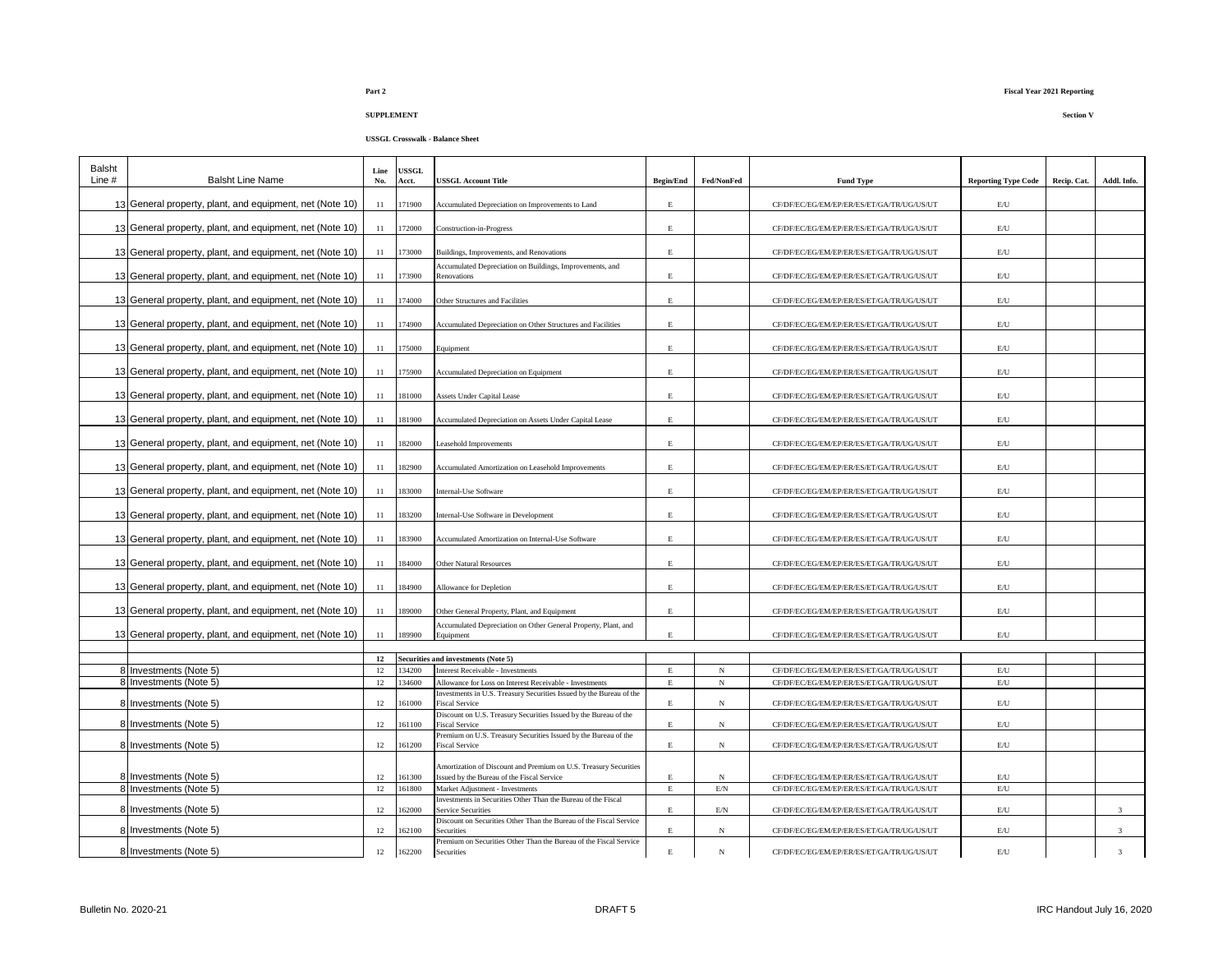| Balsht<br><b>USSGL</b><br>Line<br>Line #<br><b>Balsht Line Name</b><br>No.<br>Acct.<br><b>JSSGL Account Title</b><br><b>Begin/End</b><br>Fed/NonFed<br><b>Fund Type</b><br><b>Reporting Type Code</b><br>Recip. Cat.<br>Amortization of Discount and Premium on Securities Other Than the<br>8 Investments (Note 5)<br>62300<br>12<br>CF/DF/EC/EG/EM/EP/ER/ES/ET/GA/TR/UG/US/UT<br>$\rm E/U$<br>$\overline{3}$<br>Bureau of the Fiscal Service Securities<br>E<br>$_{\rm N}$<br>8 Investments (Note 5)<br>$\mathbf E$<br>12<br>67000<br>E<br>$_{\rm N}$<br>oreign Investments<br>EP<br>8 Investments (Note 5)<br>$_{\rm N}$<br>$\rm EP$<br>$\mathbf E$<br>12<br>67100<br>Discount on Foreign Investments<br>$\mathbf E$<br>8 Investments (Note 5)<br>$\rm EP$<br>$\mathbf E$<br>12<br>Premium on Foreign Investments<br>$\mathbf E$<br>$_{\rm N}$<br>67200<br>$\rm EP$<br>8 Investments (Note 5)<br>12<br>67900<br>$\mathbf E$<br>Foreign Exchange Rate Revalue Adjustments - Investments<br>E<br>$_{\rm N}$<br>8 Investments (Note 5)<br>$3 -$<br>12<br>169000<br>Other Investments<br>$\mathbf E$<br>$_{\rm N}$<br>CF/DF/EC/EG/EM/EP/ER/ES/ET/GA/TR/UG/US/UT<br>$\mathrm{E}/\mathrm{U}$<br>Investments in government-sponsored enterprises (for use by Treasury<br>13<br>only)<br>8 Investments (Note 5)<br>65000<br>CF/DF/EC/EG/EM/EP/ER/ES/ET/GA/TR/UG/US/UT<br>13<br>Preferred Stock in Federal Government Sponsored Enterprise<br>$\mathbf E$<br>$_{\rm N}$<br>E/U<br>Market Adjustment - Senior Preferred Stock in Federal Government<br>8 Investments (Note 5)<br>13<br>165100<br><b>Sponsored Enterprise</b><br>${\bf N}$<br>CF/DF/EC/EG/EM/EP/ER/ES/ET/GA/TR/UG/US/UT<br>$\mathrm{E}/\mathrm{U}$<br>$\mathbf E$<br>Common Stock Warrants in Federal Government Sponsored<br>8 Investments (Note 5)<br>13<br>165200<br>$\mathbf E$<br>${\bf N}$<br>CF/DF/EC/EG/EM/EP/ER/ES/ET/GA/TR/UG/US/UT<br>$\mathrm{E}/\mathrm{U}$<br>Enterprise<br>Market Adjustment - Common Stock Warrants in Federal<br>8 Investments (Note 5)<br>65300<br>$\mathrm{E}/\mathrm{U}$<br>13<br>Government Sponsored Enterprise<br>$\mathbf E$<br>$_{\rm N}$<br>CF/DF/EC/EG/EM/EP/ER/ES/ET/GA/TR/UG/US/UT<br>14<br>Other assets (Note 12)<br>14 Other (Note 12)<br>14<br>141000<br>Advances and Prepayments<br>$\mathbf E$<br>$_{\rm N}$<br>CF/DF/EC/EG/EM/EP/ER/ES/ET/GA/TR/UG/US/UT<br>$\mathrm{E}/\mathrm{U}$<br>14 Other (Note 12)<br>14<br>99000<br>$\mathbf E$<br>$_{\rm N}$<br>CF/DF/EC/EG/EM/EP/ER/ES/ET/TR/UG/US/UT<br>$\mathrm{E}/\mathrm{U}$<br>$\overline{4}$<br>Other Assets<br>General Property, Plant, and Equipment Permanently Removed but<br>14 Other (Note 12)<br>99500<br>CF/DF/EC/EG/EM/EP/ER/ES/ET/GA/TR/UG/US/UT<br>14<br>Not Yet Disposed<br>E<br>$_{\rm N}$<br>$\mathrm{E}/\mathrm{U}$<br>None<br>15<br>Total with the public<br>This line is calculated. Equals sum of lines 7 through 14.<br>15 Total Assets<br>$16\phantom{.0}$<br><b>Total assets</b><br>This line is calculated. Equals sum of lines 6 and 15.<br>16 Stewartship PP&E (Note 11)<br>Stewardship PP&E (Note 11)<br>17<br>Liabilities: (Note 13)<br>Intra-governmental<br>18<br><b>Liability for Fund Balance with Treasury</b><br>40<br>None-GF<br>201000<br>Liability for Fund Balance With Treasury<br>U<br>account<br>18<br>$\mathbf E$<br>F<br>$_{\mathrm{GA}}$<br>None-GF<br>209010<br>Liability for Fund Balance While Awaiting a Warrant<br>${\bf U}$<br>18<br>$\mathbf E$<br>$\rm F$<br>$_{\mathrm{GA}}$<br>account<br>19<br><b>Accounts payable</b><br>12<br>19.1<br><b>Accounts payable, capital transfers</b><br>19 Other (Notes 15,16, and 17)<br>292300<br>19.1<br>Contingent Liability for Capital Transfers<br>CF/DF/EC/EG/EM/EP/ER/ES/ET/GA/TR/UG/US/UT<br>$\mathrm{E}/\mathrm{U}$<br>E<br>$\mathbf{F}$<br>19 Other (Notes 15,16, and 17)<br>19.1<br>297000<br><b>Liability for Capital Transfers</b><br>CF/DF/EC/EG/EM/EP/ER/ES/ET/GA/TR/UG/US/UT<br>$\mathrm{E}/\mathrm{U}$<br>E<br>$\mathbf{F}$<br>21<br>19.2<br>Benefit program contributions payable (Note 15)<br>19 Other (Notes 15,16, and 17)<br>221300<br>CF/DF/EC/EG/EM/EP/ER/ES/ET/GA/TR/UG/US/UT<br>$\mathrm{E}/\mathrm{U}$<br>19.2<br>Employer Contributions and Payroll Taxes Payable<br>$\mathbf E$<br>$\rm F$<br>19 Other (Notes 15,16, and 17)<br>19.2<br>221500<br>Other Post Employment Benefits Due and Payable<br>CF/DF/EC/EG/EM/EP/ER/ES/ET/GA/TR/UG/US/UT<br>$\mathrm{E}/\mathrm{U}$<br>$\mathbf E$<br>$\rm F$<br>19 Other (Notes 15,16, and 17)<br>19.2<br>222500<br>Jnfunded FECA Liability<br>$\mathbf E$<br>$\rm F$<br>CF/DF/EC/EG/EM/EP/ER/ES/ET/GA/TR/UG/US/UT<br>$\mathrm{E}/\mathrm{U}$<br>19 Other (Notes 15,16, and 17)<br>Other Unfunded Employment Related Liability<br>19.2<br>229000<br>CF/DF/EC/EG/EM/EP/ER/ES/ET/GA/TR/UG/US/UT<br>$\mathrm{E}/\mathrm{U}$<br>E<br>F |  |  |  |  |  |             |
|-------------------------------------------------------------------------------------------------------------------------------------------------------------------------------------------------------------------------------------------------------------------------------------------------------------------------------------------------------------------------------------------------------------------------------------------------------------------------------------------------------------------------------------------------------------------------------------------------------------------------------------------------------------------------------------------------------------------------------------------------------------------------------------------------------------------------------------------------------------------------------------------------------------------------------------------------------------------------------------------------------------------------------------------------------------------------------------------------------------------------------------------------------------------------------------------------------------------------------------------------------------------------------------------------------------------------------------------------------------------------------------------------------------------------------------------------------------------------------------------------------------------------------------------------------------------------------------------------------------------------------------------------------------------------------------------------------------------------------------------------------------------------------------------------------------------------------------------------------------------------------------------------------------------------------------------------------------------------------------------------------------------------------------------------------------------------------------------------------------------------------------------------------------------------------------------------------------------------------------------------------------------------------------------------------------------------------------------------------------------------------------------------------------------------------------------------------------------------------------------------------------------------------------------------------------------------------------------------------------------------------------------------------------------------------------------------------------------------------------------------------------------------------------------------------------------------------------------------------------------------------------------------------------------------------------------------------------------------------------------------------------------------------------------------------------------------------------------------------------------------------------------------------------------------------------------------------------------------------------------------------------------------------------------------------------------------------------------------------------------------------------------------------------------------------------------------------------------------------------------------------------------------------------------------------------------------------------------------------------------------------------------------------------------------------------------------------------------------------------------------------------------------------------------------------------------------------------------------------------------------------------------------------------------------------------------------------------------------------------------------------------------------------------------------------------------------------------------------------------------------------------------------------------------------------------------------------------------------------------------------------------------------------------------------------------------------------------------------------------------------------------------------------------------------------------------------------------------------------------------------------------------------------------------------------------------------------------------------------------------------------------------------------------------------------------------------------------------------------------------------------------------------------------------------------------------------------------------------------|--|--|--|--|--|-------------|
|                                                                                                                                                                                                                                                                                                                                                                                                                                                                                                                                                                                                                                                                                                                                                                                                                                                                                                                                                                                                                                                                                                                                                                                                                                                                                                                                                                                                                                                                                                                                                                                                                                                                                                                                                                                                                                                                                                                                                                                                                                                                                                                                                                                                                                                                                                                                                                                                                                                                                                                                                                                                                                                                                                                                                                                                                                                                                                                                                                                                                                                                                                                                                                                                                                                                                                                                                                                                                                                                                                                                                                                                                                                                                                                                                                                                                                                                                                                                                                                                                                                                                                                                                                                                                                                                                                                                                                                                                                                                                                                                                                                                                                                                                                                                                                                                                                                       |  |  |  |  |  |             |
|                                                                                                                                                                                                                                                                                                                                                                                                                                                                                                                                                                                                                                                                                                                                                                                                                                                                                                                                                                                                                                                                                                                                                                                                                                                                                                                                                                                                                                                                                                                                                                                                                                                                                                                                                                                                                                                                                                                                                                                                                                                                                                                                                                                                                                                                                                                                                                                                                                                                                                                                                                                                                                                                                                                                                                                                                                                                                                                                                                                                                                                                                                                                                                                                                                                                                                                                                                                                                                                                                                                                                                                                                                                                                                                                                                                                                                                                                                                                                                                                                                                                                                                                                                                                                                                                                                                                                                                                                                                                                                                                                                                                                                                                                                                                                                                                                                                       |  |  |  |  |  | Addl. Info. |
|                                                                                                                                                                                                                                                                                                                                                                                                                                                                                                                                                                                                                                                                                                                                                                                                                                                                                                                                                                                                                                                                                                                                                                                                                                                                                                                                                                                                                                                                                                                                                                                                                                                                                                                                                                                                                                                                                                                                                                                                                                                                                                                                                                                                                                                                                                                                                                                                                                                                                                                                                                                                                                                                                                                                                                                                                                                                                                                                                                                                                                                                                                                                                                                                                                                                                                                                                                                                                                                                                                                                                                                                                                                                                                                                                                                                                                                                                                                                                                                                                                                                                                                                                                                                                                                                                                                                                                                                                                                                                                                                                                                                                                                                                                                                                                                                                                                       |  |  |  |  |  |             |
|                                                                                                                                                                                                                                                                                                                                                                                                                                                                                                                                                                                                                                                                                                                                                                                                                                                                                                                                                                                                                                                                                                                                                                                                                                                                                                                                                                                                                                                                                                                                                                                                                                                                                                                                                                                                                                                                                                                                                                                                                                                                                                                                                                                                                                                                                                                                                                                                                                                                                                                                                                                                                                                                                                                                                                                                                                                                                                                                                                                                                                                                                                                                                                                                                                                                                                                                                                                                                                                                                                                                                                                                                                                                                                                                                                                                                                                                                                                                                                                                                                                                                                                                                                                                                                                                                                                                                                                                                                                                                                                                                                                                                                                                                                                                                                                                                                                       |  |  |  |  |  |             |
|                                                                                                                                                                                                                                                                                                                                                                                                                                                                                                                                                                                                                                                                                                                                                                                                                                                                                                                                                                                                                                                                                                                                                                                                                                                                                                                                                                                                                                                                                                                                                                                                                                                                                                                                                                                                                                                                                                                                                                                                                                                                                                                                                                                                                                                                                                                                                                                                                                                                                                                                                                                                                                                                                                                                                                                                                                                                                                                                                                                                                                                                                                                                                                                                                                                                                                                                                                                                                                                                                                                                                                                                                                                                                                                                                                                                                                                                                                                                                                                                                                                                                                                                                                                                                                                                                                                                                                                                                                                                                                                                                                                                                                                                                                                                                                                                                                                       |  |  |  |  |  |             |
|                                                                                                                                                                                                                                                                                                                                                                                                                                                                                                                                                                                                                                                                                                                                                                                                                                                                                                                                                                                                                                                                                                                                                                                                                                                                                                                                                                                                                                                                                                                                                                                                                                                                                                                                                                                                                                                                                                                                                                                                                                                                                                                                                                                                                                                                                                                                                                                                                                                                                                                                                                                                                                                                                                                                                                                                                                                                                                                                                                                                                                                                                                                                                                                                                                                                                                                                                                                                                                                                                                                                                                                                                                                                                                                                                                                                                                                                                                                                                                                                                                                                                                                                                                                                                                                                                                                                                                                                                                                                                                                                                                                                                                                                                                                                                                                                                                                       |  |  |  |  |  |             |
|                                                                                                                                                                                                                                                                                                                                                                                                                                                                                                                                                                                                                                                                                                                                                                                                                                                                                                                                                                                                                                                                                                                                                                                                                                                                                                                                                                                                                                                                                                                                                                                                                                                                                                                                                                                                                                                                                                                                                                                                                                                                                                                                                                                                                                                                                                                                                                                                                                                                                                                                                                                                                                                                                                                                                                                                                                                                                                                                                                                                                                                                                                                                                                                                                                                                                                                                                                                                                                                                                                                                                                                                                                                                                                                                                                                                                                                                                                                                                                                                                                                                                                                                                                                                                                                                                                                                                                                                                                                                                                                                                                                                                                                                                                                                                                                                                                                       |  |  |  |  |  |             |
|                                                                                                                                                                                                                                                                                                                                                                                                                                                                                                                                                                                                                                                                                                                                                                                                                                                                                                                                                                                                                                                                                                                                                                                                                                                                                                                                                                                                                                                                                                                                                                                                                                                                                                                                                                                                                                                                                                                                                                                                                                                                                                                                                                                                                                                                                                                                                                                                                                                                                                                                                                                                                                                                                                                                                                                                                                                                                                                                                                                                                                                                                                                                                                                                                                                                                                                                                                                                                                                                                                                                                                                                                                                                                                                                                                                                                                                                                                                                                                                                                                                                                                                                                                                                                                                                                                                                                                                                                                                                                                                                                                                                                                                                                                                                                                                                                                                       |  |  |  |  |  |             |
|                                                                                                                                                                                                                                                                                                                                                                                                                                                                                                                                                                                                                                                                                                                                                                                                                                                                                                                                                                                                                                                                                                                                                                                                                                                                                                                                                                                                                                                                                                                                                                                                                                                                                                                                                                                                                                                                                                                                                                                                                                                                                                                                                                                                                                                                                                                                                                                                                                                                                                                                                                                                                                                                                                                                                                                                                                                                                                                                                                                                                                                                                                                                                                                                                                                                                                                                                                                                                                                                                                                                                                                                                                                                                                                                                                                                                                                                                                                                                                                                                                                                                                                                                                                                                                                                                                                                                                                                                                                                                                                                                                                                                                                                                                                                                                                                                                                       |  |  |  |  |  |             |
|                                                                                                                                                                                                                                                                                                                                                                                                                                                                                                                                                                                                                                                                                                                                                                                                                                                                                                                                                                                                                                                                                                                                                                                                                                                                                                                                                                                                                                                                                                                                                                                                                                                                                                                                                                                                                                                                                                                                                                                                                                                                                                                                                                                                                                                                                                                                                                                                                                                                                                                                                                                                                                                                                                                                                                                                                                                                                                                                                                                                                                                                                                                                                                                                                                                                                                                                                                                                                                                                                                                                                                                                                                                                                                                                                                                                                                                                                                                                                                                                                                                                                                                                                                                                                                                                                                                                                                                                                                                                                                                                                                                                                                                                                                                                                                                                                                                       |  |  |  |  |  |             |
|                                                                                                                                                                                                                                                                                                                                                                                                                                                                                                                                                                                                                                                                                                                                                                                                                                                                                                                                                                                                                                                                                                                                                                                                                                                                                                                                                                                                                                                                                                                                                                                                                                                                                                                                                                                                                                                                                                                                                                                                                                                                                                                                                                                                                                                                                                                                                                                                                                                                                                                                                                                                                                                                                                                                                                                                                                                                                                                                                                                                                                                                                                                                                                                                                                                                                                                                                                                                                                                                                                                                                                                                                                                                                                                                                                                                                                                                                                                                                                                                                                                                                                                                                                                                                                                                                                                                                                                                                                                                                                                                                                                                                                                                                                                                                                                                                                                       |  |  |  |  |  |             |
|                                                                                                                                                                                                                                                                                                                                                                                                                                                                                                                                                                                                                                                                                                                                                                                                                                                                                                                                                                                                                                                                                                                                                                                                                                                                                                                                                                                                                                                                                                                                                                                                                                                                                                                                                                                                                                                                                                                                                                                                                                                                                                                                                                                                                                                                                                                                                                                                                                                                                                                                                                                                                                                                                                                                                                                                                                                                                                                                                                                                                                                                                                                                                                                                                                                                                                                                                                                                                                                                                                                                                                                                                                                                                                                                                                                                                                                                                                                                                                                                                                                                                                                                                                                                                                                                                                                                                                                                                                                                                                                                                                                                                                                                                                                                                                                                                                                       |  |  |  |  |  |             |
|                                                                                                                                                                                                                                                                                                                                                                                                                                                                                                                                                                                                                                                                                                                                                                                                                                                                                                                                                                                                                                                                                                                                                                                                                                                                                                                                                                                                                                                                                                                                                                                                                                                                                                                                                                                                                                                                                                                                                                                                                                                                                                                                                                                                                                                                                                                                                                                                                                                                                                                                                                                                                                                                                                                                                                                                                                                                                                                                                                                                                                                                                                                                                                                                                                                                                                                                                                                                                                                                                                                                                                                                                                                                                                                                                                                                                                                                                                                                                                                                                                                                                                                                                                                                                                                                                                                                                                                                                                                                                                                                                                                                                                                                                                                                                                                                                                                       |  |  |  |  |  |             |
|                                                                                                                                                                                                                                                                                                                                                                                                                                                                                                                                                                                                                                                                                                                                                                                                                                                                                                                                                                                                                                                                                                                                                                                                                                                                                                                                                                                                                                                                                                                                                                                                                                                                                                                                                                                                                                                                                                                                                                                                                                                                                                                                                                                                                                                                                                                                                                                                                                                                                                                                                                                                                                                                                                                                                                                                                                                                                                                                                                                                                                                                                                                                                                                                                                                                                                                                                                                                                                                                                                                                                                                                                                                                                                                                                                                                                                                                                                                                                                                                                                                                                                                                                                                                                                                                                                                                                                                                                                                                                                                                                                                                                                                                                                                                                                                                                                                       |  |  |  |  |  |             |
|                                                                                                                                                                                                                                                                                                                                                                                                                                                                                                                                                                                                                                                                                                                                                                                                                                                                                                                                                                                                                                                                                                                                                                                                                                                                                                                                                                                                                                                                                                                                                                                                                                                                                                                                                                                                                                                                                                                                                                                                                                                                                                                                                                                                                                                                                                                                                                                                                                                                                                                                                                                                                                                                                                                                                                                                                                                                                                                                                                                                                                                                                                                                                                                                                                                                                                                                                                                                                                                                                                                                                                                                                                                                                                                                                                                                                                                                                                                                                                                                                                                                                                                                                                                                                                                                                                                                                                                                                                                                                                                                                                                                                                                                                                                                                                                                                                                       |  |  |  |  |  |             |
|                                                                                                                                                                                                                                                                                                                                                                                                                                                                                                                                                                                                                                                                                                                                                                                                                                                                                                                                                                                                                                                                                                                                                                                                                                                                                                                                                                                                                                                                                                                                                                                                                                                                                                                                                                                                                                                                                                                                                                                                                                                                                                                                                                                                                                                                                                                                                                                                                                                                                                                                                                                                                                                                                                                                                                                                                                                                                                                                                                                                                                                                                                                                                                                                                                                                                                                                                                                                                                                                                                                                                                                                                                                                                                                                                                                                                                                                                                                                                                                                                                                                                                                                                                                                                                                                                                                                                                                                                                                                                                                                                                                                                                                                                                                                                                                                                                                       |  |  |  |  |  |             |
|                                                                                                                                                                                                                                                                                                                                                                                                                                                                                                                                                                                                                                                                                                                                                                                                                                                                                                                                                                                                                                                                                                                                                                                                                                                                                                                                                                                                                                                                                                                                                                                                                                                                                                                                                                                                                                                                                                                                                                                                                                                                                                                                                                                                                                                                                                                                                                                                                                                                                                                                                                                                                                                                                                                                                                                                                                                                                                                                                                                                                                                                                                                                                                                                                                                                                                                                                                                                                                                                                                                                                                                                                                                                                                                                                                                                                                                                                                                                                                                                                                                                                                                                                                                                                                                                                                                                                                                                                                                                                                                                                                                                                                                                                                                                                                                                                                                       |  |  |  |  |  |             |
|                                                                                                                                                                                                                                                                                                                                                                                                                                                                                                                                                                                                                                                                                                                                                                                                                                                                                                                                                                                                                                                                                                                                                                                                                                                                                                                                                                                                                                                                                                                                                                                                                                                                                                                                                                                                                                                                                                                                                                                                                                                                                                                                                                                                                                                                                                                                                                                                                                                                                                                                                                                                                                                                                                                                                                                                                                                                                                                                                                                                                                                                                                                                                                                                                                                                                                                                                                                                                                                                                                                                                                                                                                                                                                                                                                                                                                                                                                                                                                                                                                                                                                                                                                                                                                                                                                                                                                                                                                                                                                                                                                                                                                                                                                                                                                                                                                                       |  |  |  |  |  |             |
|                                                                                                                                                                                                                                                                                                                                                                                                                                                                                                                                                                                                                                                                                                                                                                                                                                                                                                                                                                                                                                                                                                                                                                                                                                                                                                                                                                                                                                                                                                                                                                                                                                                                                                                                                                                                                                                                                                                                                                                                                                                                                                                                                                                                                                                                                                                                                                                                                                                                                                                                                                                                                                                                                                                                                                                                                                                                                                                                                                                                                                                                                                                                                                                                                                                                                                                                                                                                                                                                                                                                                                                                                                                                                                                                                                                                                                                                                                                                                                                                                                                                                                                                                                                                                                                                                                                                                                                                                                                                                                                                                                                                                                                                                                                                                                                                                                                       |  |  |  |  |  |             |
|                                                                                                                                                                                                                                                                                                                                                                                                                                                                                                                                                                                                                                                                                                                                                                                                                                                                                                                                                                                                                                                                                                                                                                                                                                                                                                                                                                                                                                                                                                                                                                                                                                                                                                                                                                                                                                                                                                                                                                                                                                                                                                                                                                                                                                                                                                                                                                                                                                                                                                                                                                                                                                                                                                                                                                                                                                                                                                                                                                                                                                                                                                                                                                                                                                                                                                                                                                                                                                                                                                                                                                                                                                                                                                                                                                                                                                                                                                                                                                                                                                                                                                                                                                                                                                                                                                                                                                                                                                                                                                                                                                                                                                                                                                                                                                                                                                                       |  |  |  |  |  |             |
|                                                                                                                                                                                                                                                                                                                                                                                                                                                                                                                                                                                                                                                                                                                                                                                                                                                                                                                                                                                                                                                                                                                                                                                                                                                                                                                                                                                                                                                                                                                                                                                                                                                                                                                                                                                                                                                                                                                                                                                                                                                                                                                                                                                                                                                                                                                                                                                                                                                                                                                                                                                                                                                                                                                                                                                                                                                                                                                                                                                                                                                                                                                                                                                                                                                                                                                                                                                                                                                                                                                                                                                                                                                                                                                                                                                                                                                                                                                                                                                                                                                                                                                                                                                                                                                                                                                                                                                                                                                                                                                                                                                                                                                                                                                                                                                                                                                       |  |  |  |  |  |             |
|                                                                                                                                                                                                                                                                                                                                                                                                                                                                                                                                                                                                                                                                                                                                                                                                                                                                                                                                                                                                                                                                                                                                                                                                                                                                                                                                                                                                                                                                                                                                                                                                                                                                                                                                                                                                                                                                                                                                                                                                                                                                                                                                                                                                                                                                                                                                                                                                                                                                                                                                                                                                                                                                                                                                                                                                                                                                                                                                                                                                                                                                                                                                                                                                                                                                                                                                                                                                                                                                                                                                                                                                                                                                                                                                                                                                                                                                                                                                                                                                                                                                                                                                                                                                                                                                                                                                                                                                                                                                                                                                                                                                                                                                                                                                                                                                                                                       |  |  |  |  |  |             |
|                                                                                                                                                                                                                                                                                                                                                                                                                                                                                                                                                                                                                                                                                                                                                                                                                                                                                                                                                                                                                                                                                                                                                                                                                                                                                                                                                                                                                                                                                                                                                                                                                                                                                                                                                                                                                                                                                                                                                                                                                                                                                                                                                                                                                                                                                                                                                                                                                                                                                                                                                                                                                                                                                                                                                                                                                                                                                                                                                                                                                                                                                                                                                                                                                                                                                                                                                                                                                                                                                                                                                                                                                                                                                                                                                                                                                                                                                                                                                                                                                                                                                                                                                                                                                                                                                                                                                                                                                                                                                                                                                                                                                                                                                                                                                                                                                                                       |  |  |  |  |  |             |
|                                                                                                                                                                                                                                                                                                                                                                                                                                                                                                                                                                                                                                                                                                                                                                                                                                                                                                                                                                                                                                                                                                                                                                                                                                                                                                                                                                                                                                                                                                                                                                                                                                                                                                                                                                                                                                                                                                                                                                                                                                                                                                                                                                                                                                                                                                                                                                                                                                                                                                                                                                                                                                                                                                                                                                                                                                                                                                                                                                                                                                                                                                                                                                                                                                                                                                                                                                                                                                                                                                                                                                                                                                                                                                                                                                                                                                                                                                                                                                                                                                                                                                                                                                                                                                                                                                                                                                                                                                                                                                                                                                                                                                                                                                                                                                                                                                                       |  |  |  |  |  |             |
|                                                                                                                                                                                                                                                                                                                                                                                                                                                                                                                                                                                                                                                                                                                                                                                                                                                                                                                                                                                                                                                                                                                                                                                                                                                                                                                                                                                                                                                                                                                                                                                                                                                                                                                                                                                                                                                                                                                                                                                                                                                                                                                                                                                                                                                                                                                                                                                                                                                                                                                                                                                                                                                                                                                                                                                                                                                                                                                                                                                                                                                                                                                                                                                                                                                                                                                                                                                                                                                                                                                                                                                                                                                                                                                                                                                                                                                                                                                                                                                                                                                                                                                                                                                                                                                                                                                                                                                                                                                                                                                                                                                                                                                                                                                                                                                                                                                       |  |  |  |  |  |             |
|                                                                                                                                                                                                                                                                                                                                                                                                                                                                                                                                                                                                                                                                                                                                                                                                                                                                                                                                                                                                                                                                                                                                                                                                                                                                                                                                                                                                                                                                                                                                                                                                                                                                                                                                                                                                                                                                                                                                                                                                                                                                                                                                                                                                                                                                                                                                                                                                                                                                                                                                                                                                                                                                                                                                                                                                                                                                                                                                                                                                                                                                                                                                                                                                                                                                                                                                                                                                                                                                                                                                                                                                                                                                                                                                                                                                                                                                                                                                                                                                                                                                                                                                                                                                                                                                                                                                                                                                                                                                                                                                                                                                                                                                                                                                                                                                                                                       |  |  |  |  |  |             |
|                                                                                                                                                                                                                                                                                                                                                                                                                                                                                                                                                                                                                                                                                                                                                                                                                                                                                                                                                                                                                                                                                                                                                                                                                                                                                                                                                                                                                                                                                                                                                                                                                                                                                                                                                                                                                                                                                                                                                                                                                                                                                                                                                                                                                                                                                                                                                                                                                                                                                                                                                                                                                                                                                                                                                                                                                                                                                                                                                                                                                                                                                                                                                                                                                                                                                                                                                                                                                                                                                                                                                                                                                                                                                                                                                                                                                                                                                                                                                                                                                                                                                                                                                                                                                                                                                                                                                                                                                                                                                                                                                                                                                                                                                                                                                                                                                                                       |  |  |  |  |  |             |
|                                                                                                                                                                                                                                                                                                                                                                                                                                                                                                                                                                                                                                                                                                                                                                                                                                                                                                                                                                                                                                                                                                                                                                                                                                                                                                                                                                                                                                                                                                                                                                                                                                                                                                                                                                                                                                                                                                                                                                                                                                                                                                                                                                                                                                                                                                                                                                                                                                                                                                                                                                                                                                                                                                                                                                                                                                                                                                                                                                                                                                                                                                                                                                                                                                                                                                                                                                                                                                                                                                                                                                                                                                                                                                                                                                                                                                                                                                                                                                                                                                                                                                                                                                                                                                                                                                                                                                                                                                                                                                                                                                                                                                                                                                                                                                                                                                                       |  |  |  |  |  |             |
|                                                                                                                                                                                                                                                                                                                                                                                                                                                                                                                                                                                                                                                                                                                                                                                                                                                                                                                                                                                                                                                                                                                                                                                                                                                                                                                                                                                                                                                                                                                                                                                                                                                                                                                                                                                                                                                                                                                                                                                                                                                                                                                                                                                                                                                                                                                                                                                                                                                                                                                                                                                                                                                                                                                                                                                                                                                                                                                                                                                                                                                                                                                                                                                                                                                                                                                                                                                                                                                                                                                                                                                                                                                                                                                                                                                                                                                                                                                                                                                                                                                                                                                                                                                                                                                                                                                                                                                                                                                                                                                                                                                                                                                                                                                                                                                                                                                       |  |  |  |  |  |             |
|                                                                                                                                                                                                                                                                                                                                                                                                                                                                                                                                                                                                                                                                                                                                                                                                                                                                                                                                                                                                                                                                                                                                                                                                                                                                                                                                                                                                                                                                                                                                                                                                                                                                                                                                                                                                                                                                                                                                                                                                                                                                                                                                                                                                                                                                                                                                                                                                                                                                                                                                                                                                                                                                                                                                                                                                                                                                                                                                                                                                                                                                                                                                                                                                                                                                                                                                                                                                                                                                                                                                                                                                                                                                                                                                                                                                                                                                                                                                                                                                                                                                                                                                                                                                                                                                                                                                                                                                                                                                                                                                                                                                                                                                                                                                                                                                                                                       |  |  |  |  |  |             |
|                                                                                                                                                                                                                                                                                                                                                                                                                                                                                                                                                                                                                                                                                                                                                                                                                                                                                                                                                                                                                                                                                                                                                                                                                                                                                                                                                                                                                                                                                                                                                                                                                                                                                                                                                                                                                                                                                                                                                                                                                                                                                                                                                                                                                                                                                                                                                                                                                                                                                                                                                                                                                                                                                                                                                                                                                                                                                                                                                                                                                                                                                                                                                                                                                                                                                                                                                                                                                                                                                                                                                                                                                                                                                                                                                                                                                                                                                                                                                                                                                                                                                                                                                                                                                                                                                                                                                                                                                                                                                                                                                                                                                                                                                                                                                                                                                                                       |  |  |  |  |  |             |
|                                                                                                                                                                                                                                                                                                                                                                                                                                                                                                                                                                                                                                                                                                                                                                                                                                                                                                                                                                                                                                                                                                                                                                                                                                                                                                                                                                                                                                                                                                                                                                                                                                                                                                                                                                                                                                                                                                                                                                                                                                                                                                                                                                                                                                                                                                                                                                                                                                                                                                                                                                                                                                                                                                                                                                                                                                                                                                                                                                                                                                                                                                                                                                                                                                                                                                                                                                                                                                                                                                                                                                                                                                                                                                                                                                                                                                                                                                                                                                                                                                                                                                                                                                                                                                                                                                                                                                                                                                                                                                                                                                                                                                                                                                                                                                                                                                                       |  |  |  |  |  |             |
|                                                                                                                                                                                                                                                                                                                                                                                                                                                                                                                                                                                                                                                                                                                                                                                                                                                                                                                                                                                                                                                                                                                                                                                                                                                                                                                                                                                                                                                                                                                                                                                                                                                                                                                                                                                                                                                                                                                                                                                                                                                                                                                                                                                                                                                                                                                                                                                                                                                                                                                                                                                                                                                                                                                                                                                                                                                                                                                                                                                                                                                                                                                                                                                                                                                                                                                                                                                                                                                                                                                                                                                                                                                                                                                                                                                                                                                                                                                                                                                                                                                                                                                                                                                                                                                                                                                                                                                                                                                                                                                                                                                                                                                                                                                                                                                                                                                       |  |  |  |  |  |             |
|                                                                                                                                                                                                                                                                                                                                                                                                                                                                                                                                                                                                                                                                                                                                                                                                                                                                                                                                                                                                                                                                                                                                                                                                                                                                                                                                                                                                                                                                                                                                                                                                                                                                                                                                                                                                                                                                                                                                                                                                                                                                                                                                                                                                                                                                                                                                                                                                                                                                                                                                                                                                                                                                                                                                                                                                                                                                                                                                                                                                                                                                                                                                                                                                                                                                                                                                                                                                                                                                                                                                                                                                                                                                                                                                                                                                                                                                                                                                                                                                                                                                                                                                                                                                                                                                                                                                                                                                                                                                                                                                                                                                                                                                                                                                                                                                                                                       |  |  |  |  |  |             |
|                                                                                                                                                                                                                                                                                                                                                                                                                                                                                                                                                                                                                                                                                                                                                                                                                                                                                                                                                                                                                                                                                                                                                                                                                                                                                                                                                                                                                                                                                                                                                                                                                                                                                                                                                                                                                                                                                                                                                                                                                                                                                                                                                                                                                                                                                                                                                                                                                                                                                                                                                                                                                                                                                                                                                                                                                                                                                                                                                                                                                                                                                                                                                                                                                                                                                                                                                                                                                                                                                                                                                                                                                                                                                                                                                                                                                                                                                                                                                                                                                                                                                                                                                                                                                                                                                                                                                                                                                                                                                                                                                                                                                                                                                                                                                                                                                                                       |  |  |  |  |  |             |
|                                                                                                                                                                                                                                                                                                                                                                                                                                                                                                                                                                                                                                                                                                                                                                                                                                                                                                                                                                                                                                                                                                                                                                                                                                                                                                                                                                                                                                                                                                                                                                                                                                                                                                                                                                                                                                                                                                                                                                                                                                                                                                                                                                                                                                                                                                                                                                                                                                                                                                                                                                                                                                                                                                                                                                                                                                                                                                                                                                                                                                                                                                                                                                                                                                                                                                                                                                                                                                                                                                                                                                                                                                                                                                                                                                                                                                                                                                                                                                                                                                                                                                                                                                                                                                                                                                                                                                                                                                                                                                                                                                                                                                                                                                                                                                                                                                                       |  |  |  |  |  |             |
|                                                                                                                                                                                                                                                                                                                                                                                                                                                                                                                                                                                                                                                                                                                                                                                                                                                                                                                                                                                                                                                                                                                                                                                                                                                                                                                                                                                                                                                                                                                                                                                                                                                                                                                                                                                                                                                                                                                                                                                                                                                                                                                                                                                                                                                                                                                                                                                                                                                                                                                                                                                                                                                                                                                                                                                                                                                                                                                                                                                                                                                                                                                                                                                                                                                                                                                                                                                                                                                                                                                                                                                                                                                                                                                                                                                                                                                                                                                                                                                                                                                                                                                                                                                                                                                                                                                                                                                                                                                                                                                                                                                                                                                                                                                                                                                                                                                       |  |  |  |  |  |             |
|                                                                                                                                                                                                                                                                                                                                                                                                                                                                                                                                                                                                                                                                                                                                                                                                                                                                                                                                                                                                                                                                                                                                                                                                                                                                                                                                                                                                                                                                                                                                                                                                                                                                                                                                                                                                                                                                                                                                                                                                                                                                                                                                                                                                                                                                                                                                                                                                                                                                                                                                                                                                                                                                                                                                                                                                                                                                                                                                                                                                                                                                                                                                                                                                                                                                                                                                                                                                                                                                                                                                                                                                                                                                                                                                                                                                                                                                                                                                                                                                                                                                                                                                                                                                                                                                                                                                                                                                                                                                                                                                                                                                                                                                                                                                                                                                                                                       |  |  |  |  |  |             |
|                                                                                                                                                                                                                                                                                                                                                                                                                                                                                                                                                                                                                                                                                                                                                                                                                                                                                                                                                                                                                                                                                                                                                                                                                                                                                                                                                                                                                                                                                                                                                                                                                                                                                                                                                                                                                                                                                                                                                                                                                                                                                                                                                                                                                                                                                                                                                                                                                                                                                                                                                                                                                                                                                                                                                                                                                                                                                                                                                                                                                                                                                                                                                                                                                                                                                                                                                                                                                                                                                                                                                                                                                                                                                                                                                                                                                                                                                                                                                                                                                                                                                                                                                                                                                                                                                                                                                                                                                                                                                                                                                                                                                                                                                                                                                                                                                                                       |  |  |  |  |  |             |
|                                                                                                                                                                                                                                                                                                                                                                                                                                                                                                                                                                                                                                                                                                                                                                                                                                                                                                                                                                                                                                                                                                                                                                                                                                                                                                                                                                                                                                                                                                                                                                                                                                                                                                                                                                                                                                                                                                                                                                                                                                                                                                                                                                                                                                                                                                                                                                                                                                                                                                                                                                                                                                                                                                                                                                                                                                                                                                                                                                                                                                                                                                                                                                                                                                                                                                                                                                                                                                                                                                                                                                                                                                                                                                                                                                                                                                                                                                                                                                                                                                                                                                                                                                                                                                                                                                                                                                                                                                                                                                                                                                                                                                                                                                                                                                                                                                                       |  |  |  |  |  |             |
|                                                                                                                                                                                                                                                                                                                                                                                                                                                                                                                                                                                                                                                                                                                                                                                                                                                                                                                                                                                                                                                                                                                                                                                                                                                                                                                                                                                                                                                                                                                                                                                                                                                                                                                                                                                                                                                                                                                                                                                                                                                                                                                                                                                                                                                                                                                                                                                                                                                                                                                                                                                                                                                                                                                                                                                                                                                                                                                                                                                                                                                                                                                                                                                                                                                                                                                                                                                                                                                                                                                                                                                                                                                                                                                                                                                                                                                                                                                                                                                                                                                                                                                                                                                                                                                                                                                                                                                                                                                                                                                                                                                                                                                                                                                                                                                                                                                       |  |  |  |  |  |             |
|                                                                                                                                                                                                                                                                                                                                                                                                                                                                                                                                                                                                                                                                                                                                                                                                                                                                                                                                                                                                                                                                                                                                                                                                                                                                                                                                                                                                                                                                                                                                                                                                                                                                                                                                                                                                                                                                                                                                                                                                                                                                                                                                                                                                                                                                                                                                                                                                                                                                                                                                                                                                                                                                                                                                                                                                                                                                                                                                                                                                                                                                                                                                                                                                                                                                                                                                                                                                                                                                                                                                                                                                                                                                                                                                                                                                                                                                                                                                                                                                                                                                                                                                                                                                                                                                                                                                                                                                                                                                                                                                                                                                                                                                                                                                                                                                                                                       |  |  |  |  |  |             |
|                                                                                                                                                                                                                                                                                                                                                                                                                                                                                                                                                                                                                                                                                                                                                                                                                                                                                                                                                                                                                                                                                                                                                                                                                                                                                                                                                                                                                                                                                                                                                                                                                                                                                                                                                                                                                                                                                                                                                                                                                                                                                                                                                                                                                                                                                                                                                                                                                                                                                                                                                                                                                                                                                                                                                                                                                                                                                                                                                                                                                                                                                                                                                                                                                                                                                                                                                                                                                                                                                                                                                                                                                                                                                                                                                                                                                                                                                                                                                                                                                                                                                                                                                                                                                                                                                                                                                                                                                                                                                                                                                                                                                                                                                                                                                                                                                                                       |  |  |  |  |  |             |
|                                                                                                                                                                                                                                                                                                                                                                                                                                                                                                                                                                                                                                                                                                                                                                                                                                                                                                                                                                                                                                                                                                                                                                                                                                                                                                                                                                                                                                                                                                                                                                                                                                                                                                                                                                                                                                                                                                                                                                                                                                                                                                                                                                                                                                                                                                                                                                                                                                                                                                                                                                                                                                                                                                                                                                                                                                                                                                                                                                                                                                                                                                                                                                                                                                                                                                                                                                                                                                                                                                                                                                                                                                                                                                                                                                                                                                                                                                                                                                                                                                                                                                                                                                                                                                                                                                                                                                                                                                                                                                                                                                                                                                                                                                                                                                                                                                                       |  |  |  |  |  |             |
|                                                                                                                                                                                                                                                                                                                                                                                                                                                                                                                                                                                                                                                                                                                                                                                                                                                                                                                                                                                                                                                                                                                                                                                                                                                                                                                                                                                                                                                                                                                                                                                                                                                                                                                                                                                                                                                                                                                                                                                                                                                                                                                                                                                                                                                                                                                                                                                                                                                                                                                                                                                                                                                                                                                                                                                                                                                                                                                                                                                                                                                                                                                                                                                                                                                                                                                                                                                                                                                                                                                                                                                                                                                                                                                                                                                                                                                                                                                                                                                                                                                                                                                                                                                                                                                                                                                                                                                                                                                                                                                                                                                                                                                                                                                                                                                                                                                       |  |  |  |  |  |             |
|                                                                                                                                                                                                                                                                                                                                                                                                                                                                                                                                                                                                                                                                                                                                                                                                                                                                                                                                                                                                                                                                                                                                                                                                                                                                                                                                                                                                                                                                                                                                                                                                                                                                                                                                                                                                                                                                                                                                                                                                                                                                                                                                                                                                                                                                                                                                                                                                                                                                                                                                                                                                                                                                                                                                                                                                                                                                                                                                                                                                                                                                                                                                                                                                                                                                                                                                                                                                                                                                                                                                                                                                                                                                                                                                                                                                                                                                                                                                                                                                                                                                                                                                                                                                                                                                                                                                                                                                                                                                                                                                                                                                                                                                                                                                                                                                                                                       |  |  |  |  |  |             |
|                                                                                                                                                                                                                                                                                                                                                                                                                                                                                                                                                                                                                                                                                                                                                                                                                                                                                                                                                                                                                                                                                                                                                                                                                                                                                                                                                                                                                                                                                                                                                                                                                                                                                                                                                                                                                                                                                                                                                                                                                                                                                                                                                                                                                                                                                                                                                                                                                                                                                                                                                                                                                                                                                                                                                                                                                                                                                                                                                                                                                                                                                                                                                                                                                                                                                                                                                                                                                                                                                                                                                                                                                                                                                                                                                                                                                                                                                                                                                                                                                                                                                                                                                                                                                                                                                                                                                                                                                                                                                                                                                                                                                                                                                                                                                                                                                                                       |  |  |  |  |  |             |
|                                                                                                                                                                                                                                                                                                                                                                                                                                                                                                                                                                                                                                                                                                                                                                                                                                                                                                                                                                                                                                                                                                                                                                                                                                                                                                                                                                                                                                                                                                                                                                                                                                                                                                                                                                                                                                                                                                                                                                                                                                                                                                                                                                                                                                                                                                                                                                                                                                                                                                                                                                                                                                                                                                                                                                                                                                                                                                                                                                                                                                                                                                                                                                                                                                                                                                                                                                                                                                                                                                                                                                                                                                                                                                                                                                                                                                                                                                                                                                                                                                                                                                                                                                                                                                                                                                                                                                                                                                                                                                                                                                                                                                                                                                                                                                                                                                                       |  |  |  |  |  |             |
|                                                                                                                                                                                                                                                                                                                                                                                                                                                                                                                                                                                                                                                                                                                                                                                                                                                                                                                                                                                                                                                                                                                                                                                                                                                                                                                                                                                                                                                                                                                                                                                                                                                                                                                                                                                                                                                                                                                                                                                                                                                                                                                                                                                                                                                                                                                                                                                                                                                                                                                                                                                                                                                                                                                                                                                                                                                                                                                                                                                                                                                                                                                                                                                                                                                                                                                                                                                                                                                                                                                                                                                                                                                                                                                                                                                                                                                                                                                                                                                                                                                                                                                                                                                                                                                                                                                                                                                                                                                                                                                                                                                                                                                                                                                                                                                                                                                       |  |  |  |  |  |             |
|                                                                                                                                                                                                                                                                                                                                                                                                                                                                                                                                                                                                                                                                                                                                                                                                                                                                                                                                                                                                                                                                                                                                                                                                                                                                                                                                                                                                                                                                                                                                                                                                                                                                                                                                                                                                                                                                                                                                                                                                                                                                                                                                                                                                                                                                                                                                                                                                                                                                                                                                                                                                                                                                                                                                                                                                                                                                                                                                                                                                                                                                                                                                                                                                                                                                                                                                                                                                                                                                                                                                                                                                                                                                                                                                                                                                                                                                                                                                                                                                                                                                                                                                                                                                                                                                                                                                                                                                                                                                                                                                                                                                                                                                                                                                                                                                                                                       |  |  |  |  |  |             |
|                                                                                                                                                                                                                                                                                                                                                                                                                                                                                                                                                                                                                                                                                                                                                                                                                                                                                                                                                                                                                                                                                                                                                                                                                                                                                                                                                                                                                                                                                                                                                                                                                                                                                                                                                                                                                                                                                                                                                                                                                                                                                                                                                                                                                                                                                                                                                                                                                                                                                                                                                                                                                                                                                                                                                                                                                                                                                                                                                                                                                                                                                                                                                                                                                                                                                                                                                                                                                                                                                                                                                                                                                                                                                                                                                                                                                                                                                                                                                                                                                                                                                                                                                                                                                                                                                                                                                                                                                                                                                                                                                                                                                                                                                                                                                                                                                                                       |  |  |  |  |  |             |
|                                                                                                                                                                                                                                                                                                                                                                                                                                                                                                                                                                                                                                                                                                                                                                                                                                                                                                                                                                                                                                                                                                                                                                                                                                                                                                                                                                                                                                                                                                                                                                                                                                                                                                                                                                                                                                                                                                                                                                                                                                                                                                                                                                                                                                                                                                                                                                                                                                                                                                                                                                                                                                                                                                                                                                                                                                                                                                                                                                                                                                                                                                                                                                                                                                                                                                                                                                                                                                                                                                                                                                                                                                                                                                                                                                                                                                                                                                                                                                                                                                                                                                                                                                                                                                                                                                                                                                                                                                                                                                                                                                                                                                                                                                                                                                                                                                                       |  |  |  |  |  |             |
|                                                                                                                                                                                                                                                                                                                                                                                                                                                                                                                                                                                                                                                                                                                                                                                                                                                                                                                                                                                                                                                                                                                                                                                                                                                                                                                                                                                                                                                                                                                                                                                                                                                                                                                                                                                                                                                                                                                                                                                                                                                                                                                                                                                                                                                                                                                                                                                                                                                                                                                                                                                                                                                                                                                                                                                                                                                                                                                                                                                                                                                                                                                                                                                                                                                                                                                                                                                                                                                                                                                                                                                                                                                                                                                                                                                                                                                                                                                                                                                                                                                                                                                                                                                                                                                                                                                                                                                                                                                                                                                                                                                                                                                                                                                                                                                                                                                       |  |  |  |  |  |             |
|                                                                                                                                                                                                                                                                                                                                                                                                                                                                                                                                                                                                                                                                                                                                                                                                                                                                                                                                                                                                                                                                                                                                                                                                                                                                                                                                                                                                                                                                                                                                                                                                                                                                                                                                                                                                                                                                                                                                                                                                                                                                                                                                                                                                                                                                                                                                                                                                                                                                                                                                                                                                                                                                                                                                                                                                                                                                                                                                                                                                                                                                                                                                                                                                                                                                                                                                                                                                                                                                                                                                                                                                                                                                                                                                                                                                                                                                                                                                                                                                                                                                                                                                                                                                                                                                                                                                                                                                                                                                                                                                                                                                                                                                                                                                                                                                                                                       |  |  |  |  |  |             |
|                                                                                                                                                                                                                                                                                                                                                                                                                                                                                                                                                                                                                                                                                                                                                                                                                                                                                                                                                                                                                                                                                                                                                                                                                                                                                                                                                                                                                                                                                                                                                                                                                                                                                                                                                                                                                                                                                                                                                                                                                                                                                                                                                                                                                                                                                                                                                                                                                                                                                                                                                                                                                                                                                                                                                                                                                                                                                                                                                                                                                                                                                                                                                                                                                                                                                                                                                                                                                                                                                                                                                                                                                                                                                                                                                                                                                                                                                                                                                                                                                                                                                                                                                                                                                                                                                                                                                                                                                                                                                                                                                                                                                                                                                                                                                                                                                                                       |  |  |  |  |  |             |
|                                                                                                                                                                                                                                                                                                                                                                                                                                                                                                                                                                                                                                                                                                                                                                                                                                                                                                                                                                                                                                                                                                                                                                                                                                                                                                                                                                                                                                                                                                                                                                                                                                                                                                                                                                                                                                                                                                                                                                                                                                                                                                                                                                                                                                                                                                                                                                                                                                                                                                                                                                                                                                                                                                                                                                                                                                                                                                                                                                                                                                                                                                                                                                                                                                                                                                                                                                                                                                                                                                                                                                                                                                                                                                                                                                                                                                                                                                                                                                                                                                                                                                                                                                                                                                                                                                                                                                                                                                                                                                                                                                                                                                                                                                                                                                                                                                                       |  |  |  |  |  |             |
|                                                                                                                                                                                                                                                                                                                                                                                                                                                                                                                                                                                                                                                                                                                                                                                                                                                                                                                                                                                                                                                                                                                                                                                                                                                                                                                                                                                                                                                                                                                                                                                                                                                                                                                                                                                                                                                                                                                                                                                                                                                                                                                                                                                                                                                                                                                                                                                                                                                                                                                                                                                                                                                                                                                                                                                                                                                                                                                                                                                                                                                                                                                                                                                                                                                                                                                                                                                                                                                                                                                                                                                                                                                                                                                                                                                                                                                                                                                                                                                                                                                                                                                                                                                                                                                                                                                                                                                                                                                                                                                                                                                                                                                                                                                                                                                                                                                       |  |  |  |  |  |             |
|                                                                                                                                                                                                                                                                                                                                                                                                                                                                                                                                                                                                                                                                                                                                                                                                                                                                                                                                                                                                                                                                                                                                                                                                                                                                                                                                                                                                                                                                                                                                                                                                                                                                                                                                                                                                                                                                                                                                                                                                                                                                                                                                                                                                                                                                                                                                                                                                                                                                                                                                                                                                                                                                                                                                                                                                                                                                                                                                                                                                                                                                                                                                                                                                                                                                                                                                                                                                                                                                                                                                                                                                                                                                                                                                                                                                                                                                                                                                                                                                                                                                                                                                                                                                                                                                                                                                                                                                                                                                                                                                                                                                                                                                                                                                                                                                                                                       |  |  |  |  |  |             |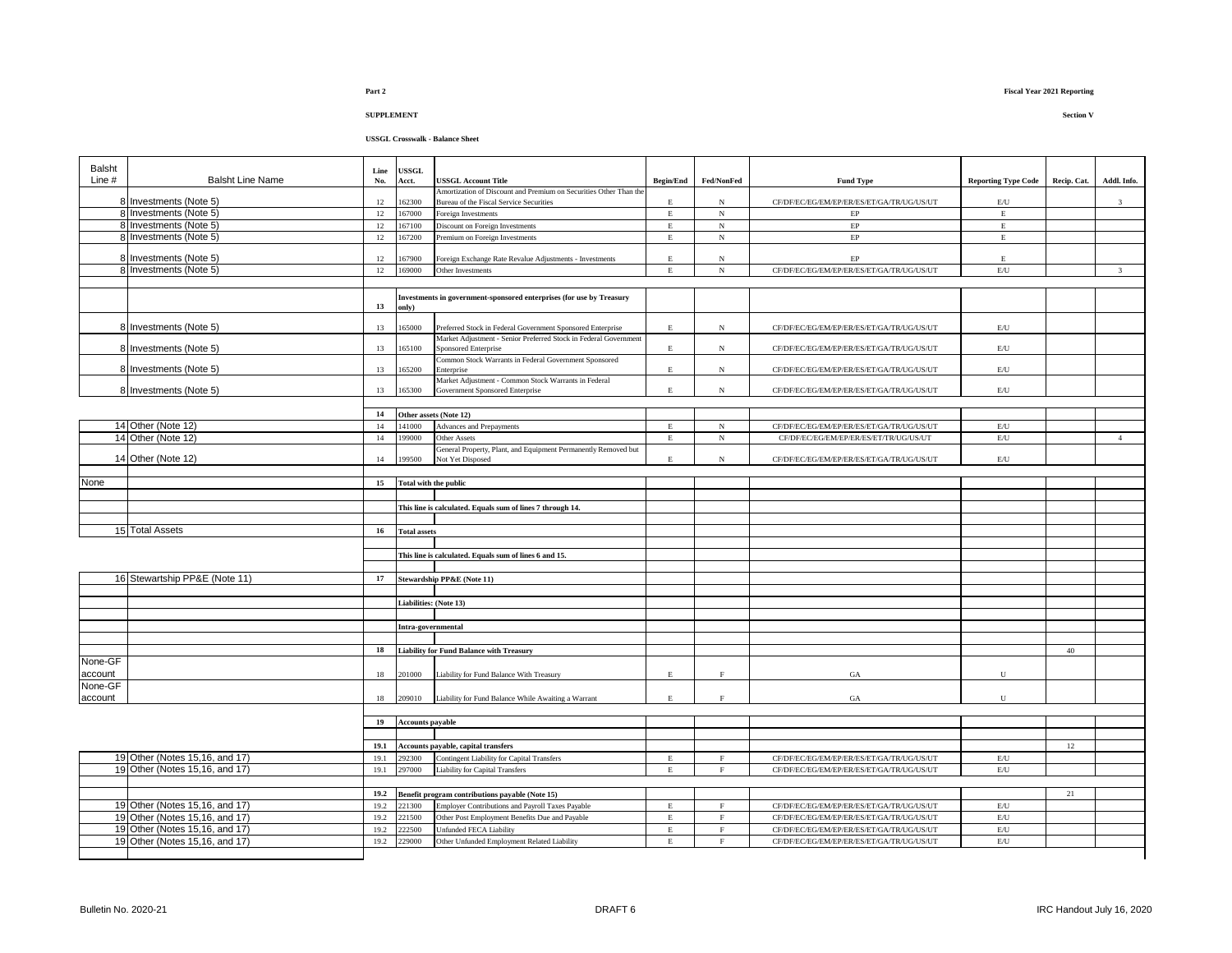### **USSGL Crosswalk - Balance Sheet**

| Balsht   |                                        | Line         | <b>JSSGL</b>             |                                                                                               |                  |                |                                                                                        |                                                    |             |                 |
|----------|----------------------------------------|--------------|--------------------------|-----------------------------------------------------------------------------------------------|------------------|----------------|----------------------------------------------------------------------------------------|----------------------------------------------------|-------------|-----------------|
| Line $#$ | <b>Balsht Line Name</b>                | No.          | Acct.                    | <b>USSGL Account Title</b>                                                                    | <b>Begin/End</b> | Fed/NonFed     | <b>Fund Type</b>                                                                       | <b>Reporting Type Code</b>                         | Recip. Cat. | Addl. Info.     |
|          |                                        | 19.3         | <b>Accounts payable</b>  |                                                                                               |                  |                |                                                                                        |                                                    | 22          |                 |
|          | 17 Accounts Payable                    | 19.3         | 211000                   | <b>Accounts Payable</b>                                                                       | $\mathbf E$      | F              | CF/DF/EC/EG/EM/EP/ER/ES/ET/GA/MR/TR/UG/US/UT                                           | E/U                                                |             |                 |
|          | 17 Accounts Payable                    | 19.3         | 212000                   | Disbursements in Transit                                                                      | $\mathbf E$      | F              | CF/DF/EC/EG/EM/EP/ER/ES/ET/GA/TR/UG/US/UT                                              | E/U                                                |             |                 |
|          | 19 Other (Notes 15,16, and 17)         | 19.3         | 213000                   | <b>Contract Holdbacks</b>                                                                     | $\mathbf E$      | $\rm F$        | CF/DF/EC/EG/EM/EP/ER/ES/ET/GA/TR/UG/US/UT                                              | $\mathrm{E}/\mathrm{U}$                            |             |                 |
|          | 17 Accounts Payable                    | 19.3         | 17000                    | Subsidy Payable to the Financing Account                                                      | $\mathbf E$      | $\mathbf{F}$   | CF/DF/EC/EG/EM/EP/ER/ES/ET/GA/TR/UG/US/UT                                              | $\mathrm{E}/\mathrm{U}$                            |             |                 |
|          | 19 Other (Notes 15,16, and 17)         | 19.3         | 19000                    | Other Liabilities With Related Budgetary Obligations                                          | $\mathbf E$      | $\rm F$        | CF/DF/EC/EG/EM/EP/ER/ES/ET/GA/TR/UG/US/UT                                              | $\mathrm{E}/\mathrm{U}$                            |             |                 |
|          | 19 Other (Notes 15,16, and 17)         | 19.3         | 94000                    | Capital Lease Liability                                                                       | $\mathbf{E}$     | F              | CF/DF/EC/EG/EM/EP/ER/ES/ET/GA/TR/UG/US/UT                                              | E/U                                                |             |                 |
|          | 17 Accounts Payable                    | 19.3         | 96000                    | Accounts Payable From Canceled Appropriations                                                 | $\mathbf E$      | $\rm F$        | EC/EG/EM/EP/ER/ES/ET/GA/TR                                                             | $\mathrm{E}/\mathrm{U}$                            |             |                 |
|          | 19 Other (Notes 15,16, and 17)         | 19.3         | 299000                   | Other Liabilities Without Related Budgetary Obligations                                       | E.               | $\mathbf F$    | CF/DF/EC/EG/EM/EP/ER/ES/ET/MR/TR/UG/US/UT                                              | $\mathrm{E}/\mathrm{U}$                            |             |                 |
|          |                                        |              |                          |                                                                                               |                  |                |                                                                                        |                                                    |             |                 |
|          |                                        | 19.4         | <b>Transfers payable</b> |                                                                                               |                  |                |                                                                                        |                                                    | 27          |                 |
|          | 17 Accounts Payable                    | 19.4         | 15000                    | Payable for Transfers of Currently Invested Balances                                          | $\mathbf E$      | $\rm F$        | CF/DF/EC/EG/EM/EP/ER/ES/ET/GA/TR/UG/US/UT                                              | $\mathrm{E}/\mathrm{U}$                            |             | $\overline{7}$  |
|          | 17 Accounts Payable                    | 19.4         | 15500                    | <b>Expenditure Transfers Payable</b>                                                          | E                | F              | CF/DF/EC/EG/EM/EP/ER/ES/ET/GA/TR/UG/US/UT                                              | $\mathrm{E}/\mathrm{U}$                            |             | 7               |
|          | 19 Other (Notes 15,16, and 17)         | 19.4         | 99100                    | Other Liabilities - Reductions                                                                | $\mathbf{E}$     | $\mathbf{F}$   | EC/EG/EM/EP/ER/ES/ET/TR                                                                | E/U                                                |             |                 |
|          | 19 Other (Notes 15,16, and 17)         | 19.4         | 99200                    | Appropriated Dedicated Collections Liability                                                  | E                | $\mathbf{F}$   | ES/ET/US/UT                                                                            | $\mathrm{E}/\mathrm{U}$                            |             |                 |
|          |                                        |              |                          |                                                                                               |                  |                |                                                                                        |                                                    |             |                 |
|          |                                        | 20           |                          | Federal debt and interest payable (Note 14)                                                   |                  |                |                                                                                        |                                                    |             |                 |
|          |                                        |              |                          |                                                                                               |                  |                |                                                                                        |                                                    |             |                 |
|          |                                        | 20.1         | <b>Federal debt</b>      |                                                                                               |                  |                |                                                                                        |                                                    | 01          |                 |
|          | 18 Debt (Note 14)                      | 20.1         | :53000                   | Securities Issued by Federal Agencies Under General and Special<br><b>Financing Authority</b> | $\mathbf E$      | $\mathbf F$    | CF/DF/EC/EG/EM/EP/ER/ES/ET/GA/TR/UG/US/UT                                              | $\mathrm{E}/\mathrm{U}$                            |             |                 |
|          |                                        |              |                          | Discount on Securities Issued by Federal Agencies Under General                               |                  |                |                                                                                        |                                                    |             |                 |
|          | 18 Debt (Note 14)                      | 20.1         | 53100                    | and Special Financing Authority                                                               | E.               | $\mathbf F$    | CF/DF/EC/EG/EM/EP/ER/ES/ET/GA/TR/UG/US/UT                                              | E/U                                                |             | 7               |
|          |                                        |              |                          | Premium on Securities Issued by Federal Agencies Under General                                |                  |                |                                                                                        |                                                    |             |                 |
|          | 18 Debt (Note 14)                      | 20.1         | 253200                   | and Special Financing Authority                                                               | $\mathbf E$      | $\rm F$        | CF/DF/EC/EG/EM/EP/ER/ES/ET/GA/TR/UG/US/UT                                              | $\mathrm{E}/\mathrm{U}$                            |             | $\overline{7}$  |
|          |                                        |              |                          | Amortization of Discount on Securities Issued by Federal Agencies                             |                  |                |                                                                                        |                                                    |             |                 |
|          | 18 Debt (Note 14)                      | 20.1         | 53300                    | Under General and Special Financing Authority                                                 | E.               | $\mathbf F$    | CF/DF/EC/EG/EM/EP/ER/ES/ET/GA/TR/UG/US/UT                                              | $\mathrm{E}/\mathrm{U}$                            |             | $\tau$          |
|          |                                        |              | 253400                   | Amortization of Premium on Securities Issued by Federal Agencies                              | $\mathbf E$      | F              |                                                                                        |                                                    |             | $\overline{7}$  |
|          | 18 Debt (Note 14)<br>18 Debt (Note 14) | 20.1<br>20.1 | 254000                   | Under General and Special Financing Authority<br>Participation Certificates                   | $\mathbf E$      | $\mathbf{F}$   | CF/DF/EC/EG/EM/EP/ER/ES/ET/GA/TR/UG/US/UT<br>CF/DF/EC/EG/EM/EP/ER/ES/ET/GA/TR/UG/US/UT | $\mathrm{E}/\mathrm{U}$<br>$\mathrm{E}/\mathrm{U}$ |             | $\overline{7}$  |
|          |                                        |              |                          |                                                                                               |                  |                |                                                                                        |                                                    |             |                 |
|          |                                        | 20.2         |                          |                                                                                               |                  |                |                                                                                        |                                                    | 02          |                 |
|          | 18 Debt (Note 14)                      | 20.2         | 214200                   | Interest payable - debt<br>Accrued Interest Payable - Debt                                    | $\mathbf E$      | $\rm F$        | CF/DF/EC/EG/EM/EP/ER/ES/ET/GA/TR/UG/US/UT                                              | $\mathrm{E}/\mathrm{U}$                            |             | 7               |
|          |                                        |              |                          |                                                                                               |                  |                |                                                                                        |                                                    |             |                 |
|          |                                        | 21           |                          | Debt associated with loans (Note 14)                                                          |                  |                |                                                                                        |                                                    |             |                 |
|          |                                        |              |                          |                                                                                               |                  |                |                                                                                        |                                                    |             |                 |
|          |                                        | 21.1         |                          | Interest payable - loans and not otherwise classified                                         |                  |                |                                                                                        |                                                    | 04          |                 |
|          | 17 Accounts Payable                    | 21.1         | 214000                   | Accrued Interest Payable - Not Otherwise Classified                                           | E                | $\rm F$        | CF/DF/EC/EG/EM/EP/ER/ES/ET/GA/TR/UG/US/UT                                              | E/U                                                |             |                 |
|          | 18 Debt (Note 14)                      | 21.1         | 214100                   | Accrued Interest Payable - Loans                                                              | $\mathbf E$      | $\overline{F}$ | CF/DF/EC/EG/EM/EP/ER/ES/ET/GA/TR/UG/US/UT                                              | $\mathrm{E}/\mathrm{U}$                            |             | $\overline{7}$  |
|          |                                        |              |                          |                                                                                               |                  |                |                                                                                        |                                                    |             |                 |
|          |                                        | 21.2         | Loans payable            |                                                                                               |                  |                |                                                                                        |                                                    | 17          |                 |
|          | 18 Debt (Note 14)                      | 21.2         | 51000                    | Principal Payable to the Bureau of the Fiscal Service                                         | $\mathbf E$      | $\mathbf F$    | CF/DF/EC/EG/EM/EP/ER/ES/ET/GA/TR/UG/US/UT                                              | $\mathrm{E}/\mathrm{U}$                            |             |                 |
|          | 18 Debt (Note 14)                      | 21.2         | :51100                   | Capitalized Loan Interest Payable - Non-Credit Reform                                         | $\mathbf E$      | $\mathbf F$    | CF/DF/EC/EG/EM/EP/ER/ES/ET/GA/TR/UG/US/UT                                              | $\mathrm{E}/\mathrm{U}$                            |             |                 |
|          | 18 Debt (Note 14)                      | 21.2         | :52000                   | Principal Payable to the Federal Financing Bank                                               | $\mathbf E$      | $\mathbf F$    | CF/DF/EC/EG/EM/EP/ER/ES/ET/GA/TR/UG/US/UT                                              | $\mathrm{E}/\mathrm{U}$                            |             |                 |
|          | 18 Debt (Note 14)                      | 21.2         | 259000                   | Other Debt                                                                                    | $\mathbf E$      | $\mathbf{F}$   | CF/DF/EC/EG/EM/EP/ER/ES/ET/GA/TR/UG/US/UT                                              | $\mathrm{E}/\mathrm{U}$                            |             |                 |
|          |                                        |              |                          |                                                                                               |                  |                |                                                                                        |                                                    |             |                 |
|          |                                        | 22           |                          | Other Liabilities (Notes 15 and 17)                                                           |                  |                |                                                                                        |                                                    |             |                 |
|          |                                        |              |                          |                                                                                               |                  |                |                                                                                        |                                                    |             |                 |
|          |                                        | 22.1         |                          | Advances from others and deferred credits (Note 17)                                           |                  |                |                                                                                        |                                                    | 23          |                 |
|          | 19 Other (Notes 15,16, and 17)         | 22.1         | :31000                   | Liability for Advances and Prepayments                                                        | $\mathbf E$      | $\mathbf F$    | CF/DF/EC/EG/EM/EP/ER/ES/ET/GA/TR/UG/US/UT                                              | $\mathrm{E}/\mathrm{U}$                            |             | $7\overline{ }$ |
|          | 19 Other (Notes 15,16, and 17)         | 22.1         | :32000                   | Other Deferred Revenue                                                                        | $\mathbf E$      | F              | CF/DF/EC/EG/EM/EP/ER/ES/ET/GA/TR/UG/US/UT                                              | E/U                                                |             |                 |
|          |                                        |              |                          |                                                                                               |                  |                |                                                                                        |                                                    |             |                 |
|          |                                        | 22.2         |                          | Other liabilities (without reciprocals) (Note 15)                                             |                  |                |                                                                                        |                                                    | 29          |                 |
|          | 19 Other (Notes 15,16, and 17)         | 22.2         | 221300                   | Employer Contributions and Payroll Taxes Payable                                              | $\mathbf E$      | Z              | CF/DF/EC/EG/EM/EP/ER/ES/ET/GA/TR/UG/US/UT                                              | $\mathrm{E}/\mathrm{U}$                            |             |                 |
|          | 19 Other (Notes 15,16, and 17)         | 22.2         | 22500                    | <b>Unfunded FECA Liability</b>                                                                | $\mathbf E$      | $\rm{Z}$       | CF/DF/EC/EG/EM/EP/ER/ES/ET/GA/TR/UG/US/UT                                              | $\mathrm{E}/\mathrm{U}$                            |             |                 |
|          | 19 Other (Notes 15,16, and 17)         | 22.2         | 229000                   | Other Unfunded Employment Related Liability                                                   | $\mathbf E$      | $\rm{Z}$       | CF/DF/EC/EG/EM/EP/ER/ES/ET/GA/TR/UG/US/UT                                              | $\mathrm{E}/\mathrm{U}$                            |             |                 |
|          |                                        |              |                          | Liability for Non-Fiduciary Deposit Funds and Undeposited                                     |                  |                |                                                                                        |                                                    |             |                 |
|          | 19 Other (Notes 15,16, and 17)         | 22.2         | 240000                   | Collections                                                                                   | $\mathbf E$      | Z              | CF/EC/EG/EM/EP/ER/ES/ET/GA/TR/UG/US/UT                                                 | E/U                                                |             |                 |
|          |                                        |              |                          |                                                                                               |                  |                |                                                                                        |                                                    |             |                 |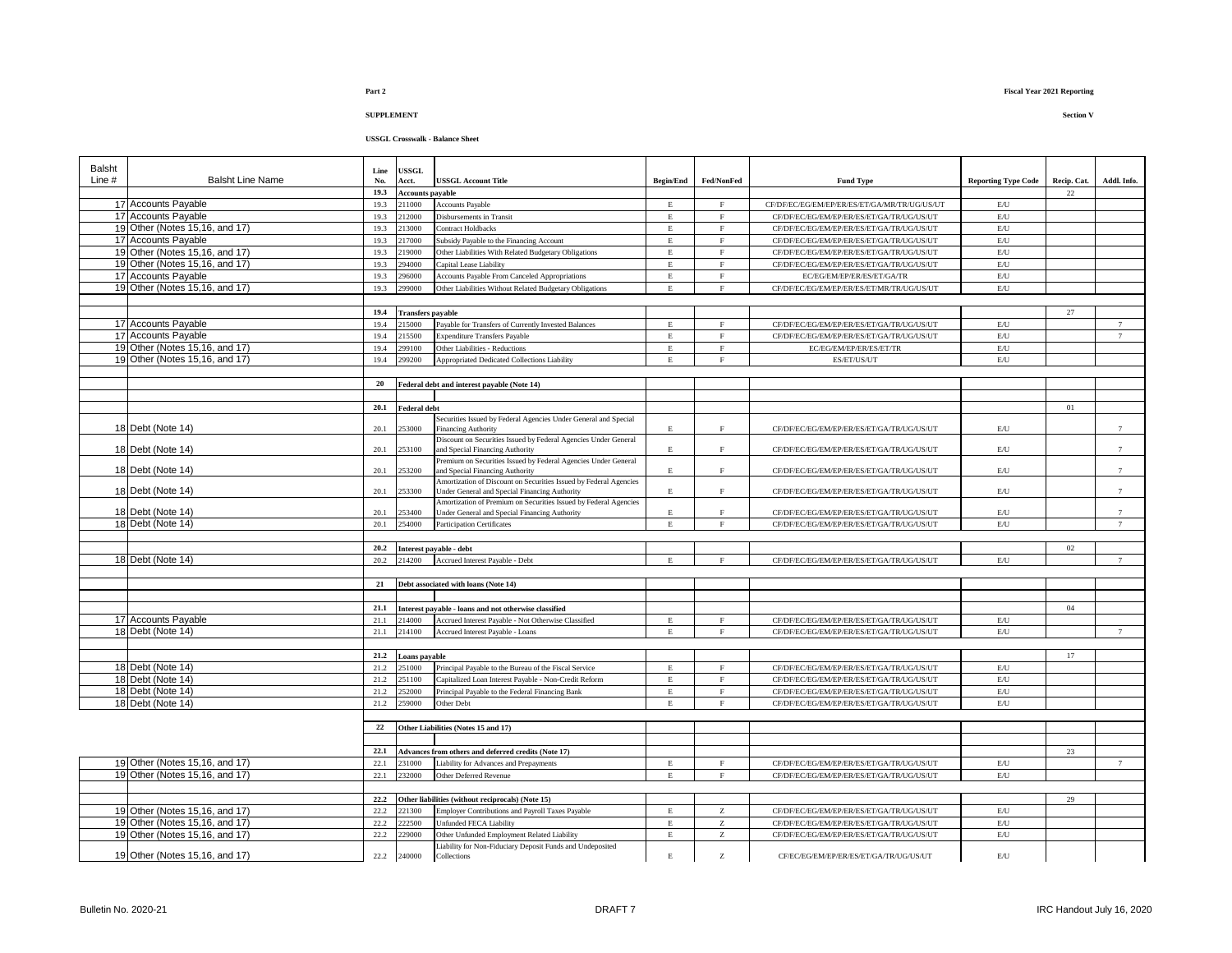### **USSGL Crosswalk - Balance Sheet**

| Balsht   |                                                                                                          | Line     | <b>USSGL</b>            |                                                                                                                              |                  |                          |                                                                                        |                            |             |             |
|----------|----------------------------------------------------------------------------------------------------------|----------|-------------------------|------------------------------------------------------------------------------------------------------------------------------|------------------|--------------------------|----------------------------------------------------------------------------------------|----------------------------|-------------|-------------|
| Line $#$ | <b>Balsht Line Name</b>                                                                                  | No.      | Acct.                   | <b>USSGL Account Title</b>                                                                                                   | <b>Begin/End</b> | Fed/NonFed               | <b>Fund Type</b>                                                                       | <b>Reporting Type Code</b> | Recip. Cat. | Addl. Info. |
|          | 19 Other (Notes 15,16, and 17)                                                                           | 22.2     | 241000                  | <b>Liability for Clearing Accounts</b>                                                                                       | $\mathbf E$      | z                        | CF                                                                                     | $\mathrm{E}/\mathrm{U}$    |             |             |
|          | 19 Other (Notes 15,16, and 17)                                                                           | 22.2     | 299000                  | Other Liabilities Without Related Budgetary Obligations                                                                      | $\mathbf E$      | z                        | CF/DF/EC/EG/EM/EP/ER/ES/ET/MR/TR/UG/US/UT                                              | E/U                        |             |             |
|          |                                                                                                          |          |                         |                                                                                                                              |                  |                          |                                                                                        |                            |             |             |
|          |                                                                                                          | 22.3     |                         | Other liabilities (Note 17)                                                                                                  |                  |                          |                                                                                        |                            | 30          |             |
|          | 18 Debt (Note 14)                                                                                        | 22.3     | 259000                  | Other Debt                                                                                                                   | E                | G                        | CF/DF/EC/EG/EM/EP/ER/ES/ET/GA/TR/UG/US/UT                                              | E/U                        |             |             |
|          | 19 Other (Notes 15,16, and 17)                                                                           | 22.3     | 299000                  | Other Liabilities Without Related Budgetary Obligations<br>Other Liabilities Without Related Budgetary Obligations - General | $\mathbf E$      | F/G/N/Z                  | CF/DF/EC/EG/EM/EP/ER/ES/ET/MR/TR/UG/US/UT                                              | E/F/U                      |             |             |
|          | 19 Other (Notes 15,16, and 17)                                                                           | 22.3     | 299010                  | Fund of the U.S. Government                                                                                                  | $\mathbf E$      | $\mathbf F$              | GA                                                                                     | $\mathbf{U}$               |             |             |
|          | 19 Other (Notes 15,16, and 17)                                                                           | 22.3     | 299100                  | Other Liabilities - Reductions                                                                                               | $\mathbf E$      | ${\rm F/G}$              | EC/EG/EM/EP/ER/ES/ET/TR                                                                | E/F/U                      |             |             |
|          |                                                                                                          |          |                         | Reductions of Other Liabilities - General Fund of the U.S.                                                                   |                  |                          |                                                                                        |                            |             |             |
|          | 19 Other (Notes 15,16, and 17)                                                                           | 22.3     | 299110                  | Government                                                                                                                   | E                | $\rm F$                  | GA                                                                                     | U                          |             |             |
|          |                                                                                                          |          |                         |                                                                                                                              |                  |                          |                                                                                        |                            |             |             |
|          |                                                                                                          | 22.4     |                         | other non-entity assets (Note 17)                                                                                            |                  |                          |                                                                                        |                            | 46          |             |
|          | 19 Other (Notes 15,16, and 17)                                                                           | 22.4     | 298000                  | <b>Custodial Liability</b>                                                                                                   | $\mathbf E$      | G                        | CF/DF/EC/EG/EM/EP/ER/ES/ET/GA/MR/TR/UG/US/UT                                           | E/U                        |             |             |
|          | 19 Other (Notes 15,16, and 17)                                                                           | 22.4     | 298500                  | Liability for Non-Entity Assets Not Reported on the Statement of<br>Custodial Activity                                       | E                | G                        | CF/DF/EC/EG/EM/EP/ER/ES/ET/GA/MR/TR/UG/US/UT                                           | $\mathrm{E}/\mathrm{U}$    |             |             |
|          |                                                                                                          |          |                         |                                                                                                                              |                  |                          |                                                                                        |                            |             |             |
|          |                                                                                                          | 22.5     |                         | for custodial and other non-entity assets                                                                                    |                  |                          |                                                                                        |                            | 10          |             |
|          | 19 Other (Notes 15,16, and 17)                                                                           | 22.5     | 298000                  | Custodial Liability                                                                                                          | $\mathbf E$      | $\mathbf{F}$             | CF/DF/EC/EG/EM/EP/ER/ES/ET/GA/MR/TR/UG/US/UT                                           | E/U                        |             |             |
|          |                                                                                                          |          |                         | Liability for Non-Entity Assets Not Reported on the Statement of                                                             |                  |                          |                                                                                        |                            |             |             |
|          | 19 Other (Notes 15,16, and 17)                                                                           | 22.5     | 298500                  | Custodial Activity                                                                                                           | E                | $\rm F$                  | CF/DF/EC/EG/EM/EP/ER/ES/ET/GA/MR/TR/UG/US/UT                                           | E/U                        |             |             |
|          |                                                                                                          |          |                         |                                                                                                                              |                  |                          |                                                                                        |                            |             |             |
|          | 20 Total intragovernmental                                                                               | 23       |                         | <b>Total Intra-governmental</b>                                                                                              |                  |                          |                                                                                        |                            |             |             |
|          |                                                                                                          |          |                         |                                                                                                                              |                  |                          |                                                                                        |                            |             |             |
|          |                                                                                                          |          |                         | This line is calculated. Equals sum of lines 18 through 22.                                                                  |                  |                          |                                                                                        |                            |             |             |
|          |                                                                                                          |          | With the public         |                                                                                                                              |                  |                          |                                                                                        |                            |             |             |
|          |                                                                                                          |          |                         |                                                                                                                              |                  |                          |                                                                                        |                            |             |             |
|          |                                                                                                          | 24       | <b>Accounts payable</b> |                                                                                                                              |                  |                          |                                                                                        |                            |             |             |
|          | 21 Accounts Payable                                                                                      | 24       | 211000                  | <b>Accounts Payable</b>                                                                                                      |                  | $_{\rm N}$               | CF/DF/EC/EG/EM/EP/ER/ES/ET/GA/MR/TR/UG/US/UT                                           | $\mathrm{E}/\mathrm{U}$    |             |             |
|          | 21 Accounts Payable                                                                                      | $24\,$   | 212000                  | Disbursements in Transit                                                                                                     | $\mathbf E$      | $_{\rm N}$               | CF/DF/EC/EG/EM/EP/ER/ES/ET/GA/TR/UG/US/UT                                              | E/U                        |             |             |
|          | 21 Accounts Payable                                                                                      | 24       | 214000                  | Accrued Interest Payable - Not Otherwise Classified                                                                          | E                | $_{\rm N}$               | CF/DF/EC/EG/EM/EP/ER/ES/ET/GA/TR/UG/US/UT                                              | $\mathrm{E}/\mathrm{U}$    |             |             |
|          | 21 Accounts Payable                                                                                      | 24       | 296000                  | <b>Accounts Payable From Canceled Appropriations</b>                                                                         | E                | $_{\rm N}$               | EC/EG/EM/EP/ER/ES/ET/GA/TR                                                             | $\mathrm{E}/\mathrm{U}$    |             |             |
|          |                                                                                                          |          |                         |                                                                                                                              |                  |                          |                                                                                        |                            |             |             |
|          |                                                                                                          | 25       |                         | Federal debt and interest payable (Note 14)                                                                                  |                  |                          |                                                                                        |                            |             |             |
|          | 23 Debt held by the public (Note 14)                                                                     | 25       | 214100                  | Accrued Interest Payable - Loans                                                                                             | $\mathbf E$      | $_{\rm N}$               | CF/DF/EC/EG/EM/EP/ER/ES/ET/GA/TR/UG/US/UT                                              | E/U                        |             |             |
|          | 23 Debt held by the public (Note 14)                                                                     | 25       | 214200                  | Accrued Interest Payable - Debt                                                                                              | $\mathbf E$      | $_{\rm N}$               | CF/DF/EC/EG/EM/EP/ER/ES/ET/GA/TR/UG/US/UT                                              | $\mathrm{E}/\mathrm{U}$    |             |             |
|          |                                                                                                          |          |                         | Securities Issued by Federal Agencies Under General and Special                                                              |                  |                          |                                                                                        |                            |             |             |
|          | 23 Debt held by the public (Note 14)                                                                     | 25       | :53000                  | Financing Authority<br>Discount on Securities Issued by Federal Agencies Under General                                       | E                | $_{\rm N}$               | CF/DF/EC/EG/EM/EP/ER/ES/ET/GA/TR/UG/US/UT                                              | $\mathrm{E}/\mathrm{U}$    |             |             |
|          | 23 Debt held by the public (Note 14)                                                                     | 25       | 253100                  | and Special Financing Authority                                                                                              | $\mathbf E$      | $_{\rm N}$               | CF/DF/EC/EG/EM/EP/ER/ES/ET/GA/TR/UG/US/UT                                              | $\mathrm{E}/\mathrm{U}$    |             |             |
|          |                                                                                                          |          |                         | Premium on Securities Issued by Federal Agencies Under General                                                               |                  |                          |                                                                                        |                            |             |             |
|          | 23 Debt held by the public (Note 14)                                                                     | 25       | 253200                  | and Special Financing Authority                                                                                              | $\mathbf E$      | $_{\rm N}$               | CF/DF/EC/EG/EM/EP/ER/ES/ET/GA/TR/UG/US/UT                                              | E/U                        |             |             |
|          |                                                                                                          | 25       | 253300                  | Amortization of Discount on Securities Issued by Federal Agencies                                                            |                  |                          |                                                                                        | E/U                        |             |             |
|          | 23 Debt held by the public (Note 14)                                                                     |          |                         | <b>Jnder General and Special Financing Authority</b><br>Amortization of Premium on Securities Issued by Federal Agencies     | E                | $_{\rm N}$               | CF/DF/EC/EG/EM/EP/ER/ES/ET/GA/TR/UG/US/UT                                              |                            |             |             |
|          | 23 Debt held by the public (Note 14)                                                                     | 25       | 253400                  | Jnder General and Special Financing Authority                                                                                | $\mathbf E$      | $_{\rm N}$               | CF/DF/EC/EG/EM/EP/ER/ES/ET/GA/TR/UG/US/UT                                              | $\mathrm{E}/\mathrm{U}$    |             |             |
|          | 23 Debt held by the public (Note 14)                                                                     | 25       | 254000                  | Participation Certificates                                                                                                   | $\mathbf E$      | $_{\rm N}$               | CF/DF/EC/EG/EM/EP/ER/ES/ET/GA/TR/UG/US/UT                                              | E/U                        |             |             |
|          | 23 Debt held by the public (Note 14)                                                                     | 25       | 259000                  | Other Debt                                                                                                                   | $\mathbf E$      | $_{\rm N}$               | CF/DF/EC/EG/EM/EP/ER/ES/ET/GA/TR/UG/US/UT                                              | E/U                        |             |             |
|          |                                                                                                          |          |                         |                                                                                                                              |                  |                          |                                                                                        |                            |             |             |
|          |                                                                                                          | 26       |                         | Federal employee and veteran benefits payable (Note 15)                                                                      |                  |                          |                                                                                        |                            |             |             |
|          |                                                                                                          |          |                         | Liability for Employer Benefits and Claims Incurred but Not                                                                  |                  |                          |                                                                                        |                            |             |             |
|          | 24 Federal employee and veteran benefits (Note 15)                                                       | 26       | 219100                  | Reported                                                                                                                     | $\mathbf E$      | $_{\rm N}$               | CF/DF/EC/EG/EM/EP/ER/ES/ET/GA/TR/UG/US/UT                                              | $\mathrm{E}/\mathrm{U}$    |             |             |
|          | 27 Other (Notes 15,16,17,18, and 19)                                                                     | 26       | 221300                  | Employer Contributions and Payroll Taxes Payable                                                                             | $\mathbf E$      | $_{\rm N}$               | CF/DF/EC/EG/EM/EP/ER/ES/ET/GA/TR/UG/US/UT                                              | $\mathrm{E}/\mathrm{U}$    |             |             |
|          | 24 Federal employee and veteran benefits (Note 15)<br>24 Federal employee and veteran benefits (Note 15) | 26<br>26 | 221500<br>221600        | Other Post Employment Benefits Due and Payable                                                                               | E<br>$\mathbf E$ | $_{\rm N}$<br>$_{\rm N}$ | CF/DF/EC/EG/EM/EP/ER/ES/ET/GA/TR/UG/US/UT                                              | E/U<br>E/U                 |             |             |
|          | 24 Federal employee and veteran benefits (Note 15)                                                       | 26       | 221700                  | Pension Benefits Due and Payable to Beneficiaries<br>Benefit Premiums Payable to Carriers                                    | E                | $_{\rm N}$               | CF/DF/EC/EG/EM/EP/ER/ES/ET/GA/TR/UG/US/UT                                              | $\mathrm{E}/\mathrm{U}$    |             |             |
|          | 24 Federal employee and veteran benefits (Note 15)                                                       | 26       | 221800                  | Life Insurance Benefits Due and Payable to Beneficiaries                                                                     | E                | $_{\rm N}$               | CF/DF/EC/EG/EM/EP/ER/ES/ET/GA/TR/UG/US/UT<br>CF/DF/EC/EG/EM/EP/ER/ES/ET/GA/TR/UG/US/UT | E/U                        |             |             |
|          | 27 Other (Notes 15,16,17,18, and 19)                                                                     | 26       | 222000                  | <b>Unfunded Leave</b>                                                                                                        | $\mathbf E$      | $_{\rm N}$               | CF/DF/EC/EG/EM/EP/ER/ES/ET/GA/TR/UG/US/UT                                              | E/U                        |             |             |
|          |                                                                                                          |          |                         |                                                                                                                              |                  |                          |                                                                                        |                            |             |             |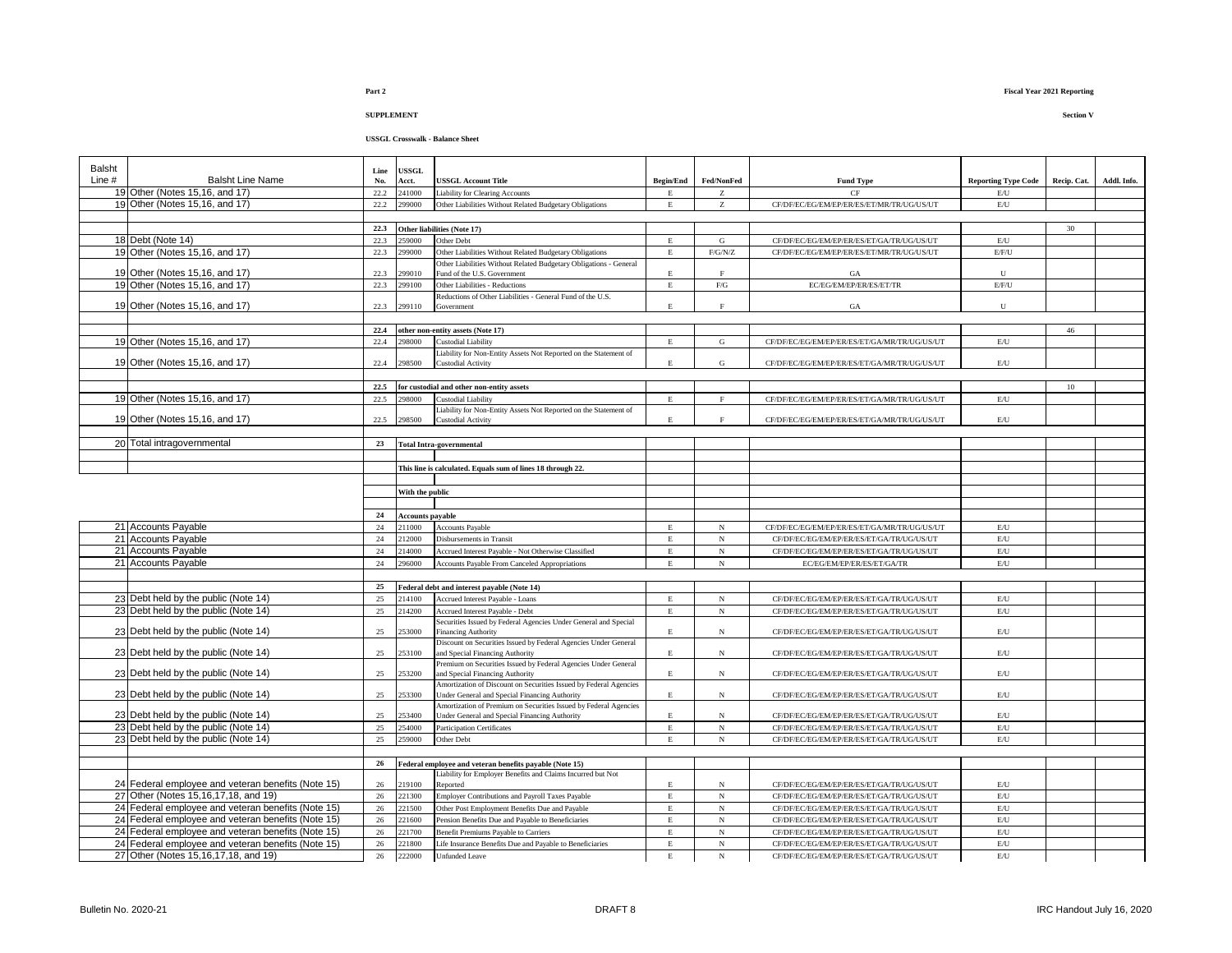### **USSGL Crosswalk - Balance Sheet**

| <b>Balsht</b> |                                                                              | Line       | <b>ISSGL</b>                 |                                                                                             |                         |                          |                                                                                           |                                |             |                |
|---------------|------------------------------------------------------------------------------|------------|------------------------------|---------------------------------------------------------------------------------------------|-------------------------|--------------------------|-------------------------------------------------------------------------------------------|--------------------------------|-------------|----------------|
| Line #        | <b>Balsht Line Name</b>                                                      | No.        | Acct.                        | <b>JSSGL Account Title</b>                                                                  | <b>Begin/End</b>        | Fed/NonFed               | <b>Fund Type</b>                                                                          | <b>Reporting Type Code</b>     | Recip. Cat. | Addl. Info.    |
|               | 27 Other (Notes 15, 16, 17, 18, and 19)                                      | 26         | 229000                       | Other Unfunded Employment Related Liability                                                 | Е                       | $_{\rm N}$               | CF/DF/EC/EG/EM/EP/ER/ES/ET/GA/TR/UG/US/UT                                                 | E/U                            |             |                |
|               | 24 Federal employee and veteran benefits (Note 15)                           | 26         | 261000                       | <b>Actuarial Pension Liability</b>                                                          | $\mathbf E$             | $_{\rm N}$               | CF/DF/EC/EG/EM/EP/ER/ES/ET/GA/TR/UG/US/UT                                                 | E/U                            |             |                |
|               | 24 Federal employee and veteran benefits (Note 15)                           | 26         | 262000                       | Actuarial Health Insurance Liability                                                        | Е                       | $_{\rm N}$               | CF/DF/EC/EG/EM/EP/ER/ES/ET/GA/TR/UG/US/UT                                                 | $\mathrm{E}/\mathrm{U}$        |             |                |
|               | 24 Federal employee and veteran benefits (Note 15)                           | 26         | 63000                        | Actuarial Life Insurance Liability                                                          | E                       | $_{\rm N}$               | CF/DF/EC/EG/EM/EP/ER/ES/ET/GA/TR/UG/US/UT                                                 | $\mathrm{E}/\mathrm{U}$        |             |                |
|               | 24 Federal employee and veteran benefits (Note 15)                           | $26\,$     | 265000                       | <b>Actuarial FECA Liability</b>                                                             | E                       | $_{\rm N}$               | CF/DF/EC/EG/EM/EP/ER/ES/ET/GA/TR/UG/US/UT                                                 | $\mathrm{E}/\mathrm{U}$        |             |                |
|               | 24 Federal employee and veteran benefits (Note 15)                           | 26         | 269000                       | Other Actuarial Liabilities                                                                 | $\mathbf E$             | $_{\rm N}$               | CF/DF/EC/EG/EM/EP/ER/ES/ET/GA/TR/UG/US/UT                                                 | $\mathrm{E}/\mathrm{U}$        |             |                |
|               |                                                                              | 27         |                              |                                                                                             |                         |                          |                                                                                           |                                |             |                |
|               | 25 Environmental and disposal liabilities (Note 16)                          | 27         | 299500                       | Environmental and disposal liabilities (Note 16)<br><b>Estimated Cleanup Cost Liability</b> | E                       | $_{\rm N}$               | CF/DF/EC/EG/EM/EP/ER/ES/ET/TR/UG/US/UT                                                    | E/U                            |             |                |
|               |                                                                              |            |                              |                                                                                             |                         |                          |                                                                                           |                                |             |                |
|               |                                                                              | ${\bf 28}$ |                              | <b>Benefits due and payable</b>                                                             |                         |                          |                                                                                           |                                |             |                |
|               | 26 Benefits due and payable                                                  | 28         | 216000                       | Entitlement Benefits Due and Payable                                                        | E                       | $_{\rm N}$               | CF/DF/EC/EG/EM/EP/ER/ES/ET/GA/TR/UG/US/UT                                                 | $\mathrm{E}/\mathrm{U}$        |             |                |
|               |                                                                              |            |                              |                                                                                             |                         |                          |                                                                                           |                                |             |                |
|               |                                                                              | 29         |                              | oan guarantee liability (Note 8)                                                            |                         |                          |                                                                                           |                                |             |                |
|               | 22 Loan quarantee liability                                                  | 29         | 218000                       | Loan Guarantee Liability                                                                    | E                       | $_{\rm N}$               | CF/DF/EC/EG/EM/EP/ER/ES/ET/GA/TR/UG/US/UT                                                 | $\mathrm{E}/\mathrm{U}$        |             |                |
|               |                                                                              |            |                              |                                                                                             |                         |                          |                                                                                           |                                |             |                |
|               |                                                                              | 30         |                              | Liabilities to Government-sponsored enterprises (for use by Treasury only)                  |                         |                          |                                                                                           |                                |             |                |
|               |                                                                              |            |                              |                                                                                             |                         |                          |                                                                                           |                                |             |                |
|               | 27 Other (Notes 15,16,17,18, and 19)                                         | 30         | 211200                       | Accounts Payable for Federal Government Sponsored Enterprise                                | E                       | $_{\rm N}$               | CF/DF/EC/EG/EM/EP/ER/ES/ET/GA/TR/UG/US/UT                                                 | $\rm E/U$                      |             |                |
|               | 27 Other (Notes 15,16,17,18, and 19)                                         | 30         | 292200                       | Contingent Liabilities - Federal Government Sponsored Enterprise                            | E                       | $_{\rm N}$               | CF/DF/EC/EG/EM/EP/ER/ES/ET/GA/TR/UG/US/UT                                                 | $\mathrm{E}/\mathrm{U}$        |             |                |
|               |                                                                              |            |                              |                                                                                             |                         |                          |                                                                                           |                                |             |                |
|               |                                                                              | 31         |                              | Insurance and guarantee program liabilities                                                 |                         |                          |                                                                                           |                                |             |                |
|               | 27 Other (Notes 15,16,17,18, and 19)                                         | 31         | 220000                       | Liability for Unpaid Insurance Claims                                                       | E                       | $_{\rm N}$               | CF/DF/EC/EG/EM/EP/ER/ES/ET/GA/TR/UG/US/UT                                                 | $\rm E/U$                      |             |                |
|               | 27 Other (Notes 15,16,17,18, and 19)                                         | 31         | 220500                       | Liability for Unearned Insurance Premiums                                                   | $\mathbf E$             | $_{\rm N}$               | CF/DF/EC/EG/EM/EP/ER/ES/ET/GA/TR/UG/US/UT                                                 | $\mathrm{E}/\mathrm{U}$        |             |                |
|               |                                                                              |            |                              |                                                                                             |                         |                          |                                                                                           |                                |             |                |
|               | 27 Other (Notes 15,16,17,18, and 19)                                         | 31         | 66000                        | Actuarial Liabilities for Federal Insurance and Guarantee Programs                          | E                       | $_{\rm N}$               | CF/DF/EC/EG/EM/EP/ER/ES/ET/GA/TR/UG/US/UT                                                 | E/U                            |             |                |
|               |                                                                              |            |                              |                                                                                             |                         |                          |                                                                                           |                                |             |                |
| None-GF       |                                                                              | 32         |                              | Other liabilities (Notes 17, 18, and 19)                                                    |                         |                          |                                                                                           |                                |             |                |
| account       |                                                                              | 32         | 201000                       | Liability for Fund Balance With Treasury                                                    | E                       | $_{\rm N}$               | GA                                                                                        | ${\bf U}$                      |             |                |
|               | 27 Other (Notes 15,16,17,18, and 19)                                         | 32         | 213000                       | Contract Holdbacks                                                                          | E                       | $_{\rm N}$               | CF/DF/EC/EG/EM/EP/ER/ES/ET/GA/TR/UG/US/UT                                                 | $\mathrm{E}/\mathrm{U}$        |             |                |
|               | 27 Other (Notes 15,16,17,18, and 19)                                         | 32         | 219000                       | Other Liabilities With Related Budgetary Obligations                                        | $_{\rm E}$              | $_{\rm N}$               | CF/DF/EC/EG/EM/EP/ER/ES/ET/GA/TR/UG/US/UT                                                 | $\mathbf{E}/\mathbf{U}$        |             |                |
|               |                                                                              |            |                              | Special Drawing Right (SDR) Certificates Issued to Federal Reserve                          |                         |                          |                                                                                           |                                |             |                |
|               | 27 Other (Notes 15,16,17,18, and 19)                                         | 32         | 219200                       | <b>Banks</b>                                                                                | E                       | $_{\rm N}$               | $\rm EP$                                                                                  | E                              |             |                |
|               | 27 Other (Notes 15.16.17.18, and 19)                                         | 32         | 219300                       | Allocation of Special Drawing Rights (SDRs)                                                 | $\mathbf E$             | $_{\rm N}$               | EP                                                                                        | $\mathbf E$                    |             |                |
|               | 27 Other (Notes 15,16,17,18, and 19)                                         | 32         | 221000                       | Accrued Funded Payroll and Leave                                                            | E                       | $_{\rm N}$               | CF/DF/EC/EG/EM/EP/ER/ES/ET/GA/TR/UG/US/UT                                                 | $\mathrm{E}/\mathrm{U}$        |             |                |
|               | 27 Other (Notes 15,16,17,18, and 19)                                         | 32         | 221100                       | <b>Withholdings Payable</b>                                                                 | E                       | $_{\rm N}$               | CF/DF/EC/EG/EM/EP/ER/ES/ET/GA/TR/UG/US/UT                                                 | $\mathbf{E}/\mathbf{U}$        |             |                |
|               | 27 Other (Notes 15,16,17,18, and 19)                                         | 32         | 231000                       | Liability for Advances and Prepayments                                                      | $\mathbf E$             | $_{\rm N}$               | CF/DF/EC/EG/EM/EP/ER/ES/ET/GA/TR/UG/US/UT                                                 | $\mathrm{E}/\mathrm{U}$        |             |                |
|               | 27 Other (Notes 15,16,17,18, and 19)                                         | 32         | 232000                       | Other Deferred Revenue<br>Liability for Non-Fiduciary Deposit Funds and Undeposited         | E                       | $_{\rm N}$               | CF/DF/EC/EG/EM/EP/ER/ES/ET/GA/TR/UG/US/UT                                                 | $\mathbf{E}/\mathbf{U}$        |             |                |
|               | 27 Other (Notes 15,16,17,18, and 19)                                         | 32         | 240000                       | Collections                                                                                 | $\mathop{\hbox{\bf E}}$ | $_{\rm N}$               | CF/DF/EC/EG/EM/EP/ER/ES/ET/GA/TR/UG/US/UT                                                 | $\mathrm{E}/\mathrm{U}$        |             |                |
|               | 27 Other (Notes 15,16,17,18, and 19)                                         | 32         | 241000                       | <b>Liability for Clearing Accounts</b>                                                      | E                       | $_{\rm N}$               | CF                                                                                        | $\mathbf{E}/\mathbf{U}$        |             |                |
|               |                                                                              |            |                              |                                                                                             |                         |                          |                                                                                           |                                |             |                |
|               | 27 Other (Notes 15,16,17,18, and 19)                                         | 32         | 267000                       | Actuarial Liabilities for Treasury-Managed Benefit Programs                                 | E                       | N                        | CF/DF/EC/EG/EM/EP/ER/ES/ET/GA/TR/UG/US/UT                                                 | $\mathrm{E}/\mathrm{U}$        |             |                |
|               | 27 Other (Notes 15,16,17,18, and 19)                                         | 32         | 291000                       | Prior Liens Outstanding on Acquired Collateral                                              | E.                      | $_{\rm N}$               | CF/DF/EC/EG/EM/EP/ER/ES/ET/GA/TR/UG/US/UT                                                 | $\rm E/U$                      |             |                |
|               | 27 Other (Notes 15,16,17,18, and 19)                                         | 32         | 292000                       | <b>Contingent Liabilities</b>                                                               | E                       | $_{\rm N}$               | CF/DF/EC/EG/EM/EP/ER/ES/ET/GA/TR/UG/US/UT                                                 | $\mathrm{E}/\mathrm{U}$        |             |                |
|               | 27 Other (Notes 15,16,17,18, and 19)                                         | 32         | 294000                       | Capital Lease Liability                                                                     | $\mathbf E$             | $_{\rm N}$               | CF/DF/EC/EG/EM/EP/ER/ES/ET/GA/TR/UG/US/UT                                                 | E/U                            |             |                |
|               | 27 Other (Notes 15,16,17,18, and 19)<br>27 Other (Notes 15,16,17,18, and 19) | 32<br>32   | 298000<br>299000             | Custodial Liability<br>Other Liabilities Without Related Budgetary Obligations              | E<br>E                  | $_{\rm N}$<br>$_{\rm N}$ | CF/DF/EC/EG/EM/EP/ER/ES/ET/GA/MR/TR/UG/US/UT<br>CF/DF/EC/EG/EM/EP/ER/ES/ET/MR/TR/UG/US/UT | $\mathrm{E}/\mathrm{U}$<br>E/U |             | $\overline{2}$ |
|               |                                                                              |            |                              |                                                                                             |                         |                          |                                                                                           |                                |             |                |
| None          |                                                                              | 33         | <b>Total with the public</b> |                                                                                             |                         |                          |                                                                                           |                                |             |                |
|               |                                                                              |            |                              |                                                                                             |                         |                          |                                                                                           |                                |             |                |
|               |                                                                              |            |                              | This line is calculated. Equals sum of lines 24 through 32.                                 |                         |                          |                                                                                           |                                |             |                |
|               |                                                                              |            |                              |                                                                                             |                         |                          |                                                                                           |                                |             |                |
|               | 28 Total liabilities                                                         | 34         | <b>Total liabilities</b>     |                                                                                             |                         |                          |                                                                                           |                                |             |                |
|               |                                                                              |            |                              |                                                                                             |                         |                          |                                                                                           |                                |             |                |
|               |                                                                              |            |                              | This line is calculated. Equals sum of lines 23 and 33.                                     |                         |                          |                                                                                           |                                |             |                |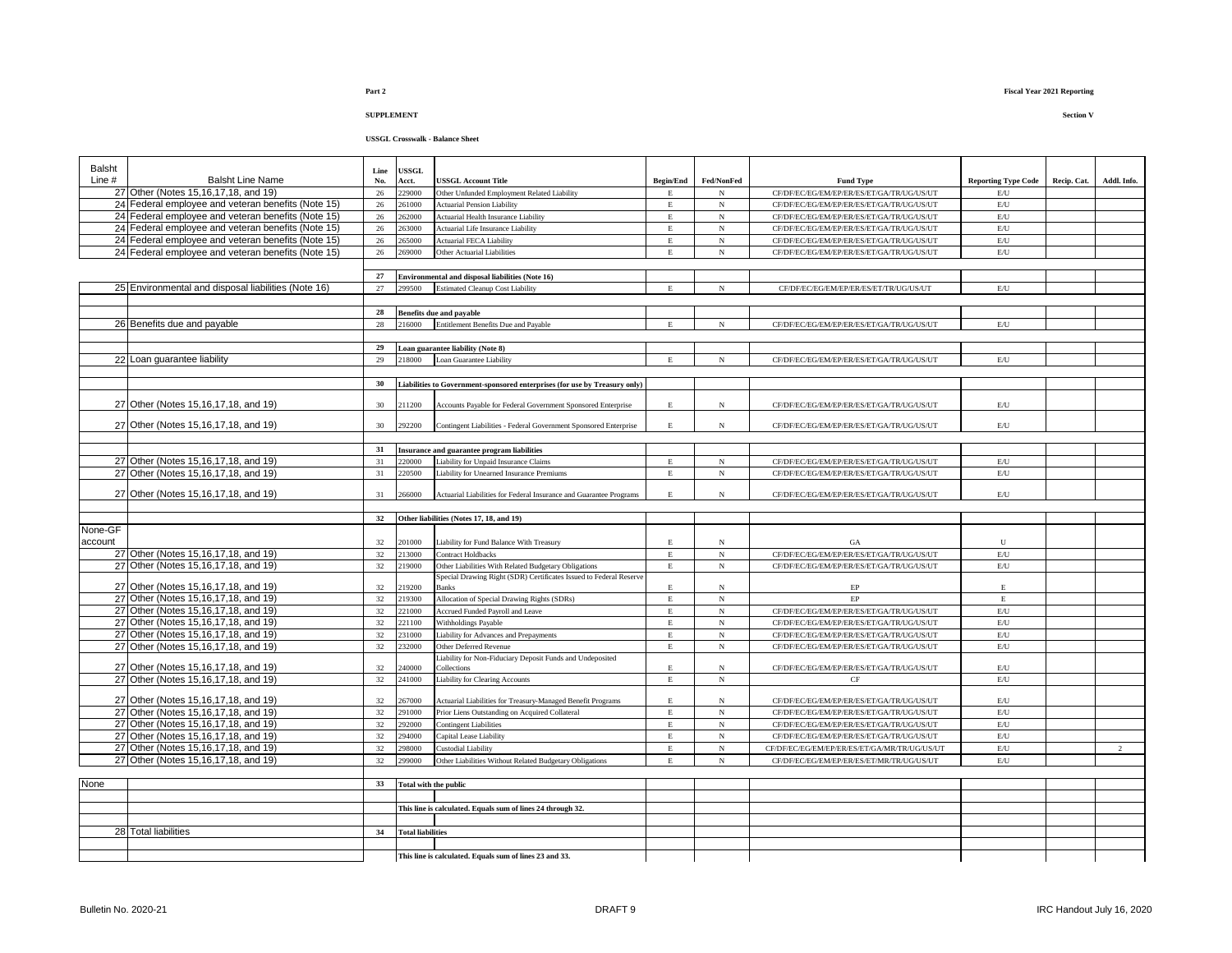### **USSGL Crosswalk - Balance Sheet**

| Balsht<br>Line $#$ | <b>Balsht Line Name</b>                                                                                 | Line<br>No. | USSGL<br>Acct.   | <b>USSGL Account Title</b>                                                                                            | <b>Begin/End</b> | Fed/NonFed   | <b>Fund Type</b>                             | <b>Reporting Type Code</b> | Recip. Cat. | Addl. Info. |
|--------------------|---------------------------------------------------------------------------------------------------------|-------------|------------------|-----------------------------------------------------------------------------------------------------------------------|------------------|--------------|----------------------------------------------|----------------------------|-------------|-------------|
|                    |                                                                                                         |             |                  |                                                                                                                       |                  |              |                                              |                            |             |             |
|                    | 29 Commitments and contingencies (Note 20)                                                              | 35          |                  | Commitments and Contingencies (Note 19)                                                                               |                  |              |                                              |                            |             |             |
|                    |                                                                                                         |             |                  |                                                                                                                       |                  |              |                                              |                            |             |             |
|                    |                                                                                                         |             | Net position:    |                                                                                                                       |                  |              |                                              |                            |             |             |
|                    |                                                                                                         |             |                  | Total net position - Funds from Dedicated Collections (Note 20) (Combined                                             |                  |              |                                              |                            |             |             |
|                    |                                                                                                         | 36          | or Consolidated) |                                                                                                                       |                  |              |                                              |                            |             |             |
|                    |                                                                                                         |             |                  |                                                                                                                       |                  |              |                                              |                            |             |             |
|                    |                                                                                                         | 36.1        |                  | <b>Unexpended appropriations - Funds from Dedicated Collections</b>                                                   |                  |              |                                              |                            |             |             |
|                    | Unexpended appropriations - Funds From Dedicated                                                        |             |                  |                                                                                                                       |                  |              |                                              |                            |             |             |
|                    | Collections (Combined or Consolidated Totals) (Note                                                     |             |                  |                                                                                                                       |                  |              |                                              |                            |             |             |
|                    | 30 21                                                                                                   |             | 36.1 309000      | Unexpended Appropriations While Awaiting a Warrant                                                                    | E.               | ${\bf G}$    | CF/DF/EC/EG/EM/EP/ER/ES/ET/GA/MR/TR/UG/US/UT | E.                         |             |             |
|                    | Unexpended appropriations - Funds From Dedicated<br>Collections (Combined or Consolidated Totals) (Note |             |                  |                                                                                                                       |                  |              |                                              |                            |             |             |
|                    | 30 21                                                                                                   |             | 36.1 310000      | Unexpended Appropriations - Cumulative                                                                                | B                |              | EC/EG/EM/EP/ER/ES/ET/TR                      | E.                         |             |             |
|                    | Unexpended appropriations - Funds From Dedicated                                                        |             |                  |                                                                                                                       |                  |              |                                              |                            |             |             |
|                    | Collections (Combined or Consolidated Totals) (Note                                                     |             |                  |                                                                                                                       |                  |              |                                              |                            |             |             |
|                    | 30 21                                                                                                   |             | 36.1 310100      | Unexpended Appropriations - Appropriations Received                                                                   | E                | ${\bf G}$    | EC/EG/EM/EP/ER/ES/ET/TR                      | E.                         |             |             |
|                    | Unexpended appropriations - Funds From Dedicated                                                        |             |                  |                                                                                                                       |                  |              |                                              |                            |             |             |
|                    | Collections (Combined or Consolidated Totals) (Note                                                     |             |                  |                                                                                                                       |                  |              |                                              |                            |             |             |
|                    | 30 21                                                                                                   |             | 36.1 310200      | Unexpended Appropriations - Transfers-In                                                                              | R                | $\mathbf{F}$ | EC/EG/EM/EP/ER/ES/ET/TR                      | $\mathbf{E}$               |             |             |
|                    | Unexpended appropriations - Funds From Dedicated                                                        |             |                  |                                                                                                                       |                  |              |                                              |                            |             |             |
|                    | Collections (Combined or Consolidated Totals) (Note<br>30 21                                            |             |                  |                                                                                                                       |                  |              |                                              |                            |             |             |
|                    | Unexpended appropriations - Funds From Dedicated                                                        |             | 36.1 310300      | Unexpended Appropriations - Transfers-Out                                                                             | E                | $\rm F$      | EC/EG/EM/EP/ER/ES/ET/TR                      | E                          |             |             |
|                    | Collections (Combined or Consolidated Totals) (Note                                                     |             |                  |                                                                                                                       |                  |              |                                              |                            |             |             |
|                    | 30 21                                                                                                   | 36.1        | 310500           | Unexpended Appropriations - Prior-Period Adjustments Due to<br>Corrections of Errors - Years Preceding the Prior-Year | E.               | ${\bf G}$    | EC/EG/EM/EP/ER/ES/ET/TR                      | E                          |             |             |
|                    | Unexpended appropriations - Funds From Dedicated                                                        |             |                  |                                                                                                                       |                  |              |                                              |                            |             |             |
|                    | Collections (Combined or Consolidated Totals) (Note                                                     |             |                  |                                                                                                                       |                  |              |                                              |                            |             |             |
|                    | 30 21                                                                                                   | 36.1        | 310600           | Unexpended Appropriations - Adjustments                                                                               | $\mathbf E$      | ${\bf G}$    | EC/EG/EM/EP/ER/ES/ET/TR                      | $\mathbf E$                |             |             |
|                    | Unexpended appropriations - Funds From Dedicated                                                        |             |                  |                                                                                                                       |                  |              |                                              |                            |             |             |
|                    | Collections (Combined or Consolidated Totals) (Note                                                     |             |                  |                                                                                                                       |                  |              |                                              |                            |             |             |
|                    | 30 21                                                                                                   | 36.1        | 310700           | Unexpended Appropriations - Used - Accrued                                                                            | E                | G            | EC/EG/EM/EP/ER/ES/ET/TR                      | E                          |             |             |
|                    | Unexpended appropriations - Funds From Dedicated                                                        |             |                  |                                                                                                                       |                  |              |                                              |                            |             |             |
|                    | Collections (Combined or Consolidated Totals) (Note<br>30 21                                            | 36.1        | 310710           | Unexpended Appropriations - Used - Disbursed                                                                          | E                | G            | EC/EG/EM/EP/ER/ES/ET/TR                      | $\mathbf E$                |             |             |
|                    | Unexpended appropriations - Funds From Dedicated                                                        |             |                  |                                                                                                                       |                  |              |                                              |                            |             |             |
|                    | Collections (Combined or Consolidated Totals) (Note                                                     |             |                  | Unexpended Appropriations - Prior-Period Adjustments Due to                                                           |                  |              |                                              |                            |             |             |
|                    | 30 21                                                                                                   | 36.1        | 310800           | Corrections of Errors                                                                                                 | E.               | G            | EC/EG/EM/EP/ER/ES/ET/TR                      | E                          |             |             |
|                    |                                                                                                         |             |                  | Unexpended Appropriations - Prior-Period Adjustments Due to                                                           |                  |              |                                              |                            |             |             |
|                    |                                                                                                         | 36.1        | 310900           | Changes in Accounting Principles                                                                                      | E.               | $\mathbf G$  | EC/EG/EM/EP/ER/ES/ET/TR                      | $\mathbf E$                |             |             |
|                    |                                                                                                         | 36.2        |                  |                                                                                                                       |                  |              |                                              |                            |             |             |
|                    | Cumulative results of operations - Funds From                                                           |             |                  | <b>Cumulative results of operations - Funds from Dedicated Collections</b>                                            |                  |              |                                              |                            |             |             |
|                    | Dedicated Collections (Combined or Consolidated                                                         |             |                  |                                                                                                                       |                  |              |                                              |                            |             |             |
|                    | 32 Totals) (Note 21)                                                                                    |             | 36.2 331000      | <b>Cumulative Results of Operations</b>                                                                               | $\, {\bf B}$     |              | CF/DF/EC/EG/EM/EP/ER/ES/ET/GA/TR/UG/US/UT    | E.                         |             |             |
|                    | Cumulative results of operations - Funds From                                                           |             |                  |                                                                                                                       |                  |              |                                              |                            |             |             |
|                    | Dedicated Collections (Combined or Consolidated                                                         |             |                  |                                                                                                                       |                  |              |                                              |                            |             |             |
|                    | 32 Totals) (Note 21)                                                                                    | 36.2        | 510000           | Revenue From Goods Sold                                                                                               | E                | $\rm{F/N}$   | CF/DF/EC/EG/EM/EP/ER/ES/ET/GA/TR/UG/US/UT    | E                          |             |             |
|                    | Cumulative results of operations - Funds From                                                           |             |                  |                                                                                                                       |                  |              |                                              |                            |             |             |
|                    | Dedicated Collections (Combined or Consolidated                                                         |             |                  |                                                                                                                       |                  |              |                                              |                            |             |             |
|                    | 32 Totals) (Note 21)                                                                                    | 36.2        | 510900           | Contra Revenue for Goods Sold                                                                                         | E.               | $\mbox{F/N}$ | CF/DF/EC/EG/EM/EP/ER/ES/ET/GA/TR/UG/US/UT    | $\mathbf E$                |             |             |
|                    | Cumulative results of operations - Funds From<br>Dedicated Collections (Combined or Consolidated        |             |                  |                                                                                                                       |                  |              |                                              |                            |             |             |
|                    | 32 Totals) (Note 21)                                                                                    |             | 36.2 520000      | Revenue From Services Provided                                                                                        | $\mathbf E$      | $\rm{F/N}$   | CF/DF/EC/EG/EM/EP/ER/ES/ET/GA/TR/UG/US/UT    | E                          |             |             |
|                    |                                                                                                         |             |                  |                                                                                                                       |                  |              |                                              |                            |             |             |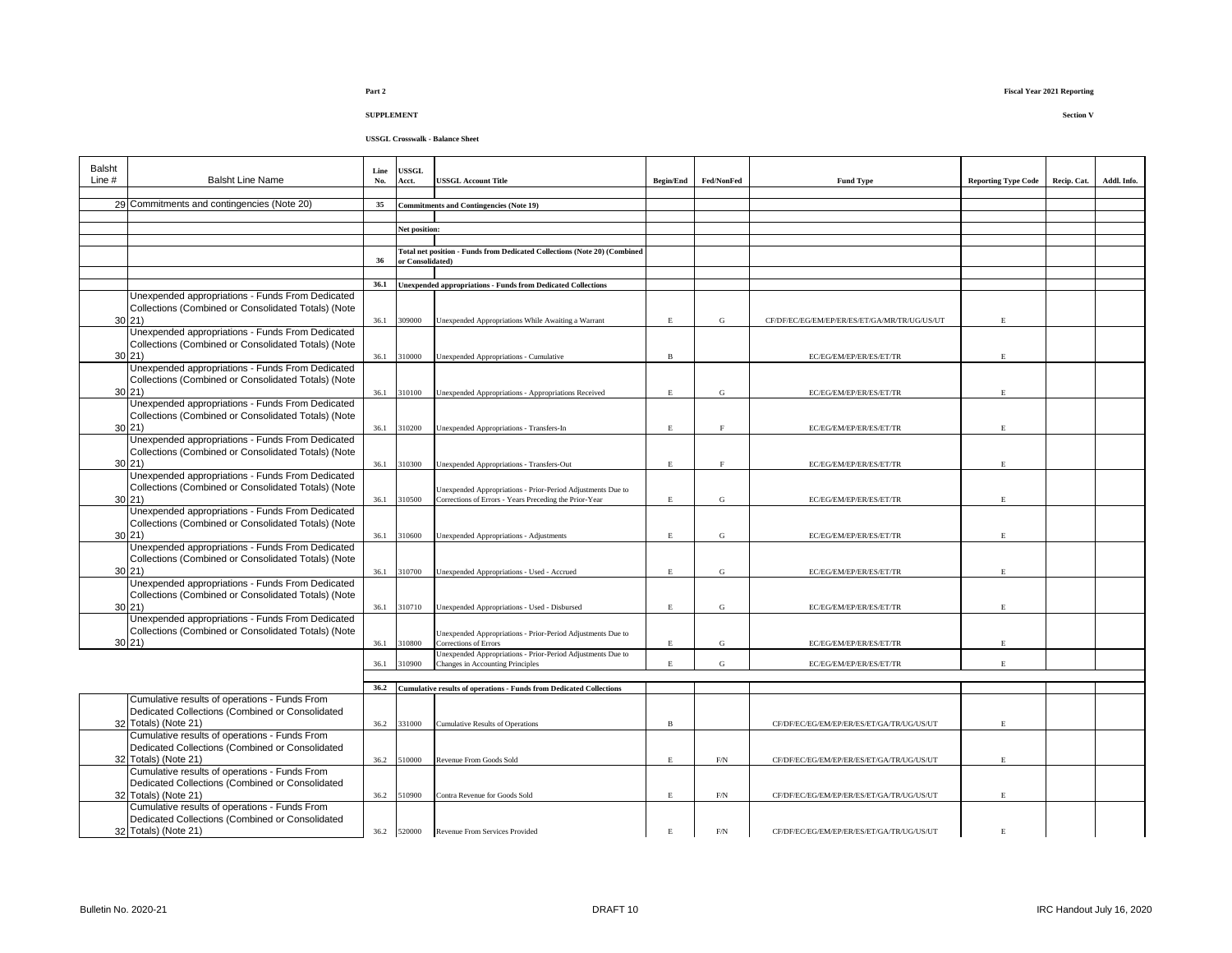| <b>Balsht</b> |                                                                                                  | Line | USSGL       |                                                                                                           |                  |              |                                              |                            |             |             |
|---------------|--------------------------------------------------------------------------------------------------|------|-------------|-----------------------------------------------------------------------------------------------------------|------------------|--------------|----------------------------------------------|----------------------------|-------------|-------------|
| Line #        | <b>Balsht Line Name</b>                                                                          | No.  | Acct.       | <b>JSSGL Account Title</b>                                                                                | <b>Begin/End</b> | Fed/NonFed   | <b>Fund Type</b>                             | <b>Reporting Type Code</b> | Recip. Cat. | Addl. Info. |
|               | Cumulative results of operations - Funds From<br>Dedicated Collections (Combined or Consolidated |      |             |                                                                                                           |                  |              |                                              |                            |             |             |
|               | 32 Totals) (Note 21)                                                                             | 36.2 | 520900      | Contra Revenue for Services Provided                                                                      | E.               | $\rm{F/N}$   | CF/DF/EC/EG/EM/EP/ER/ES/ET/GA/TR/UG/US/UT    | F.                         |             |             |
|               | Cumulative results of operations - Funds From                                                    |      |             |                                                                                                           |                  |              |                                              |                            |             |             |
|               | Dedicated Collections (Combined or Consolidated                                                  |      |             |                                                                                                           |                  |              |                                              |                            |             |             |
|               | 32 Totals) (Note 21)                                                                             | 36.2 | 531000      | Interest Revenue - Other                                                                                  | E                | F/N          | CF/DF/EC/EG/EM/EP/ER/ES/ET/GA/MR/TR/UG/US/UT |                            |             |             |
|               | Cumulative results of operations - Funds From<br>Dedicated Collections (Combined or Consolidated |      |             |                                                                                                           |                  |              |                                              |                            |             |             |
|               | 32 Totals) (Note 21)                                                                             | 36.2 | 531100      | <b>Interest Revenue - Investments</b>                                                                     | E.               | $\rm{F/N}$   | CF/DF/EC/EG/EM/EP/ER/ES/ET/GA/TR/UG/US/UT    | E.                         |             |             |
|               | Cumulative results of operations - Funds From                                                    |      |             |                                                                                                           |                  |              |                                              |                            |             |             |
|               | Dedicated Collections (Combined or Consolidated                                                  |      |             |                                                                                                           |                  |              |                                              |                            |             |             |
|               | 32 Totals) (Note 21)                                                                             | 36.2 | 531200      | Interest Revenue - Loans Receivable/Uninvested Funds                                                      | E                | $\mbox{F/N}$ | CF/DF/EC/EG/EM/EP/ER/ES/ET/GA/TR/UG/US/UT    | E                          |             |             |
|               | Cumulative results of operations - Funds From<br>Dedicated Collections (Combined or Consolidated |      |             |                                                                                                           |                  |              |                                              |                            |             |             |
|               | 32 Totals) (Note 21)                                                                             | 36.2 | 531300      | <b>Interest Revenue - Subsidy Amortization</b>                                                            | E                | N            | CF/DF/EC/EG/EM/EP/ER/ES/ET/GA/TR/UG/US/UT    | E                          |             |             |
|               | Cumulative results of operations - Funds From                                                    |      |             |                                                                                                           |                  |              |                                              |                            |             |             |
|               | Dedicated Collections (Combined or Consolidated                                                  |      |             | Dividend Income Accounted for Under the Provisions of the Federal                                         |                  |              |                                              |                            |             |             |
|               | 32 Totals) (Note 21)                                                                             | 36.2 | 531400      | Credit Reform Act                                                                                         | $\mathbf E$      | N            | CF/DF/EC/EG/EM/EP/ER/ES/ET/GA/TR/UG/US/UT    | E.                         |             |             |
|               | Cumulative results of operations - Funds From                                                    |      |             |                                                                                                           |                  |              |                                              |                            |             |             |
|               | Dedicated Collections (Combined or Consolidated<br>32 Totals) (Note 21)                          | 36.2 | 531500      | Contra Revenue for Dividend Income Accounted for Under the<br>Provisions of the Federal Credit Reform Act | $\mathbf E$      | $_{\rm N}$   | CF/DF/EC/EG/EM/EP/ER/ES/ET/GA/TR/UG/US/UT    | E.                         |             |             |
|               | Cumulative results of operations - Funds From                                                    |      |             |                                                                                                           |                  |              |                                              |                            |             |             |
|               | Dedicated Collections (Combined or Consolidated                                                  |      |             |                                                                                                           |                  |              |                                              |                            |             |             |
|               | 32 Totals) (Note 21)                                                                             | 36.2 | 531700      | Contra Revenue for Interest Revenue - Loans Receivable                                                    | E                | $\rm{F/N}$   | CF/DF/EC/EG/EM/EP/ER/ES/ET/GA/TR/UG/US/UT    | E.                         |             |             |
|               | Cumulative results of operations - Funds From                                                    |      |             |                                                                                                           |                  |              |                                              |                            |             |             |
|               | Dedicated Collections (Combined or Consolidated                                                  |      |             |                                                                                                           |                  |              |                                              |                            |             |             |
|               | 32 Totals) (Note 21)<br>Cumulative results of operations - Funds From                            | 36.2 | 531800      | Contra Revenue for Interest Revenue - Investments                                                         | E                | $\rm{F/N}$   | CF/DF/EC/EG/EM/EP/ER/ES/ET/GA/TR/UG/US/UT    | E.                         |             |             |
|               | Dedicated Collections (Combined or Consolidated                                                  |      |             |                                                                                                           |                  |              |                                              |                            |             |             |
|               | 32 Totals) (Note 21)                                                                             | 36.2 | 531900      | Contra Revenue for Interest Revenue - Other                                                               | $\mathbf E$      | $\mbox{F/N}$ | CF/DF/EC/EG/EM/EP/ER/ES/ET/GA/TR/UG/US/UT    | E                          |             |             |
|               | Cumulative results of operations - Funds From                                                    |      |             |                                                                                                           |                  |              |                                              |                            |             |             |
|               | Dedicated Collections (Combined or Consolidated                                                  |      |             |                                                                                                           |                  |              |                                              |                            |             |             |
|               | 32 Totals) (Note 21)<br>Cumulative results of operations - Funds From                            | 36.2 | 532000      | Penalties and Fines Revenue                                                                               | E                | N            | CF/DF/EC/EG/EM/EP/ER/ES/ET/GA/TR/UG/US/UT    | E                          |             |             |
|               | Dedicated Collections (Combined or Consolidated                                                  |      |             |                                                                                                           |                  |              |                                              |                            |             |             |
|               | 32 Totals) (Note 21)                                                                             | 36.2 | 532400      | Contra Revenue for Penalties and Fines                                                                    | $\mathbf E$      | $_{\rm N}$   | CF/DF/EC/EG/EM/EP/ER/ES/ET/GA/TR/UG/US/UT    | E.                         |             |             |
|               | Cumulative results of operations - Funds From                                                    |      |             |                                                                                                           |                  |              |                                              |                            |             |             |
|               | Dedicated Collections (Combined or Consolidated                                                  |      |             |                                                                                                           |                  |              |                                              |                            |             |             |
|               | 32 Totals) (Note 21)<br>Cumulative results of operations - Funds From                            | 36.2 | 532500      | Administrative Fees Revenue                                                                               | E.               | $\rm{F/N}$   | CF/DF/EC/EG/EM/EP/ER/ES/ET/GA/TR/UG/US/UT    |                            |             |             |
|               | Dedicated Collections (Combined or Consolidated                                                  |      |             |                                                                                                           |                  |              |                                              |                            |             |             |
|               | 32 Totals) (Note 21)                                                                             | 36.2 | 532900      | Contra Revenue for Administrative Fees                                                                    | $\mathbf{E}$     | $\mbox{F/N}$ | CF/DF/EC/EG/EM/EP/ER/ES/ET/GA/TR/UG/US/UT    |                            |             |             |
|               | Cumulative results of operations - Funds From                                                    |      |             |                                                                                                           |                  |              |                                              |                            |             |             |
|               | Dedicated Collections (Combined or Consolidated                                                  |      |             |                                                                                                           |                  |              |                                              |                            |             |             |
|               | 32 Totals) (Note 21)                                                                             | 36.2 | 540000      | Junded Benefit Program Revenue                                                                            | $\mathbf E$      | $\rm{F/N}$   | CF/DF/EC/EG/EM/EP/ER/ES/ET/GA/TR/UG/US/UT    |                            |             |             |
|               | Cumulative results of operations - Funds From<br>Dedicated Collections (Combined or Consolidated |      |             |                                                                                                           |                  |              |                                              |                            |             |             |
|               | 32 Totals) (Note 21)                                                                             | 36.2 | 540900      | Contra Revenue for Funded Benefit Program Revenue                                                         | Е                | F/N          | CF/DF/EC/EG/EM/EP/ER/ES/ET/GA/TR/UG/US/UT    | E.                         |             |             |
|               | Cumulative results of operations - Funds From                                                    |      |             |                                                                                                           |                  |              |                                              |                            |             |             |
|               | Dedicated Collections (Combined or Consolidated                                                  |      |             |                                                                                                           |                  |              |                                              |                            |             |             |
|               | 32 Totals) (Note 21)                                                                             | 36.2 | 550000      | nsurance and Guarantee Premium Revenue                                                                    | $\mathbf E$      | $_{\rm N}$   | CF/DF/EC/EG/EM/EP/ER/ES/ET/GA/TR/UG/US/UT    | E.                         |             |             |
|               | Cumulative results of operations - Funds From<br>Dedicated Collections (Combined or Consolidated |      |             |                                                                                                           |                  |              |                                              |                            |             |             |
|               | 32 Totals) (Note 21)                                                                             |      | 36.2 550900 | Contra Revenue for Insurance and Guarantee Premium Revenue                                                | E                | $_{\rm N}$   | CF/DF/EC/EG/EM/EP/ER/ES/ET/GA/TR/UG/US/UT    | E                          |             |             |
|               |                                                                                                  |      |             |                                                                                                           |                  |              |                                              |                            |             |             |

### **Part 2 Fiscal Year 2021 Reporting**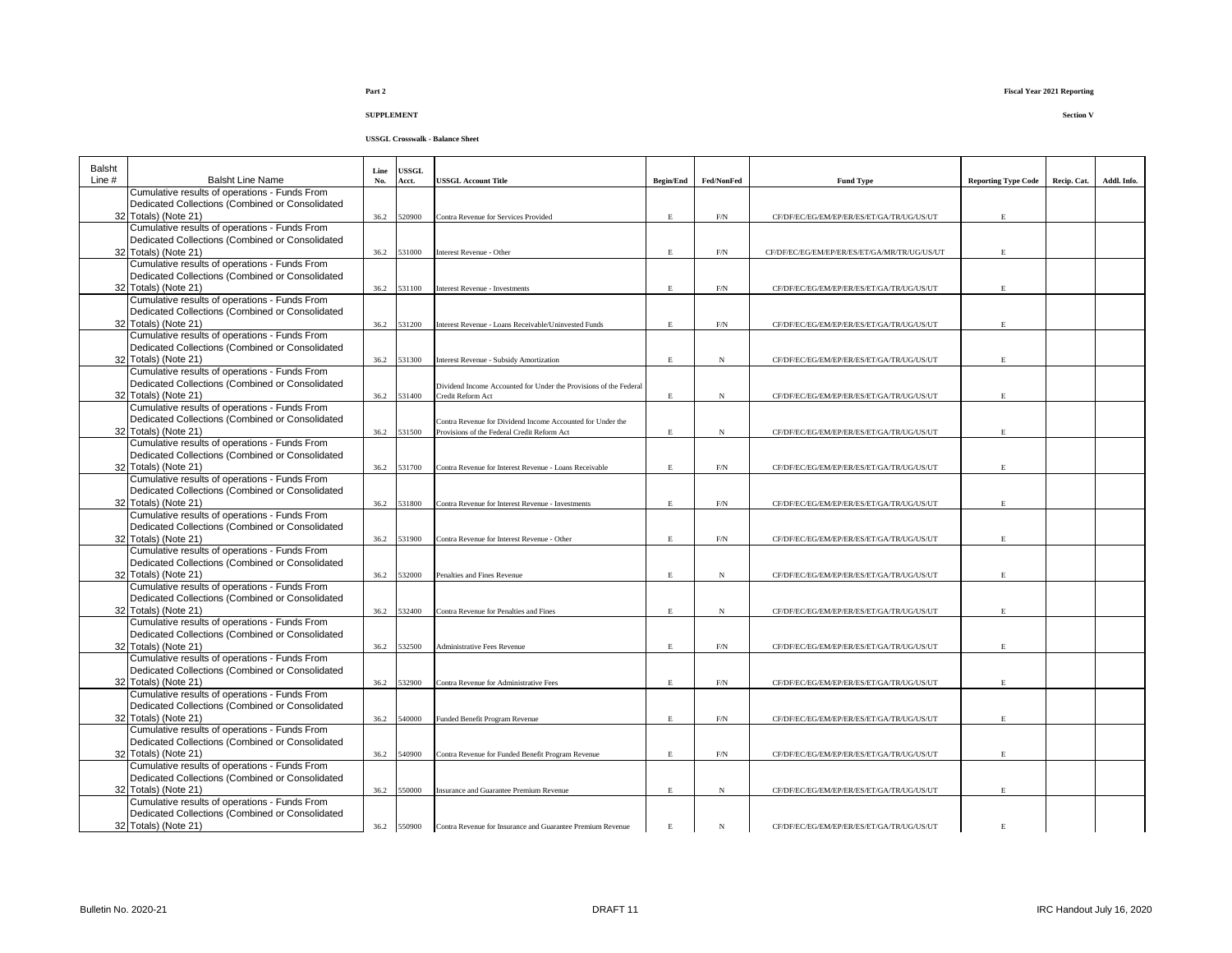**USSGL Crosswalk - Balance Sheet**

| Balsht<br>Line $#$ | <b>Balsht Line Name</b>                                                                          | Line<br>No. | <b>ISSGL</b><br>Acct. | USSGL Account Title                                                                             | <b>Begin/End</b> | Fed/NonFed        | <b>Fund Type</b>                          | <b>Reporting Type Code</b> | Recip. Cat. | Addl. Info. |
|--------------------|--------------------------------------------------------------------------------------------------|-------------|-----------------------|-------------------------------------------------------------------------------------------------|------------------|-------------------|-------------------------------------------|----------------------------|-------------|-------------|
|                    | Cumulative results of operations - Funds From                                                    |             |                       |                                                                                                 |                  |                   |                                           |                            |             |             |
|                    | Dedicated Collections (Combined or Consolidated                                                  |             |                       |                                                                                                 |                  |                   |                                           |                            |             |             |
|                    | 32 Totals) (Note 21)<br>Cumulative results of operations - Funds From                            | 36.2        | 560000                | Donated Revenue - Financial Resources                                                           | $\mathbf E$      | N                 | CF/DF/EC/EG/EM/EP/ER/ES/ET/GA/TR/UG/US/UT | $\mathbf{E}% _{0}$         |             |             |
|                    | Dedicated Collections (Combined or Consolidated                                                  |             |                       |                                                                                                 |                  |                   |                                           |                            |             |             |
|                    | 32 Totals) (Note 21)                                                                             | 36.2        | 560900                | Contra Revenue for Donations - Financial Resources                                              | E.               | N                 | CF/DF/EC/EG/EM/EP/ER/ES/ET/GA/TR/UG/US/UT | E                          |             |             |
|                    | Cumulative results of operations - Funds From                                                    |             |                       |                                                                                                 |                  |                   |                                           |                            |             |             |
|                    | Dedicated Collections (Combined or Consolidated                                                  |             |                       |                                                                                                 |                  |                   |                                           |                            |             |             |
|                    | 32 Totals) (Note 21)<br>Cumulative results of operations - Funds From                            | 36.2        | 561000                | Donated Revenue - Non-Financial Resources                                                       | E.               | N                 | CF/DF/EC/EG/EM/EP/ER/ES/ET/GA/TR/UG/US/UT | E                          |             |             |
|                    | Dedicated Collections (Combined or Consolidated                                                  |             |                       |                                                                                                 |                  |                   |                                           |                            |             |             |
|                    | 32 Totals) (Note 21)                                                                             | 36.2        | 561900                | Contra Donated Revenue - Nonfinancial Resources                                                 | E.               | N                 | CF/DF/EC/EG/EM/EP/ER/ES/ET/GA/TR/UG/US/UT |                            |             |             |
|                    | Cumulative results of operations - Funds From                                                    |             |                       |                                                                                                 |                  |                   |                                           |                            |             |             |
|                    | Dedicated Collections (Combined or Consolidated                                                  |             |                       |                                                                                                 |                  |                   |                                           |                            |             |             |
|                    | 32 Totals) (Note 21)<br>Cumulative results of operations - Funds From                            | 36.2        | 564000                | Forfeiture Revenue - Cash and Cash Equivalents                                                  | E                | $_{\rm N}$        | CF/DF/EC/EG/EM/EP/ER/ES/ET/GA/TR/UG/US/UT |                            |             |             |
|                    | Dedicated Collections (Combined or Consolidated                                                  |             |                       |                                                                                                 |                  |                   |                                           |                            |             |             |
|                    | 32 Totals) (Note 21)                                                                             | 36.2        | 564900                | Contra Forfeiture Revenue - Cash and Cash Equivalents                                           | $\mathbf E$      | $_{\rm N}$        | CF/DF/EC/EG/EM/EP/ER/ES/ET/GA/TR/UG/US/UT |                            |             |             |
|                    | Cumulative results of operations - Funds From                                                    |             |                       |                                                                                                 |                  |                   |                                           |                            |             |             |
|                    | Dedicated Collections (Combined or Consolidated                                                  |             |                       |                                                                                                 |                  |                   |                                           |                            |             |             |
|                    | 32 Totals) (Note 21)                                                                             | 36.2        | 565000                | Forfeiture Revenue - Forfeitures of Property                                                    | $\mathbf E$      | N                 | CF/DF/EC/EG/EM/EP/ER/ES/ET/GA/TR/UG/US/UT |                            |             |             |
|                    | Cumulative results of operations - Funds From<br>Dedicated Collections (Combined or Consolidated |             |                       |                                                                                                 |                  |                   |                                           |                            |             |             |
|                    | 32 Totals) (Note 21)                                                                             | 36.2        | 565900                | Contra Forfeiture Revenue - Forfeitures of Property                                             | E                | $_{\rm N}$        | CF/DF/EC/EG/EM/EP/ER/ES/ET/GA/TR/UG/US/UT |                            |             |             |
|                    | Cumulative results of operations - Funds From                                                    |             |                       |                                                                                                 |                  |                   |                                           |                            |             |             |
|                    | Dedicated Collections (Combined or Consolidated                                                  |             |                       |                                                                                                 |                  |                   |                                           |                            |             |             |
|                    | 32 Totals) (Note 21)                                                                             | 36.2        | 570000                | Expended Appropriations - Used - Accrued                                                        | E.               | G                 | CF/EC/EG/EM/EP/ER/ES/ET/TR/UG/US/UT       |                            |             |             |
| None-GF<br>account |                                                                                                  | 36.2        | 70010                 | <b>Expended Appropriations - Disbursed</b>                                                      | E                | G                 | CF/EC/EG/EM/EP/ER/ES/ET/TR/UG/US/UT       | $\mathbf{E}$               |             |             |
|                    | Cumulative results of operations - Funds From                                                    |             |                       |                                                                                                 |                  |                   |                                           |                            |             |             |
|                    | Dedicated Collections (Combined or Consolidated                                                  |             |                       | Expended Appropriations - Prior-Period Adjustments Due to                                       |                  |                   |                                           |                            |             |             |
|                    | 32 Totals) (Note 21)                                                                             | 36.2        | 570500                | Corrections of Errors - Years Preceding the Prior-Year                                          | E                | G                 | CF/EC/EG/EM/EP/ER/ES/ET/TR/UG/US/UT       |                            |             |             |
|                    | Cumulative results of operations - Funds From                                                    |             |                       |                                                                                                 |                  |                   |                                           |                            |             |             |
|                    | Dedicated Collections (Combined or Consolidated<br>32 Totals) (Note 21)                          | 36.2        | 570800                | Expended Appropriations - Prior-Period Adjustments Due to<br>Corrections of Errors              | E.               | G                 | CF/DF/EC/EG/EM/EP/ER/ES/ET/TR/UG/US/UT    |                            |             |             |
|                    | Cumulative results of operations - Funds From                                                    |             |                       |                                                                                                 |                  |                   |                                           |                            |             |             |
|                    | Dedicated Collections (Combined or Consolidated                                                  |             |                       | Expended Appropriations - Prior-Period Adjustments Due to                                       |                  |                   |                                           |                            |             |             |
|                    | 32 Totals) (Note 21)                                                                             | 36.2        | 570900                | Changes in Accounting Principles                                                                | E                | G                 | CF/DF/EC/EG/EM/EP/ER/ES/ET/TR/UG/US/UT    |                            |             |             |
|                    | Cumulative results of operations - Funds From                                                    |             |                       | Accrual of Amounts Receivable from Custodian or Non-Entity                                      |                  |                   |                                           |                            |             |             |
|                    | Dedicated Collections (Combined or Consolidated<br>32 Totals) (Note 21)                          | 36.2        | 571300                | Assets Receivable from a Federal Agency - Other Than the General<br>Fund of the U.S. Government | E                | $\mathbf{F}$      | CF/DF/EC/EG/EM/EP/ER/ES/ET/GA/MR/TR/UG/US |                            |             |             |
|                    | Cumulative results of operations - Funds From                                                    |             |                       |                                                                                                 |                  |                   |                                           |                            |             |             |
|                    | Dedicated Collections (Combined or Consolidated                                                  |             |                       |                                                                                                 |                  |                   |                                           |                            |             |             |
|                    | 32 Totals) (Note 21)                                                                             | 36.2        | 572000                | Financing Sources Transferred In Without Reimbursement                                          | E                | $\rm F$           | CF/DF/EC/EG/EM/EP/ER/ES/ET/GA/TR/UG/US/UT |                            |             |             |
|                    | Cumulative results of operations - Funds From                                                    |             |                       |                                                                                                 |                  |                   |                                           |                            |             |             |
|                    | Dedicated Collections (Combined or Consolidated<br>32 Totals) (Note 21)                          | 36.2        | 573000                | Financing Sources Transferred Out Without Reimbursement                                         | $\mathbf{E}$     | ${\rm F}/{\rm Z}$ | CF/DF/EC/EG/EM/EP/ER/ES/ET/GA/TR/UG/US/UT |                            |             |             |
|                    | Cumulative results of operations - Funds From                                                    |             |                       |                                                                                                 |                  |                   |                                           |                            |             |             |
|                    | Dedicated Collections (Combined or Consolidated                                                  |             |                       |                                                                                                 |                  |                   |                                           |                            |             |             |
|                    | 32 Totals) (Note 21)                                                                             | 36.2        | 573500                | Appropriated Dedicated Collections to be Transferred In                                         | E                | $\mathbf{F}$      | ES/ET/US/UT                               |                            |             |             |
|                    | Cumulative results of operations - Funds From                                                    |             |                       |                                                                                                 |                  |                   |                                           |                            |             |             |
|                    | Dedicated Collections (Combined or Consolidated<br>32 Totals) (Note 21)                          | 36.2        | 573600                | Appropriated Dedicated Collections to be Transferred Out                                        | E                | $\mathbf F$       | ES/ET/US/UT                               |                            |             |             |
|                    | Cumulative results of operations - Funds From                                                    |             |                       |                                                                                                 |                  |                   |                                           |                            |             |             |
|                    | Dedicated Collections (Combined or Consolidated                                                  |             |                       |                                                                                                 |                  |                   |                                           |                            |             |             |
|                    | 32 Totals) (Note 21)                                                                             |             | 36.2 574000           | Appropriated Dedicated Collections Transferred In                                               | E                |                   | CF/DF/EC/EG/EM/EP/ER/ES/ET/GA/TR/UG/US/UT | E.                         |             |             |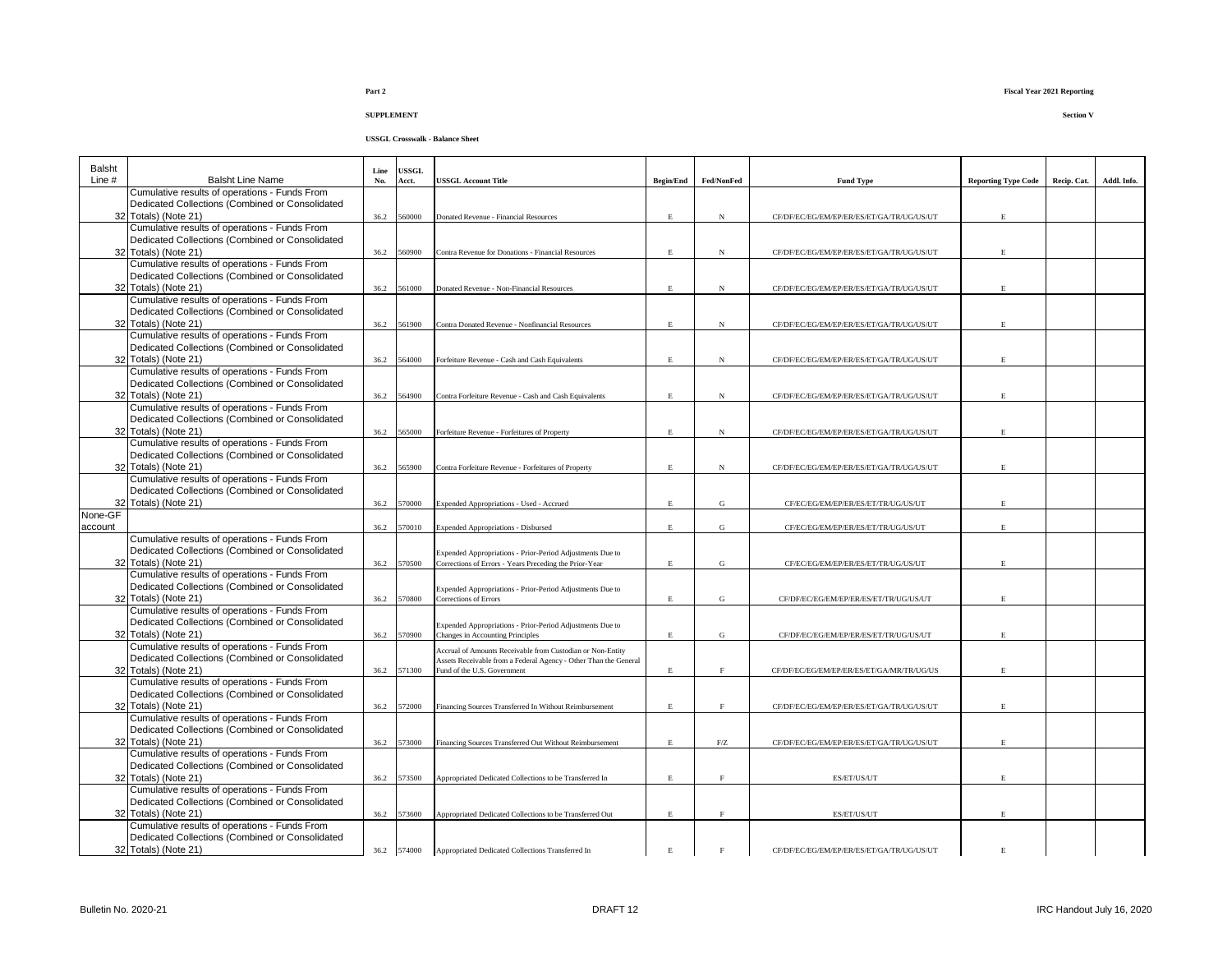| Balsht   |                                                                                                  | Line | <b>USSGL</b> |                                                                |                  |                |                                              |                            |             |             |
|----------|--------------------------------------------------------------------------------------------------|------|--------------|----------------------------------------------------------------|------------------|----------------|----------------------------------------------|----------------------------|-------------|-------------|
| Line $#$ | <b>Balsht Line Name</b>                                                                          | No.  | Acct.        | <b>USSGL Account Title</b>                                     | <b>Begin/End</b> | Fed/NonFed     | <b>Fund Type</b>                             | <b>Reporting Type Code</b> | Recip. Cat. | Addl. Info. |
|          | Cumulative results of operations - Funds From                                                    |      |              |                                                                |                  |                |                                              |                            |             |             |
|          | Dedicated Collections (Combined or Consolidated                                                  |      |              |                                                                |                  |                |                                              | $\mathbf{E}% _{0}$         |             |             |
|          | 32 Totals) (Note 21)<br>Cumulative results of operations - Funds From                            | 36.2 | 574500       | Appropriated Dedicated Collections Transferred Out             | $\mathbf E$      | $\rm F$        | CF/DF/EC/EG/EM/EP/ER/ES/ET/GA/TR/UG/US/UT    |                            |             |             |
|          |                                                                                                  |      |              |                                                                |                  |                |                                              |                            |             |             |
|          | Dedicated Collections (Combined or Consolidated                                                  |      |              |                                                                |                  |                |                                              |                            |             |             |
|          | 32 Totals) (Note 21)                                                                             |      | 36.2 575000  | Expenditure Financing Sources - Transfers-In                   | $\mathbf E$      | $\mathbf{F}$   | CF/DF/EC/EG/EM/EP/ER/ES/ET/GA/TR/UG/US/UT    |                            |             |             |
|          | Cumulative results of operations - Funds From                                                    |      |              |                                                                |                  |                |                                              |                            |             |             |
|          | Dedicated Collections (Combined or Consolidated                                                  |      |              |                                                                |                  |                |                                              |                            |             |             |
|          | 32 Totals) (Note 21)                                                                             |      | 36.2 575500  | Non-Expenditure Financing Sources - Transfers-In - Other       | E                | E              | CF/DF/EC/EG/EM/EP/ER/ES/ET/GA/TR/UG/US/UT    |                            |             |             |
|          | Cumulative results of operations - Funds From                                                    |      |              |                                                                |                  |                |                                              |                            |             |             |
|          | Dedicated Collections (Combined or Consolidated                                                  |      |              | Non-Expenditure Financing Sources - Transfers-In - Capital     |                  |                |                                              |                            |             |             |
|          | 32 Totals) (Note 21)                                                                             |      | 36.2 575600  | Transfers                                                      | E                | $\mathbf{F}$   | CF/DF/EC/EG/EM/EP/ER/ES/ET/GA/TR/UG/US/UT    |                            |             |             |
|          | Cumulative results of operations - Funds From                                                    |      |              |                                                                |                  |                |                                              |                            |             |             |
|          | Dedicated Collections (Combined or Consolidated                                                  |      |              |                                                                |                  |                |                                              |                            |             |             |
|          | 32 Totals) (Note 21)                                                                             | 36.2 | 576000       | Expenditure Financing Sources - Transfers-Out                  | E                | F              | CF/DF/EC/EG/EM/EP/ER/ES/ET/GA/TR/UG/US/UT    |                            |             |             |
|          | Cumulative results of operations - Funds From                                                    |      |              |                                                                |                  |                |                                              |                            |             |             |
|          | Dedicated Collections (Combined or Consolidated                                                  |      |              |                                                                |                  |                |                                              |                            |             |             |
|          | 32 Totals) (Note 21)                                                                             | 36.2 | 576500       | Non-Expenditure Financing Sources - Transfers-Out - Other      | $\mathbf E$      | $\mathbf{F}$   | CF/DF/EC/EG/EM/EP/ER/ES/ET/GA/TR/UG/US/UT    |                            |             |             |
|          | Cumulative results of operations - Funds From                                                    |      |              |                                                                |                  |                |                                              |                            |             |             |
|          | Dedicated Collections (Combined or Consolidated                                                  |      |              | Non-Expenditure Financing Sources - Transfers-Out - Capital    |                  |                |                                              |                            |             |             |
|          | 32 Totals) (Note 21)                                                                             |      | 36.2 576600  | Transfers                                                      | $\mathbf E$      | F              | CF/DF/EC/EG/EM/EP/ER/ES/ET/GA/TR/UG/US/UT    |                            |             |             |
|          | Cumulative results of operations - Funds From                                                    |      |              |                                                                |                  |                |                                              |                            |             |             |
|          | Dedicated Collections (Combined or Consolidated                                                  |      |              |                                                                |                  |                |                                              |                            |             |             |
|          | 32 Totals) (Note 21)                                                                             |      | 36.2 577500  | Non-Budgetary Financing Sources Transferred In                 | E                | F              | CF/DF/EC/EG/EM/EP/ER/ES/ET/GA/MR/TR/UG/US/UT |                            |             |             |
|          | Cumulative results of operations - Funds From                                                    |      |              |                                                                |                  |                |                                              |                            |             |             |
|          | Dedicated Collections (Combined or Consolidated                                                  |      |              |                                                                |                  |                |                                              |                            |             |             |
|          | 32 Totals) (Note 21)                                                                             |      | 36.2 577600  | Non-Budgetary Financing Sources Transferred Out                | E                | F              | CF/DF/EC/EG/EM/EP/ER/ES/ET/GA/TR/UG/US/UT    |                            |             |             |
|          | Cumulative results of operations - Funds From                                                    |      |              |                                                                |                  |                |                                              |                            |             |             |
|          | Dedicated Collections (Combined or Consolidated                                                  |      |              |                                                                |                  |                |                                              |                            |             |             |
|          | 32 Totals) (Note 21)                                                                             | 36.2 | 578000       | <b>Imputed Financing Sources</b>                               | E                | F              | CF/DF/EC/EG/EM/EP/ER/ES/ET/GA/TR/UG/US/UT    |                            |             |             |
|          | Cumulative results of operations - Funds From                                                    |      |              |                                                                |                  |                |                                              |                            |             |             |
|          | Dedicated Collections (Combined or Consolidated                                                  |      |              |                                                                |                  |                |                                              |                            |             |             |
|          | 32 Totals) (Note 21)                                                                             |      | 36.2 579000  | <b>Other Financing Sources</b>                                 | E                | $\rm{Z}$       | CF/DF/EC/EG/EM/EP/ER/ES/ET/GA/MR/TR/UG/US/UT |                            |             |             |
|          | Cumulative results of operations - Funds From                                                    |      |              |                                                                |                  |                |                                              |                            |             |             |
|          | Dedicated Collections (Combined or Consolidated                                                  |      |              |                                                                |                  |                |                                              |                            |             |             |
|          | 32 Totals) (Note 21)                                                                             |      | 36.2 579100  | Adjustment to Financing Sources - Credit Reform                | E                | $\mathbf{F}$   | CF/DF/EC/EG/EM/EP/ER/ES/ET/GA/TR/UG/US/UT    |                            |             |             |
|          | Cumulative results of operations - Funds From                                                    |      |              |                                                                |                  |                |                                              |                            |             |             |
|          | Dedicated Collections (Combined or Consolidated                                                  |      |              |                                                                |                  |                |                                              |                            |             |             |
|          | 32 Totals) (Note 21)                                                                             |      | 36.2 579200  | Financing Sources To Be Transferred Out - Contingent Liability | E                | $\mathbf{F}$   | CF/DF/EC/EG/EM/EP/ER/ES/ET/GA/TR/UG/US/UT    |                            |             |             |
|          | Cumulative results of operations - Funds From                                                    |      |              |                                                                |                  |                |                                              |                            |             |             |
|          | Dedicated Collections (Combined or Consolidated                                                  |      |              |                                                                |                  |                |                                              |                            |             |             |
|          | 32 Totals) (Note 21)                                                                             |      | 36.2 579500  | Seigniorage                                                    | $\mathbf{E}$     | $_{\rm N}$     | CF/DF/EC/EG/EM/EP/ER/ES/ET/GA/TR/UG/US/UT    |                            |             |             |
|          | Cumulative results of operations - Funds From<br>Dedicated Collections (Combined or Consolidated |      |              |                                                                |                  |                |                                              |                            |             |             |
|          |                                                                                                  |      |              |                                                                |                  |                |                                              |                            |             |             |
|          | 32 Totals) (Note 21)<br>Cumulative results of operations - Funds From                            | 36.2 | 580000       | Tax Revenue Collected - Not Otherwise Classified               | E                | G/N            | CF/DF/EC/EG/EM/EP/ER/ES/ET/GA/TR/UG/US/UT    |                            |             |             |
|          | Dedicated Collections (Combined or Consolidated                                                  |      |              |                                                                |                  |                |                                              |                            |             |             |
|          | 32 Totals) (Note 21)                                                                             |      |              |                                                                |                  |                |                                              |                            |             |             |
|          | Cumulative results of operations - Funds From                                                    | 36.2 | 580100       | Tax Revenue Collected - Individual                             | $\mathbf E$      | $\mathrm{G/N}$ | CF/DF/EC/EG/EM/EP/ER/ES/ET/GA/TR/UG/US/UT    |                            |             |             |
|          | Dedicated Collections (Combined or Consolidated                                                  |      |              |                                                                |                  |                |                                              |                            |             |             |
|          | 32 Totals) (Note 21)                                                                             |      |              |                                                                |                  |                |                                              |                            |             |             |
|          | Cumulative results of operations - Funds From                                                    | 36.2 | 580200       | Tax Revenue Collected - Corporate                              | E                | G/N            | CF/DF/EC/EG/EM/EP/ER/ES/ET/GA/TR/UG/US/UT    |                            |             |             |
|          | Dedicated Collections (Combined or Consolidated                                                  |      |              |                                                                |                  |                |                                              |                            |             |             |
|          | 32 Totals) (Note 21)                                                                             |      | 36.2 580300  |                                                                | E.               | $\mathrm{G/N}$ | CF/DF/EC/EG/EM/EP/ER/ES/ET/GA/TR/UG/US/UT    |                            |             |             |
|          |                                                                                                  |      |              | Tax Revenue Collected - Unemployment                           |                  |                |                                              |                            |             |             |
|          |                                                                                                  |      |              |                                                                |                  |                |                                              |                            |             |             |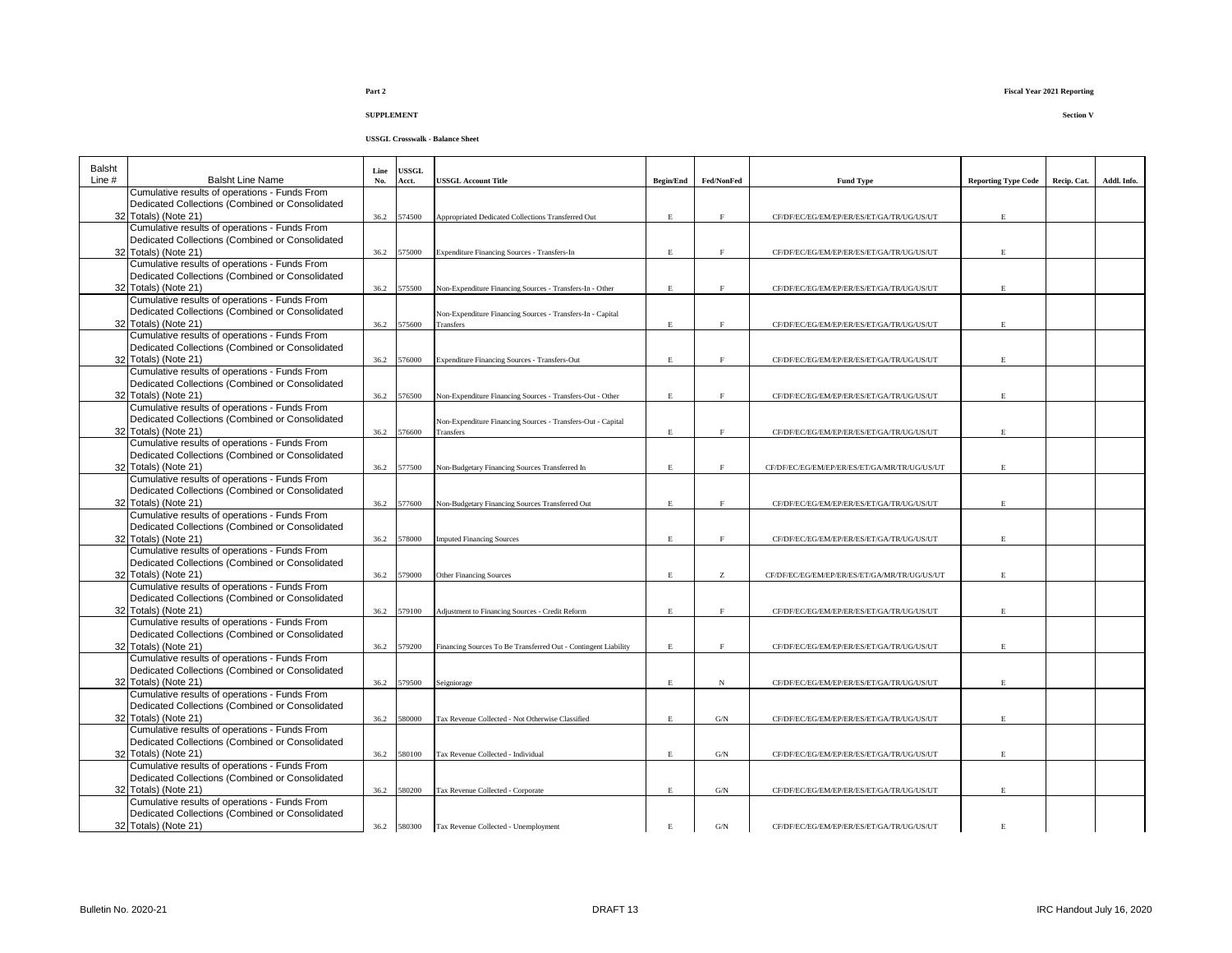| <b>Balsht</b> |                                                                                                  | Line | USSGL       |                                                           |                  |                |                                           |                            |             |             |
|---------------|--------------------------------------------------------------------------------------------------|------|-------------|-----------------------------------------------------------|------------------|----------------|-------------------------------------------|----------------------------|-------------|-------------|
| Line #        | <b>Balsht Line Name</b>                                                                          | No.  | Acct.       | <b>USSGL Account Title</b>                                | <b>Begin/End</b> | Fed/NonFed     | <b>Fund Type</b>                          | <b>Reporting Type Code</b> | Recip. Cat. | Addl. Info. |
|               | Cumulative results of operations - Funds From                                                    |      |             |                                                           |                  |                |                                           |                            |             |             |
|               | Dedicated Collections (Combined or Consolidated                                                  |      |             |                                                           |                  |                |                                           |                            |             |             |
|               | 32 Totals) (Note 21)                                                                             |      | 36.2 580400 | Tax Revenue Collected - Excise                            | $\mathbf E$      | $\mathrm{G/N}$ | CF/DF/EC/EG/EM/EP/ER/ES/ET/GA/TR/UG/US/UT | E                          |             |             |
|               | Cumulative results of operations - Funds From                                                    |      |             |                                                           |                  |                |                                           |                            |             |             |
|               | Dedicated Collections (Combined or Consolidated                                                  |      |             |                                                           |                  |                |                                           |                            |             |             |
|               | 32 Totals) (Note 21)                                                                             |      | 36.2 580500 | Tax Revenue Collected - Estate and Gift                   | $\mathbf E$      | G/N            | CF/DF/EC/EG/EM/EP/ER/ES/ET/GA/TR/UG/US/UT | E.                         |             |             |
|               | Cumulative results of operations - Funds From                                                    |      |             |                                                           |                  |                |                                           |                            |             |             |
|               | Dedicated Collections (Combined or Consolidated                                                  |      |             |                                                           |                  |                |                                           |                            |             |             |
|               | 32 Totals) (Note 21)                                                                             | 36.2 | 580600      | Tax Revenue Collected - Customs                           | $\mathbf E$      | $\mathrm{G/N}$ | CF/DF/EC/EG/EM/EP/ER/ES/ET/GA/TR/UG/US/UT | E                          |             |             |
|               | Cumulative results of operations - Funds From<br>Dedicated Collections (Combined or Consolidated |      |             |                                                           |                  |                |                                           |                            |             |             |
|               | 32 Totals) (Note 21)                                                                             | 36.2 | 582000      | Tax Revenue Accrual Adjustment - Not Otherwise Classified | $\mathbf E$      | $\mathrm{G/N}$ | CF/DF/EC/EG/EM/EP/ER/ES/ET/GA/TR/UG/US/UT | $\mathbf E$                |             |             |
|               | Cumulative results of operations - Funds From                                                    |      |             |                                                           |                  |                |                                           |                            |             |             |
|               | Dedicated Collections (Combined or Consolidated                                                  |      |             |                                                           |                  |                |                                           |                            |             |             |
|               | 32 Totals) (Note 21)                                                                             | 36.2 | 582100      | Tax Revenue Accrual Adjustment - Individual               | $\mathbf E$      | $\mathrm{G/N}$ | CF/DF/EC/EG/EM/EP/ER/ES/ET/GA/TR/UG/US/UT | $\mathbf E$                |             |             |
|               | Cumulative results of operations - Funds From                                                    |      |             |                                                           |                  |                |                                           |                            |             |             |
|               | Dedicated Collections (Combined or Consolidated                                                  |      |             |                                                           |                  |                |                                           |                            |             |             |
|               | 32 Totals) (Note 21)                                                                             | 36.2 | 582200      | Tax Revenue Accrual Adjustment - Corporate                | $\mathbf E$      | $\mathrm{G/N}$ | CF/DF/EC/EG/EM/EP/ER/ES/ET/GA/TR/UG/US/UT | $\mathbf E$                |             |             |
|               | Cumulative results of operations - Funds From                                                    |      |             |                                                           |                  |                |                                           |                            |             |             |
|               | Dedicated Collections (Combined or Consolidated                                                  |      |             |                                                           |                  |                |                                           |                            |             |             |
|               | 32 Totals) (Note 21)                                                                             | 36.2 | 582300      | Tax Revenue Accrual Adjustment - Unemployment             | $\mathbf E$      | G/N            | CF/DF/EC/EG/EM/EP/ER/ES/ET/GA/TR/UG/US/UT | E                          |             |             |
|               | Cumulative results of operations - Funds From                                                    |      |             |                                                           |                  |                |                                           |                            |             |             |
|               | Dedicated Collections (Combined or Consolidated                                                  |      |             |                                                           |                  |                |                                           |                            |             |             |
|               | 32 Totals) (Note 21)                                                                             | 36.2 | 582400      | Tax Revenue Accrual Adjustment - Excise                   | $\mathbf E$      | G/N            | CF/DF/EC/EG/EM/EP/ER/ES/ET/GA/TR/UG/US/UT | E                          |             |             |
|               | Cumulative results of operations - Funds From                                                    |      |             |                                                           |                  |                |                                           |                            |             |             |
|               | Dedicated Collections (Combined or Consolidated                                                  |      |             |                                                           |                  |                |                                           |                            |             |             |
|               | 32 Totals) (Note 21)                                                                             | 36.2 | 582500      | Tax Revenue Accrual Adjustment - Estate and Gift          | $\mathbf E$      | G/N            | CF/DF/EC/EG/EM/EP/ER/ES/ET/GA/TR/UG/US/UT | E                          |             |             |
|               | Cumulative results of operations - Funds From<br>Dedicated Collections (Combined or Consolidated |      |             |                                                           |                  |                |                                           |                            |             |             |
|               | 32 Totals) (Note 21)                                                                             | 36.2 | 582600      | Tax Revenue Accrual Adjustment - Customs                  | $\mathbf E$      | $\mathrm{G/N}$ | CF/DF/EC/EG/EM/EP/ER/ES/ET/GA/TR/UG/US/UT | $\mathbf E$                |             |             |
|               | Cumulative results of operations - Funds From                                                    |      |             |                                                           |                  |                |                                           |                            |             |             |
|               | Dedicated Collections (Combined or Consolidated                                                  |      |             |                                                           |                  |                |                                           |                            |             |             |
|               | 32 Totals) (Note 21)                                                                             | 36.2 | 583000      | Contra Revenue for Taxes - Not Otherwise Classified       | $\mathbf E$      | G/N            | CF/DF/EC/EG/EM/EP/ER/ES/ET/GA/TR/UG/US/UT | E                          |             |             |
|               | Cumulative results of operations - Funds From                                                    |      |             |                                                           |                  |                |                                           |                            |             |             |
|               | Dedicated Collections (Combined or Consolidated                                                  |      |             |                                                           |                  |                |                                           |                            |             |             |
|               | 32 Totals) (Note 21)                                                                             | 36.2 | 583100      | Contra Revenue for Taxes - Individual                     | $\mathbf E$      | $\mathrm{G/N}$ | CF/DF/EC/EG/EM/EP/ER/ES/ET/GA/TR/UG/US/UT | E                          |             |             |
|               | Cumulative results of operations - Funds From                                                    |      |             |                                                           |                  |                |                                           |                            |             |             |
|               | Dedicated Collections (Combined or Consolidated                                                  |      |             |                                                           |                  |                |                                           |                            |             |             |
|               | 32 Totals) (Note 21)                                                                             | 36.2 | 583200      | Contra Revenue for Taxes - Corporate                      | $\mathbf E$      | $\mathrm{G/N}$ | CF/DF/EC/EG/EM/EP/ER/ES/ET/GA/TR/UG/US/UT | E                          |             |             |
|               | Cumulative results of operations - Funds From                                                    |      |             |                                                           |                  |                |                                           |                            |             |             |
|               | Dedicated Collections (Combined or Consolidated                                                  |      |             |                                                           |                  |                |                                           |                            |             |             |
|               | 32 Totals) (Note 21)<br>Cumulative results of operations - Funds From                            |      | 36.2 583300 | Contra Revenue for Taxes - Unemployment                   | $\mathbf E$      | $\mathrm{G/N}$ | CF/DF/EC/EG/EM/EP/ER/ES/ET/GA/TR/UG/US/UT | E                          |             |             |
|               | Dedicated Collections (Combined or Consolidated                                                  |      |             |                                                           |                  |                |                                           |                            |             |             |
|               | 32 Totals) (Note 21)                                                                             |      | 36.2 583400 | Contra Revenue for Taxes - Excise                         | $\mathbf E$      | G/N            | CF/DF/EC/EG/EM/EP/ER/ES/ET/GA/TR/UG/US/UT | Е                          |             |             |
|               | Cumulative results of operations - Funds From                                                    |      |             |                                                           |                  |                |                                           |                            |             |             |
|               | Dedicated Collections (Combined or Consolidated                                                  |      |             |                                                           |                  |                |                                           |                            |             |             |
|               | 32 Totals) (Note 21)                                                                             |      | 36.2 583500 | Contra Revenue for Taxes - Estate and Gift                | $\mathbf E$      | G/N            | CF/DF/EC/EG/EM/EP/ER/ES/ET/GA/TR/UG/US/UT | E                          |             |             |
|               | Cumulative results of operations - Funds From                                                    |      |             |                                                           |                  |                |                                           |                            |             |             |
|               | Dedicated Collections (Combined or Consolidated                                                  |      |             |                                                           |                  |                |                                           |                            |             |             |
|               | 32 Totals) (Note 21)                                                                             |      | 36.2 583600 | Contra Revenue for Taxes - Customs                        | $\mathbf E$      | $\mathrm{G/N}$ | CF/DF/EC/EG/EM/EP/ER/ES/ET/GA/TR/UG/US/UT | E                          |             |             |
|               | Cumulative results of operations - Funds From                                                    |      |             |                                                           |                  |                |                                           |                            |             |             |
|               | Dedicated Collections (Combined or Consolidated                                                  |      |             |                                                           |                  |                |                                           |                            |             |             |
|               | 32 Totals) (Note 21)                                                                             |      | 36.2 589000 | Tax Revenue Refunds - Not Otherwise Classified            | $\mathbf E$      | $\mathrm{G/N}$ | CF/DF/EC/EG/EM/EP/ER/ES/ET/GA/TR/UG/US/UT | E                          |             |             |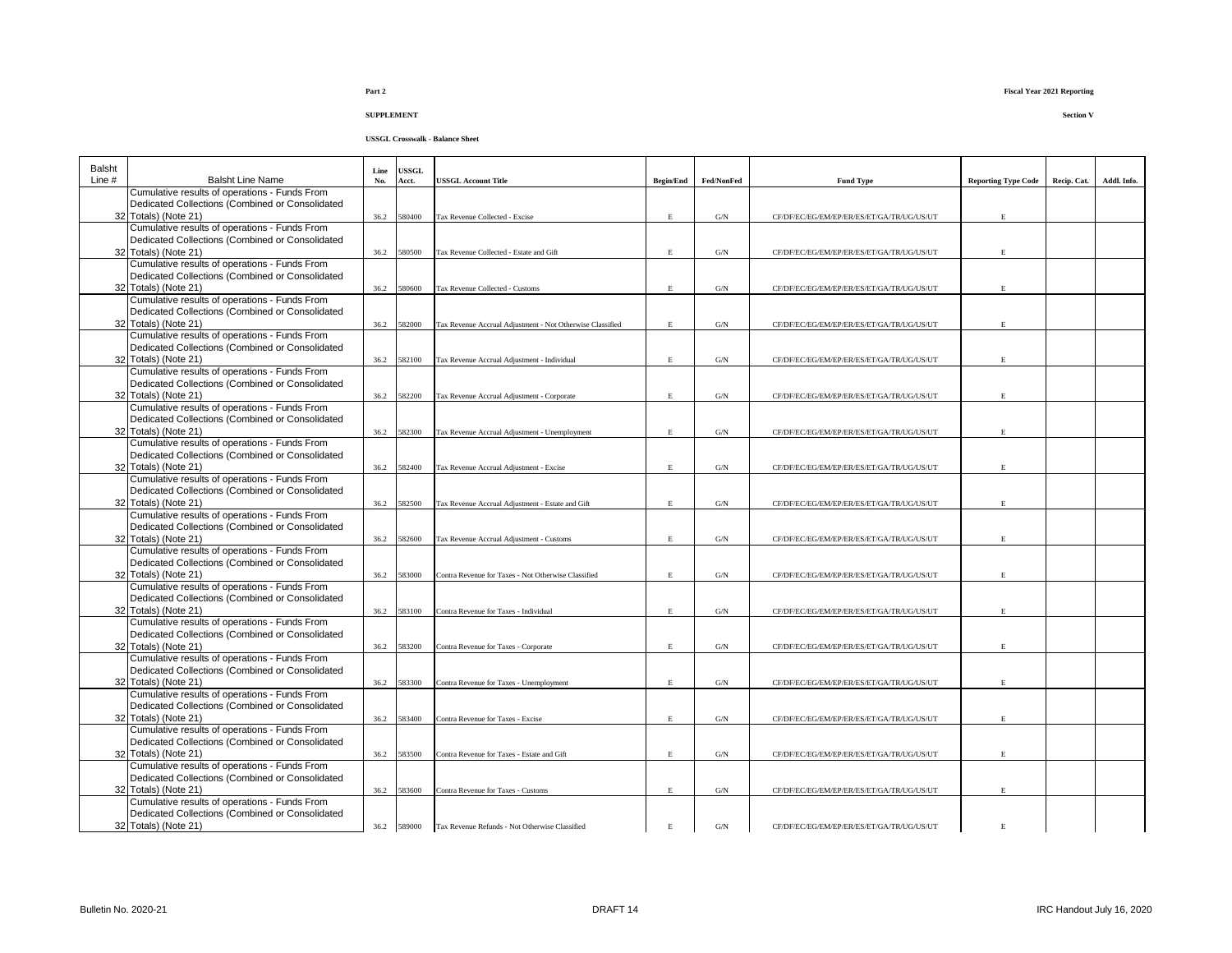| Balsht<br>Line $#$ | <b>Balsht Line Name</b>                                                                          | Line<br>No. | <b>USSGL</b><br>Acct. | USSGL Account Title                                                                | <b>Begin/End</b> | Fed/NonFed     | <b>Fund Type</b>                             | <b>Reporting Type Code</b> | Recip. Cat. | Addl. Info.   |
|--------------------|--------------------------------------------------------------------------------------------------|-------------|-----------------------|------------------------------------------------------------------------------------|------------------|----------------|----------------------------------------------|----------------------------|-------------|---------------|
|                    | Cumulative results of operations - Funds From                                                    |             |                       |                                                                                    |                  |                |                                              |                            |             |               |
|                    | Dedicated Collections (Combined or Consolidated                                                  |             |                       |                                                                                    |                  |                |                                              |                            |             |               |
|                    | 32 Totals) (Note 21)                                                                             | 36.2        | 589100                | Tax Revenue Refunds - Individual                                                   | $\mathbf E$      | $\mathrm{G/N}$ | CF/DF/EC/EG/EM/EP/ER/ES/ET/GA/TR/UG/US/UT    | E.                         |             |               |
|                    | Cumulative results of operations - Funds From                                                    |             |                       |                                                                                    |                  |                |                                              |                            |             |               |
|                    | Dedicated Collections (Combined or Consolidated                                                  |             |                       |                                                                                    |                  |                |                                              |                            |             |               |
|                    | 32 Totals) (Note 21)                                                                             | 36.2        | 589200                | Tax Revenue Refunds - Corporate                                                    | E.               | $\mathrm{G/N}$ | CF/DF/EC/EG/EM/EP/ER/ES/ET/GA/TR/UG/US/UT    |                            |             |               |
|                    | Cumulative results of operations - Funds From<br>Dedicated Collections (Combined or Consolidated |             |                       |                                                                                    |                  |                |                                              |                            |             |               |
|                    | 32 Totals) (Note 21)                                                                             | 36.2        | 589300                | Tax Revenue Refunds - Unemployment                                                 | $\mathbf{E}$     | $\mathrm{G/N}$ | CF/DF/EC/EG/EM/EP/ER/ES/ET/GA/TR/UG/US/UT    |                            |             |               |
|                    | Cumulative results of operations - Funds From                                                    |             |                       |                                                                                    |                  |                |                                              |                            |             |               |
|                    | Dedicated Collections (Combined or Consolidated                                                  |             |                       |                                                                                    |                  |                |                                              |                            |             |               |
|                    | 32 Totals) (Note 21)                                                                             | 36.2        | 589400                | Tax Revenue Refunds - Excise                                                       | E.               | G/N            | CF/DF/EC/EG/EM/EP/ER/ES/ET/GA/TR/UG/US/UT    | E                          |             |               |
|                    | Cumulative results of operations - Funds From                                                    |             |                       |                                                                                    |                  |                |                                              |                            |             |               |
|                    | Dedicated Collections (Combined or Consolidated                                                  |             |                       |                                                                                    |                  |                |                                              |                            |             |               |
|                    | 32 Totals) (Note 21)                                                                             | 36.2        | 589500                | Tax Revenue Refunds - Estate and Gift                                              | $\mathbf E$      | $\mathrm{G/N}$ | CF/DF/EC/EG/EM/EP/ER/ES/ET/GA/TR/UG/US/UT    | E.                         |             |               |
|                    | Cumulative results of operations - Funds From                                                    |             |                       |                                                                                    |                  |                |                                              |                            |             |               |
|                    | Dedicated Collections (Combined or Consolidated                                                  |             |                       |                                                                                    |                  |                |                                              |                            |             |               |
|                    | 32 Totals) (Note 21)                                                                             | 36.2        | 589600                | Tax Revenue Refunds - Customs                                                      | $\mathbf E$      | $\mathrm{G/N}$ | CF/DF/EC/EG/EM/EP/ER/ES/ET/GA/TR/UG/US/UT    |                            |             |               |
|                    | Cumulative results of operations - Funds From                                                    |             |                       |                                                                                    |                  |                |                                              |                            |             |               |
|                    | Dedicated Collections (Combined or Consolidated                                                  |             |                       |                                                                                    |                  |                |                                              |                            |             |               |
|                    | 32 Totals) (Note 21)                                                                             | 36.2        | 590000                | Other Revenue                                                                      | E                | F/N/Z          | CF/DF/EC/EG/EM/EP/ER/ES/ET/GA/MR/TR/UG/US/UT | E.                         |             | $\mathcal{D}$ |
|                    | Cumulative results of operations - Funds From                                                    |             |                       |                                                                                    |                  |                |                                              |                            |             |               |
|                    | Dedicated Collections (Combined or Consolidated                                                  |             |                       |                                                                                    |                  |                |                                              |                            |             |               |
|                    | 32 Totals) (Note 21)                                                                             | 36.2        | 590900                | Contra Revenue for Other Revenue                                                   | $\mathbf E$      | $\rm F/N/Z$    | CF/DF/EC/EG/EM/EP/ER/ES/ET/GA/TR/UG/US/UT    |                            |             | $\mathcal{D}$ |
|                    | Cumulative results of operations - Funds From                                                    |             |                       |                                                                                    |                  |                |                                              |                            |             |               |
|                    | Dedicated Collections (Combined or Consolidated                                                  |             |                       |                                                                                    |                  |                |                                              |                            |             |               |
|                    | 32 Totals) (Note 21)<br>Cumulative results of operations - Funds From                            | 36.2        | 591900                | Revenue and Other Financing Sources - Cancellations                                | E                | G              | EC/EG/EM/EP/ER/ES/ET/TR/US/UT                |                            |             |               |
|                    | Dedicated Collections (Combined or Consolidated                                                  |             |                       |                                                                                    |                  |                |                                              |                            |             |               |
|                    | 32 Totals) (Note 21)                                                                             | 36.2        | 592100                | Valuation Change in Investments - Exchange Stabilization Fund<br>(ESF)             | $\mathbf E$      | N              | ER                                           | $\mathbf{E}$               |             |               |
|                    | Cumulative results of operations - Funds From                                                    |             |                       |                                                                                    |                  |                |                                              |                            |             |               |
|                    | Dedicated Collections (Combined or Consolidated                                                  |             |                       | Valuation Change in Investments for Federal Government                             |                  |                |                                              |                            |             |               |
|                    | 32 Totals) (Note 21)                                                                             | 36.2        | 592200                | <b>Sponsored Enterprise</b>                                                        | $\mathbf E$      | N              | $_{\rm UG}$                                  | E                          |             |               |
|                    | Cumulative results of operations - Funds From                                                    |             |                       |                                                                                    |                  |                |                                              |                            |             |               |
|                    | Dedicated Collections (Combined or Consolidated                                                  |             |                       |                                                                                    |                  |                |                                              |                            |             |               |
|                    | 32 Totals) (Note 21)                                                                             | 36.2        | 592300                | Valuation Change in Investments - Beneficial Interest in Trust                     | $\mathbf E$      | $_{\rm N}$     | UG                                           | $\mathbf{E}$               |             |               |
|                    | Cumulative results of operations - Funds From                                                    |             |                       |                                                                                    |                  |                |                                              |                            |             |               |
|                    | Dedicated Collections (Combined or Consolidated                                                  |             |                       |                                                                                    |                  |                |                                              |                            |             |               |
|                    | 32 Totals) (Note 21)                                                                             | 36.2        | 599000                | Collections for Others - Statement of Custodial Activity                           | $\mathbf E$      | F/G/N          | CF/DF/EC/EG/EM/EP/ER/ES/ET/GA/MR/TR/UG/US/UT | E.                         |             |               |
|                    | Cumulative results of operations - Funds From                                                    |             |                       |                                                                                    |                  |                |                                              |                            |             |               |
|                    | Dedicated Collections (Combined or Consolidated                                                  |             |                       |                                                                                    |                  |                |                                              |                            |             |               |
|                    | 32 Totals) (Note 21)                                                                             | 36.2        | 599100                | Accrued Collections for Others - Statement of Custodial Activity                   | $\mathbf E$      | F/G/N          | CF/DF/EC/EG/EM/EP/ER/ES/ET/GA/TR/UG/US/UT    | E.                         |             |               |
|                    | Cumulative results of operations - Funds From                                                    |             |                       |                                                                                    |                  |                |                                              |                            |             |               |
|                    | Dedicated Collections (Combined or Consolidated                                                  |             |                       | Offset to Non-Entity Collections - Statement of Changes in Net                     |                  |                |                                              |                            |             |               |
|                    | 32 Totals) (Note 21)<br>Cumulative results of operations - Funds From                            | 36.2        | 599300                | Position                                                                           | $\mathbf E$      | ${\rm F/G}$    | CF/DF/EC/EG/EM/EP/ER/ES/ET/GA/TR/UG/US/UT    |                            |             |               |
|                    | Dedicated Collections (Combined or Consolidated                                                  |             |                       |                                                                                    |                  |                |                                              |                            |             |               |
|                    | 32 Totals) (Note 21)                                                                             | 36.2        | 599400                | Offset to Non-Entity Accrued Collections - Statement of Changes in<br>Net Position | $\mathbf E$      | ${\rm F/G}$    | CF/DF/EC/EG/EM/EP/ER/ES/ET/GA/TR/UG/US/UT    | E                          |             |               |
|                    | Cumulative results of operations - Funds From                                                    |             |                       |                                                                                    |                  |                |                                              |                            |             |               |
|                    | Dedicated Collections (Combined or Consolidated                                                  |             |                       | Financing Sources Transferred In From Custodial Statement                          |                  |                |                                              |                            |             |               |
|                    | 32 Totals) (Note 21)                                                                             | 36.2        | 599700                | Collections                                                                        | $\mathbf E$      | $\mathbf{F}$   | CF/DF/EC/EG/EM/EP/ER/ES/ET/GA/TR/UG/US/UT    |                            |             |               |
|                    | Cumulative results of operations - Funds From                                                    |             |                       |                                                                                    |                  |                |                                              |                            |             |               |
|                    | Dedicated Collections (Combined or Consolidated                                                  |             |                       | Custodial Collections Transferred Out to a Treasury Account                        |                  |                |                                              |                            |             |               |
|                    | 32 Totals) (Note 21)                                                                             |             | 36.2 599800           | Symbol Other Than the General Fund of the U.S. Government                          | $\mathbf E$      | $\mathbf F$    | CF/DF/EC/EG/EM/EP/ER/ES/ET/GA/TR/UG/US/UT    | $\mathbf E$                |             |               |
|                    |                                                                                                  |             |                       |                                                                                    |                  |                |                                              |                            |             |               |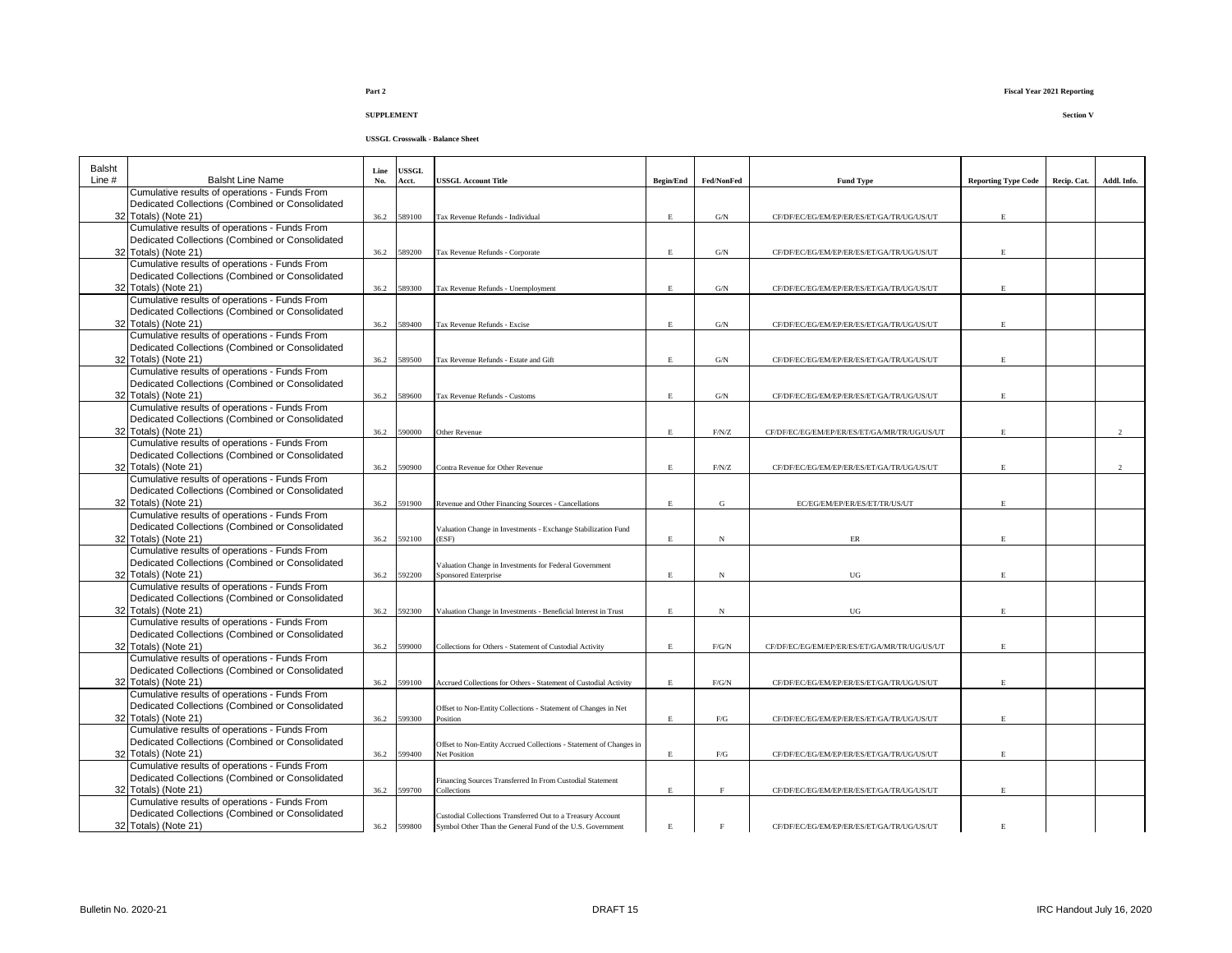#### **USSGL Crosswalk - Balance Sheet**

| Balsht |                                                                         | Line | <b>USSGL</b> |                                                               |                    |              |                                           |                            |             |             |
|--------|-------------------------------------------------------------------------|------|--------------|---------------------------------------------------------------|--------------------|--------------|-------------------------------------------|----------------------------|-------------|-------------|
| Line # | <b>Balsht Line Name</b>                                                 | No.  | Acct.        | <b>USSGL Account Title</b>                                    | <b>Begin/End</b>   | Fed/NonFed   | <b>Fund Type</b>                          | <b>Reporting Type Code</b> | Recip. Cat. | Addl. Info. |
|        | Cumulative results of operations - Funds From                           |      |              |                                                               |                    |              |                                           |                            |             |             |
|        | Dedicated Collections (Combined or Consolidated<br>32 Totals) (Note 21) | 36.2 | 610000       | <b>Operating Expenses/Program Costs</b>                       | $\mathbf{E}% _{0}$ | F/N          | CF/DF/EC/EG/EM/EP/ER/ES/ET/GA/TR/UG/US/UT | E.                         |             |             |
|        | Cumulative results of operations - Funds From                           |      |              |                                                               |                    |              |                                           |                            |             |             |
|        | Dedicated Collections (Combined or Consolidated                         |      |              |                                                               |                    |              |                                           |                            |             |             |
|        | 32 Totals) (Note 21)                                                    | 36.2 | 615000       | <b>Expensed Asset</b>                                         | E                  |              | CF/DF/EC/EG/EM/EP/ER/ES/ET/GA/TR/UG/US/UT | E.                         |             |             |
|        | Cumulative results of operations - Funds From                           |      |              |                                                               |                    |              |                                           |                            |             |             |
|        | Dedicated Collections (Combined or Consolidated                         |      |              |                                                               |                    |              |                                           |                            |             |             |
|        | 32 Totals) (Note 21)                                                    | 36.2 | 619000       | Contra Bad Debt Expense - Incurred for Others                 | $\mathbf E$        | $\rm{F/N}$   | CF/DF/EC/EG/EM/EP/ER/ES/ET/GA/TR/UG/US/UT | E.                         |             |             |
|        | Cumulative results of operations - Funds From                           |      |              |                                                               |                    |              |                                           |                            |             |             |
|        | Dedicated Collections (Combined or Consolidated                         |      |              |                                                               |                    |              |                                           |                            |             |             |
|        | 32 Totals) (Note 21)                                                    | 36.2 | 619900       | Adjustment to Subsidy Expense                                 | $\mathbf E$        | $_{\rm N}$   | CF/DF/EC/EG/EM/EP/ER/ES/ET/GA/TR/UG/US/UT | E.                         |             |             |
|        | Cumulative results of operations - Funds From                           |      |              |                                                               |                    |              |                                           |                            |             |             |
|        | Dedicated Collections (Combined or Consolidated                         |      |              | Interest Expenses on Borrowing From the Bureau of the Fiscal  |                    |              |                                           |                            |             |             |
|        | 32 Totals) (Note 21)                                                    | 36.2 | 631000       | Service and/or the Federal Financing Bank                     | E                  | F            | CF/DF/EC/EG/EM/EP/ER/ES/ET/GA/TR/UG/US/UT | F.                         |             |             |
|        | Cumulative results of operations - Funds From                           |      |              |                                                               |                    |              |                                           |                            |             |             |
|        | Dedicated Collections (Combined or Consolidated                         |      |              |                                                               |                    |              |                                           |                            |             |             |
|        | 32 Totals) (Note 21)                                                    | 36.2 | 632000       | <b>Interest Expenses on Securities</b>                        | $\mathbf{E}$       | $\mbox{F/N}$ | CF/DF/EC/EG/EM/EP/ER/ES/ET/GA/TR/UG/US/UT | E.                         |             |             |
|        | Cumulative results of operations - Funds From                           |      |              |                                                               |                    |              |                                           |                            |             |             |
|        | Dedicated Collections (Combined or Consolidated<br>32 Totals) (Note 21) | 36.2 | 633000       | Other Interest Expenses                                       | $\mathbf{E}$       | $\mbox{F/N}$ |                                           | E.                         |             |             |
|        | Cumulative results of operations - Funds From                           |      |              |                                                               |                    |              | CF/DF/EC/EG/EM/EP/ER/ES/ET/GA/TR/UG/US/UT |                            |             |             |
|        | Dedicated Collections (Combined or Consolidated                         |      |              |                                                               |                    |              |                                           |                            |             |             |
|        | 32 Totals) (Note 21)                                                    | 36.2 | 633800       | <b>Remuneration Interest</b>                                  | E.                 | $\rm F/N$    | EP                                        | E.                         |             |             |
|        | Cumulative results of operations - Funds From                           |      |              |                                                               |                    |              |                                           |                            |             |             |
|        | Dedicated Collections (Combined or Consolidated                         |      |              |                                                               |                    |              |                                           |                            |             |             |
|        | 32 Totals) (Note 21)                                                    | 36.2 | 634000       | Interest Expense Accrued on the Liability for Loan Guarantees | $\mathbf E$        | $_{\rm N}$   | CF/DF/EC/EG/EM/EP/ER/ES/ET/GA/TR/UG/US/UT | E.                         |             |             |
|        | Cumulative results of operations - Funds From                           |      |              |                                                               |                    |              |                                           |                            |             |             |
|        | Dedicated Collections (Combined or Consolidated                         |      |              |                                                               |                    |              |                                           |                            |             |             |
|        | 32 Totals) (Note 21)                                                    | 36.2 | 640000       | <b>Benefit Expense</b>                                        | E.                 | F/N/Z        | CF/DF/EC/EG/EM/EP/ER/ES/ET/GA/TR/UG/US/UT | F.                         |             |             |
|        | Cumulative results of operations - Funds From                           |      |              |                                                               |                    |              |                                           |                            |             |             |
|        | Dedicated Collections (Combined or Consolidated                         |      |              |                                                               |                    |              |                                           |                            |             |             |
|        | 32 Totals) (Note 21)                                                    | 36.2 | 650000       | Cost of Goods Sold                                            | $\mathbf{E}$       | F/N          | CF/DF/EC/EG/EM/EP/ER/ES/ET/GA/TR/UG/US/UT | F.                         |             |             |
|        | Cumulative results of operations - Funds From                           |      |              |                                                               |                    |              |                                           |                            |             |             |
|        | Dedicated Collections (Combined or Consolidated<br>32 Totals) (Note 21) |      |              |                                                               |                    |              |                                           |                            |             |             |
|        | Cumulative results of operations - Funds From                           | 36.2 | 660000       | <b>Applied Overhead</b>                                       | E.                 | $_{\rm N}$   | CF/DF/EC/EG/EM/EP/ER/ES/ET/GA/TR/UG/US/UT | E.                         |             |             |
|        | Dedicated Collections (Combined or Consolidated                         |      |              |                                                               |                    |              |                                           |                            |             |             |
|        | 32 Totals) (Note 21)                                                    | 36.2 | 661000       | <b>Cost Capitalization Offset</b>                             | E.                 | $_{\rm N}$   | CF/DF/EC/EG/EM/EP/ER/ES/ET/GA/TR/UG/US/UT | E.                         |             |             |
|        | Cumulative results of operations - Funds From                           |      |              |                                                               |                    |              |                                           |                            |             |             |
|        | Dedicated Collections (Combined or Consolidated                         |      |              |                                                               |                    |              |                                           |                            |             |             |
|        | 32 Totals) (Note 21)                                                    | 36.2 | 671000       | Depreciation, Amortization, and Depletion                     | E.                 | $_{\rm N}$   | CF/DF/EC/EG/EM/EP/ER/ES/ET/GA/TR/UG/US/UT | E.                         |             |             |
|        | Cumulative results of operations - Funds From                           |      |              |                                                               |                    |              |                                           |                            |             |             |
|        | Dedicated Collections (Combined or Consolidated                         |      |              |                                                               |                    |              |                                           |                            |             |             |
|        | 32 Totals) (Note 21)                                                    | 36.2 | 672000       | <b>Bad Debt Expense</b>                                       | E.                 | $\mbox{F/N}$ | CF/DF/EC/EG/EM/EP/ER/ES/ET/GA/TR/UG/US/UT | E.                         |             |             |
|        | Cumulative results of operations - Funds From                           |      |              |                                                               |                    |              |                                           |                            |             |             |
|        | Dedicated Collections (Combined or Consolidated                         |      |              |                                                               |                    |              |                                           |                            |             |             |
|        | 32 Totals) (Note 21)<br>Cumulative results of operations - Funds From   | 36.2 | 673000       | <b>Imputed Costs</b>                                          | $\mathbf E$        | $\rm F$      | CF/DF/EC/EG/EM/EP/ER/ES/ET/GA/TR/UG/US/UT | E.                         |             |             |
|        | Dedicated Collections (Combined or Consolidated                         |      |              |                                                               |                    |              |                                           |                            |             |             |
|        | 32 Totals) (Note 21)                                                    | 36.2 | 679000       | Other Expenses Not Requiring Budgetary Resources              | $\mathbf E$        | $\rm{F/N}$   | CF/DF/EC/EG/EM/EP/ER/ES/ET/GA/TR/UG/US/UT | E.                         |             |             |
|        | Cumulative results of operations - Funds From                           |      |              |                                                               |                    |              |                                           |                            |             |             |
|        | Dedicated Collections (Combined or Consolidated                         |      |              | Contra Expense-Non-Fiduciary Deposit Fund Intra-governmental  |                    |              |                                           |                            |             |             |
|        | 32 Totals) (Note 21)                                                    |      | 36.2 679500  | <b>Administrative Fees</b>                                    | $\mathbf E$        | N            | DF                                        | E                          |             |             |
|        |                                                                         |      |              |                                                               |                    |              |                                           |                            |             |             |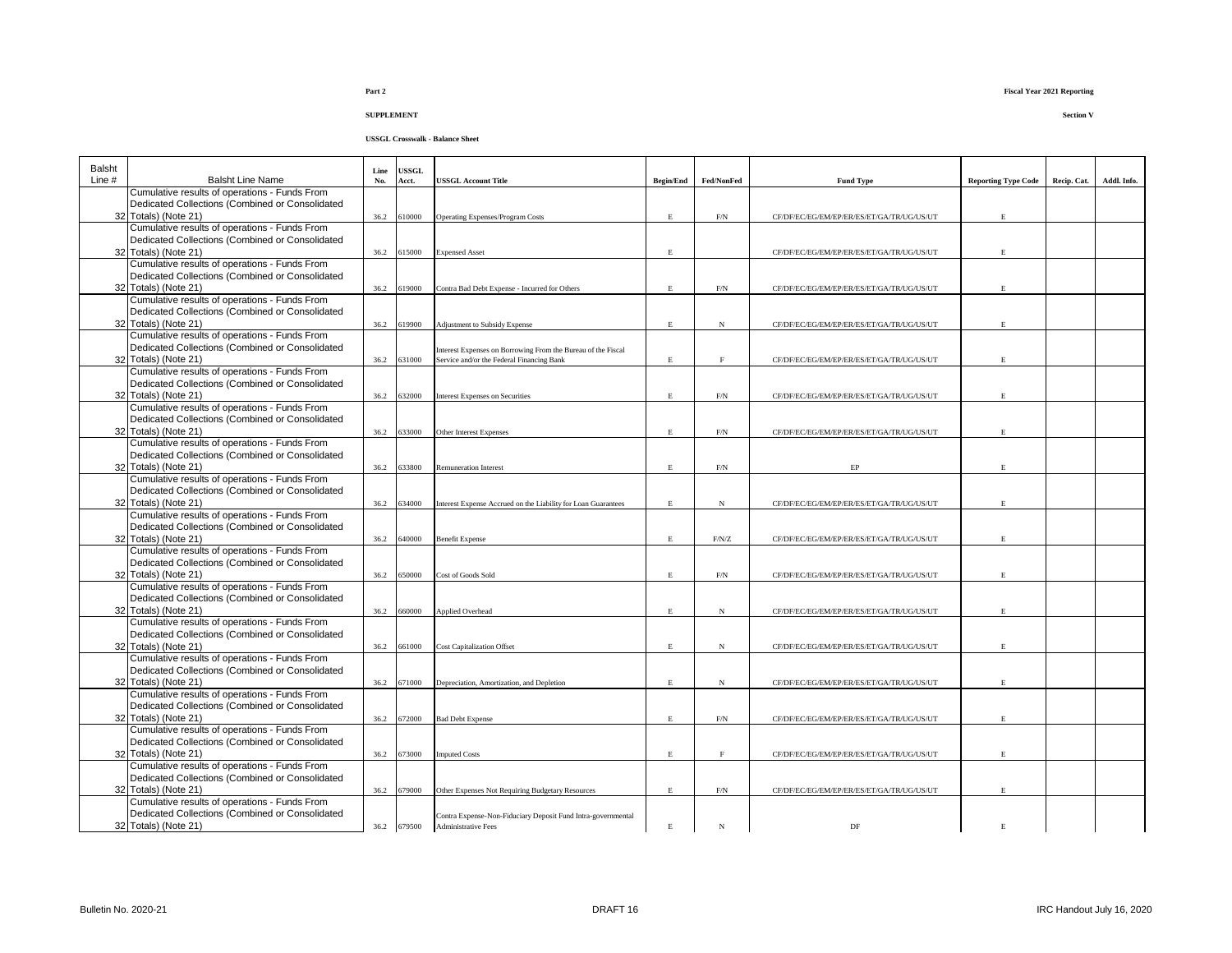| Balsht |                                                 | Line | <b>USSGL</b> |                                                                  |                  |            |                                              |                            |             |             |
|--------|-------------------------------------------------|------|--------------|------------------------------------------------------------------|------------------|------------|----------------------------------------------|----------------------------|-------------|-------------|
| Line # | <b>Balsht Line Name</b>                         | No.  | Acct.        | <b>USSGL Account Title</b>                                       | <b>Begin/End</b> | Fed/NonFed | <b>Fund Type</b>                             | <b>Reporting Type Code</b> | Recip. Cat. | Addl. Info. |
|        | Cumulative results of operations - Funds From   |      |              |                                                                  |                  |            |                                              |                            |             |             |
|        | Dedicated Collections (Combined or Consolidated |      |              |                                                                  |                  |            |                                              |                            |             |             |
|        | 32 Totals) (Note 21)                            | 36.2 | 680000       | <b>Future Funded Expenses</b>                                    | E.               | F/N/Z      | CF/DF/EC/EG/EM/EP/ER/ES/ET/GA/TR/UG/US/UT    | E                          |             |             |
|        | Cumulative results of operations - Funds From   |      |              |                                                                  |                  |            |                                              |                            |             |             |
|        | Dedicated Collections (Combined or Consolidated |      |              | Employer Contributions to Employee Benefit Programs Not          |                  |            |                                              |                            |             |             |
|        | 32 Totals) (Note 21)                            | 36.2 | 685000       | Requiring Current-Year Budget Authority (Unobligated)            | E                | $_{\rm F}$ | CF/DF/EC/EG/EM/EP/ER/ES/ET/GA/TR/UG/US/UT    | E                          |             |             |
|        | Cumulative results of operations - Funds From   |      |              |                                                                  |                  |            |                                              |                            |             |             |
|        | Dedicated Collections (Combined or Consolidated |      |              |                                                                  |                  |            |                                              |                            |             |             |
|        | 32 Totals) (Note 21)                            | 36.2 | 690000       | <b>Non-Production Costs</b>                                      | E.               | F/N/Z      | CF/DF/EC/EG/EM/EP/ER/ES/ET/GA/TR/UG/US/UT    | E                          |             |             |
|        | Cumulative results of operations - Funds From   |      |              |                                                                  |                  |            |                                              |                            |             |             |
|        | Dedicated Collections (Combined or Consolidated |      |              |                                                                  |                  |            |                                              |                            |             |             |
|        | 32 Totals) (Note 21)                            | 36.2 | 711000       | Gains on Disposition of Assets - Other                           | E                | N          | CF/DF/EC/EG/EM/EP/ER/ES/ET/GA/TR/UG/US/UT    | E                          |             |             |
|        | Cumulative results of operations - Funds From   |      |              |                                                                  |                  |            |                                              |                            |             |             |
|        | Dedicated Collections (Combined or Consolidated |      |              |                                                                  |                  |            |                                              |                            |             |             |
|        | 32 Totals) (Note 21)                            |      | 36.2 711100  | Gains on Disposition of Investments                              | $\mathbf E$      | $\rm{F/N}$ | CF/DF/EC/EG/EM/EP/ER/ES/ET/GA/TR/UG/US/UT    | E                          |             |             |
|        | Cumulative results of operations - Funds From   |      |              |                                                                  |                  |            |                                              |                            |             |             |
|        | Dedicated Collections (Combined or Consolidated |      |              |                                                                  |                  |            |                                              |                            |             |             |
|        | 32 Totals) (Note 21)                            |      | 36.2 711200  | Gains on Disposition of Borrowings                               | E                | F          | CF/DF/EC/EG/EM/EP/ER/ES/ET/GA/TR/UG/US/UT    | E                          |             |             |
|        | Cumulative results of operations - Funds From   |      |              |                                                                  |                  |            |                                              |                            |             |             |
|        | Dedicated Collections (Combined or Consolidated |      |              |                                                                  |                  |            |                                              |                            |             |             |
|        | 32 Totals) (Note 21)                            |      | 36.2 717100  | Gains on Changes in Long-Term Assumptions - From Experience      | E                | N          | CF/DF/EC/EG/EM/EP/ER/ES/ET/GA/TR/UG/US/UT    | E                          |             |             |
|        | Cumulative results of operations - Funds From   |      |              |                                                                  |                  |            |                                              |                            |             |             |
|        | Dedicated Collections (Combined or Consolidated |      |              |                                                                  |                  |            |                                              |                            |             |             |
|        | 32 Totals) (Note 21)                            |      | 36.2 717200  | Losses on Changes in Long-Term Assumptions - From Experience     | E                | $_{\rm N}$ | CF/DF/EC/EG/EM/EP/ER/ES/ET/GA/TR/UG/US/UT    | E                          |             |             |
|        | Cumulative results of operations - Funds From   |      |              |                                                                  |                  |            |                                              |                            |             |             |
|        | Dedicated Collections (Combined or Consolidated |      |              |                                                                  |                  |            |                                              |                            |             |             |
|        | 32 Totals) (Note 21)                            |      | 36.2 718000  | <b>Unrealized Gains</b>                                          | E                | $\rm{F/N}$ | CF/DF/EC/EG/EM/EP/ER/ES/ET/GA/MR/TR/UG/US/UT | E                          |             |             |
|        | Cumulative results of operations - Funds From   |      |              |                                                                  |                  |            |                                              |                            |             |             |
|        | Dedicated Collections (Combined or Consolidated |      |              |                                                                  |                  |            |                                              |                            |             |             |
|        | 32 Totals) (Note 21)                            |      | 36.2 718100  | Unrealized Gain - Exchange Stabilization Fund (ESF)              | $\mathbf E$      | N          | EP                                           | E                          |             |             |
|        | Cumulative results of operations - Funds From   |      |              |                                                                  |                  |            |                                              |                            |             |             |
|        | Dedicated Collections (Combined or Consolidated |      |              |                                                                  |                  |            |                                              |                            |             |             |
|        | 32 Totals) (Note 21)                            | 36.2 | 719000       | Other Gains                                                      | $\mathbf E$      | $\rm F/N$  | CF/DF/EC/EG/EM/EP/ER/ES/ET/GA/TR/UG/US/UT    | $\mathbf E$                |             |             |
|        | Cumulative results of operations - Funds From   |      |              |                                                                  |                  |            |                                              |                            |             |             |
|        | Dedicated Collections (Combined or Consolidated |      |              | Gains for Exchange Stabilization Fund (ESF) Accrued Interest and |                  |            |                                              |                            |             |             |
|        | 32 Totals) (Note 21)                            | 36.2 | 719100       | Charges                                                          | E                | $_{\rm N}$ | EP                                           | E                          |             |             |
|        | Cumulative results of operations - Funds From   |      |              |                                                                  |                  |            |                                              |                            |             |             |
|        | Dedicated Collections (Combined or Consolidated |      |              |                                                                  |                  |            |                                              |                            |             |             |
|        | 32 Totals) (Note 21)                            | 36.2 | 721000       | Losses on Disposition of Assets - Other                          | $\mathbf E$      | $_{\rm N}$ | CF/DF/EC/EG/EM/EP/ER/ES/ET/GA/TR/UG/US/UT    | E.                         |             |             |
|        | Cumulative results of operations - Funds From   |      |              |                                                                  |                  |            |                                              |                            |             |             |
|        | Dedicated Collections (Combined or Consolidated |      |              |                                                                  |                  |            |                                              |                            |             |             |
|        | 32 Totals) (Note 21)                            | 36.2 | 721100       | Losses on Disposition of Investments                             | E                | $\rm{F/N}$ | CF/DF/EC/EG/EM/EP/ER/ES/ET/GA/TR/UG/US/UT    | E                          |             |             |
|        | Cumulative results of operations - Funds From   |      |              |                                                                  |                  |            |                                              |                            |             |             |
|        | Dedicated Collections (Combined or Consolidated |      |              |                                                                  |                  |            |                                              |                            |             |             |
|        | 32 Totals) (Note 21)                            |      | 36.2 721200  | Losses on Disposition of Borrowings                              | E                | F          | CF/DF/EC/EG/EM/EP/ER/ES/ET/GA/TR/UG/US/UT    | E.                         |             |             |
|        | Cumulative results of operations - Funds From   |      |              |                                                                  |                  |            |                                              |                            |             |             |
|        | Dedicated Collections (Combined or Consolidated |      |              |                                                                  |                  |            |                                              |                            |             |             |
|        | 32 Totals) (Note 21)                            |      | 36.2 727100  | Gains on Changes in Long-Term Assumptions                        | $\mathbf{E}$     | $_{\rm N}$ | CF/DF/EC/EG/EM/EP/ER/ES/ET/GA/TR/UG/US/UT    | E                          |             |             |
|        | Cumulative results of operations - Funds From   |      |              |                                                                  |                  |            |                                              |                            |             |             |
|        | Dedicated Collections (Combined or Consolidated |      |              |                                                                  |                  |            |                                              |                            |             |             |
|        | 32 Totals) (Note 21)                            |      | 36.2 727200  | Losses on Changes in Long-Term Assumptions                       | E                | $_{\rm N}$ | CF/DF/EC/EG/EM/EP/ER/ES/ET/GA/TR/UG/US/UT    | E                          |             |             |
|        | Cumulative results of operations - Funds From   |      |              |                                                                  |                  |            |                                              |                            |             |             |
|        | Dedicated Collections (Combined or Consolidated |      |              |                                                                  |                  |            |                                              |                            |             |             |
|        | 32 Totals) (Note 21)                            |      |              | 36.2 728000 Unrealized Losses                                    | E                | F/N        | CF/DF/EC/EG/EM/EP/ER/ES/ET/GA/MR/TR/UG/US/UT | $\mathbf E$                |             |             |

# **Part 2 Fiscal Year 2021 Reporting**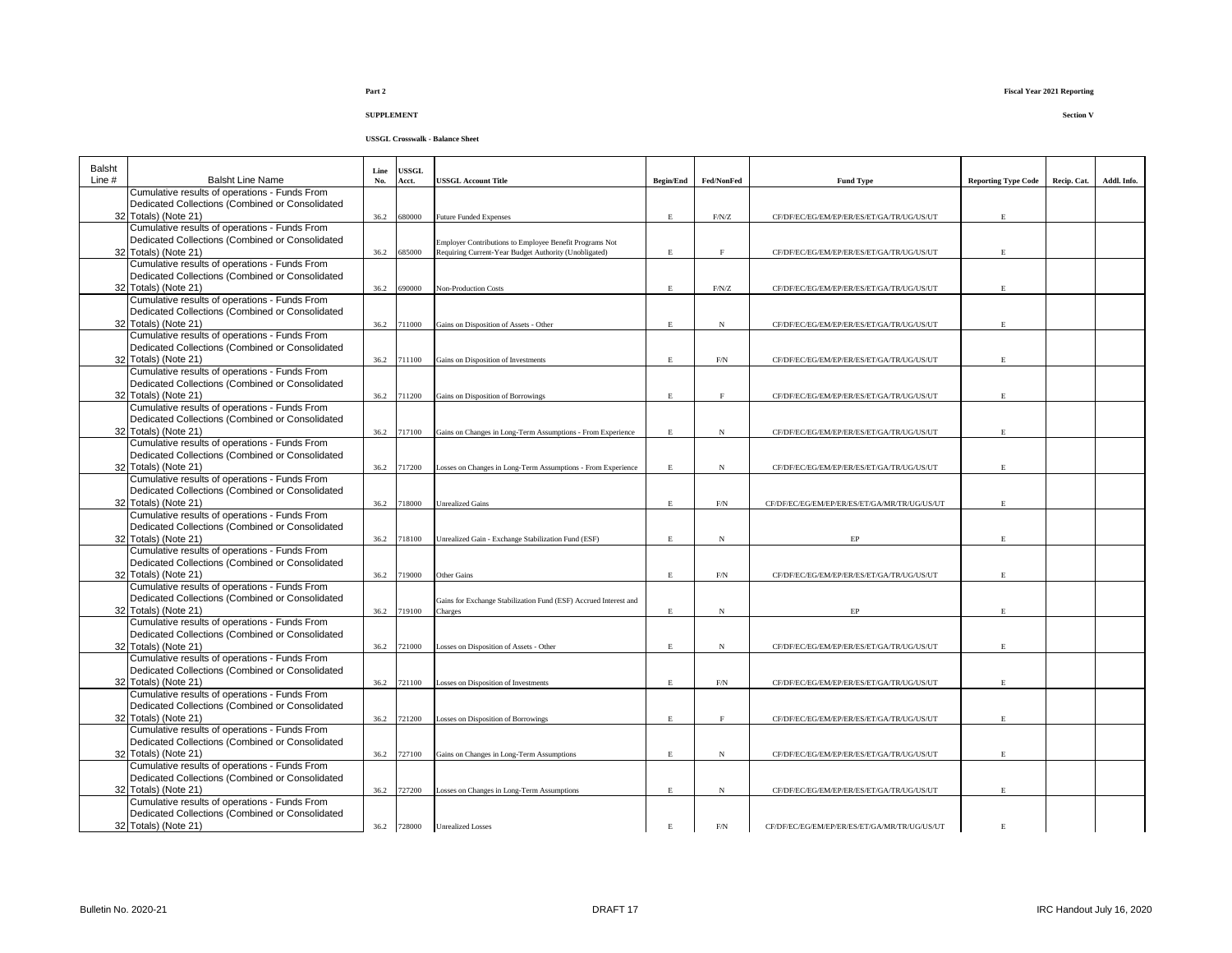| <b>Balsht</b>   |                                                 | Line | USSGL              |                                                                        |                  |                     |                                              |                            |             |             |
|-----------------|-------------------------------------------------|------|--------------------|------------------------------------------------------------------------|------------------|---------------------|----------------------------------------------|----------------------------|-------------|-------------|
| Line #          | <b>Balsht Line Name</b>                         | No.  | Acct.              | <b>USSGL Account Title</b>                                             | <b>Begin/End</b> | Fed/NonFed          | <b>Fund Type</b>                             | <b>Reporting Type Code</b> | Recip. Cat. | Addl. Info. |
|                 | Cumulative results of operations - Funds From   |      |                    |                                                                        |                  |                     |                                              |                            |             |             |
|                 | Dedicated Collections (Combined or Consolidated |      |                    |                                                                        |                  |                     |                                              |                            |             |             |
|                 | 32 Totals) (Note 21)                            | 36.2 | 728100             | Unrealized Losses - Exchange Stabilization Fund (ESF)                  | E.               | $_{\rm N}$          | EP                                           | $\mathbf E$                |             |             |
|                 | Cumulative results of operations - Funds From   |      |                    |                                                                        |                  |                     |                                              |                            |             |             |
|                 | Dedicated Collections (Combined or Consolidated |      |                    |                                                                        |                  |                     |                                              |                            |             |             |
|                 | 32 Totals) (Note 21)                            | 36.2 | 729000             | Other Losses                                                           | E                | $\rm{F/N}$          | CF/DF/EC/EG/EM/EP/ER/ES/ET/GA/TR/UG/US/UT    | E.                         |             |             |
|                 | Cumulative results of operations - Funds From   |      |                    |                                                                        |                  |                     |                                              |                            |             |             |
|                 | Dedicated Collections (Combined or Consolidated |      |                    | Losses for Exchange Stabilization Fund (ESF) Accrued Interest and      |                  |                     |                                              |                            |             |             |
|                 | 32 Totals) (Note 21)                            | 36.2 | 729100             | Charges                                                                | E                | $_{\rm N}$          | $\rm EP$                                     | E.                         |             |             |
|                 | Cumulative results of operations - Funds From   |      |                    |                                                                        |                  |                     |                                              |                            |             |             |
|                 | Dedicated Collections (Combined or Consolidated |      |                    |                                                                        |                  |                     |                                              |                            |             |             |
|                 | 32 Totals) (Note 21)                            | 36.2 | 729200             | Other Losses From Impairment of Assets                                 | E.               | $_{\rm N}$          | CF/DF/EC/EG/EM/EP/ER/ES/ET/GA/TR/UG/US/UT    | F.                         |             |             |
|                 | Cumulative results of operations - Funds From   |      |                    |                                                                        |                  |                     |                                              |                            |             |             |
|                 | Dedicated Collections (Combined or Consolidated |      |                    |                                                                        |                  |                     |                                              |                            |             |             |
|                 | 32 Totals) (Note 21)                            | 36.2 | 730000             | <b>Extraordinary Items</b>                                             | E                | $_{\rm N}$          | CF/DF/EC/EG/EM/EP/ER/ES/ET/GA/TR/UG/US/UT    | E.                         |             |             |
|                 | Cumulative results of operations - Funds From   |      |                    |                                                                        |                  |                     |                                              |                            |             |             |
|                 | Dedicated Collections (Combined or Consolidated |      |                    |                                                                        |                  |                     |                                              |                            |             |             |
|                 | 32 Totals) (Note 21)                            | 36.2 | 740000             | Prior-Period Adjustments Due to Corrections of Errors                  | E                | ${\rm N} / {\rm Z}$ | CF/DF/EC/EG/EM/EP/ER/ES/ET/GA/TR/UG/US/UT    | E.                         |             |             |
|                 | Cumulative results of operations - Funds From   |      |                    |                                                                        |                  |                     |                                              |                            |             |             |
|                 | Dedicated Collections (Combined or Consolidated |      |                    |                                                                        |                  |                     |                                              |                            |             |             |
|                 | 32 Totals) (Note 21)                            | 36.2 | 740100             | Prior-Period Adjustments Due to Changes in Accounting Principles       | E                | N/Z                 | CF/DF/EC/EG/EM/EP/ER/ES/ET/GA/TR/UG/US/UT    | E.                         |             |             |
|                 | Cumulative results of operations - Funds From   |      |                    |                                                                        |                  |                     |                                              |                            |             |             |
|                 | Dedicated Collections (Combined or Consolidated |      |                    | Prior-Period Adjustments Due to Corrections of Errors -Years           |                  |                     |                                              |                            |             |             |
|                 | 32 Totals) (Note 21)                            | 36.2 | 740500             | Preceding the Prior-Year                                               | E                | N/Z                 | CF/DF/EC/EG/EM/EP/ER/ES/ET/GA/TR/UG/US/UT    | E.                         |             |             |
|                 | Cumulative results of operations - Funds From   |      |                    |                                                                        |                  |                     |                                              |                            |             |             |
|                 | Dedicated Collections (Combined or Consolidated |      |                    |                                                                        |                  |                     |                                              |                            |             |             |
|                 | 32 Totals) (Note 21)                            | 36.2 | 750000             | Distribution of Income - Dividend                                      | E.               | ${\rm N} / {\rm Z}$ | CF/DF/EC/EG/EM/EP/ER/ES/ET/GA/TR/UG/US/UT    | E                          |             |             |
|                 | Cumulative results of operations - Funds From   |      |                    |                                                                        |                  |                     |                                              |                            |             |             |
|                 | Dedicated Collections (Combined or Consolidated |      |                    |                                                                        |                  |                     |                                              |                            |             |             |
|                 | 32 Totals) (Note 21)                            | 36.2 | 760000             | Changes in Actuarial Liability                                         | E.               | $_{\rm N}$          | CF/DF/EC/EG/EM/EP/ER/ES/ET/GA/TR/UG/US/UT    |                            |             |             |
|                 | Cumulative results of operations - Funds From   |      |                    |                                                                        |                  |                     |                                              |                            |             |             |
|                 | Dedicated Collections (Combined or Consolidated |      |                    |                                                                        |                  |                     |                                              |                            |             |             |
|                 | 32 Totals) (Note 21)                            | 36.2 | 880100             | Offset for Purchases of Assets                                         | E                | $\mathbf F$         | CF/DF/EC/EG/EM/EP/ER/ES/ET/GA/TR/UG/US/UT    | E.                         |             |             |
|                 | Cumulative results of operations - Funds From   |      |                    |                                                                        |                  |                     |                                              |                            |             |             |
|                 | Dedicated Collections (Combined or Consolidated |      |                    |                                                                        |                  |                     |                                              |                            |             |             |
|                 | 32 Totals) (Note 21)                            | 36.2 | 880200             |                                                                        | E.               | F                   | CF/DF/EC/EG/EM/EP/ER/ES/ET/GA/TR/UG/US/UT    | E.                         |             |             |
|                 | Cumulative results of operations - Funds From   |      |                    | Purchases of Property, Plant, and Equipment                            |                  |                     |                                              |                            |             |             |
|                 | Dedicated Collections (Combined or Consolidated |      |                    |                                                                        |                  |                     |                                              |                            |             |             |
|                 | 32 Totals) (Note 21)                            | 36.2 | 880300             | Purchases of Inventory and Related Property                            | E.               | $\mathbf{F}$        | CF/DF/EC/EG/EM/EP/ER/ES/ET/GA/TR/UG/US/UT    | F.                         |             |             |
|                 | Cumulative results of operations - Funds From   |      |                    |                                                                        |                  |                     |                                              |                            |             |             |
|                 | Dedicated Collections (Combined or Consolidated |      |                    |                                                                        |                  |                     |                                              |                            |             |             |
|                 | 32 Totals) (Note 21)                            | 36.2 | 880400             | Purchases of Assets - Other                                            | E                | $\rm F$             | CF/DF/EC/EG/EM/EP/ER/ES/ET/GA/TR/UG/US/UT    | E.                         |             |             |
|                 |                                                 |      |                    |                                                                        |                  |                     |                                              |                            |             |             |
|                 |                                                 |      |                    | Total net position - Funds other than those from Dedicated Collections |                  |                     |                                              |                            |             |             |
|                 |                                                 | 37   |                    | <b>Combined or Consolidated)</b>                                       |                  |                     |                                              |                            |             |             |
|                 |                                                 |      |                    |                                                                        |                  |                     |                                              |                            |             |             |
|                 |                                                 | 37.1 | <b>Collections</b> |                                                                        |                  |                     |                                              |                            |             |             |
|                 | Unexpended appropriations - All Other Funds     |      |                    |                                                                        |                  |                     |                                              |                            |             |             |
|                 | 31 (Combined or Consolidated Totals)            | 37.1 | 09000              | Jnexpended Appropriations While Awaiting a Warrant                     | E                | G                   | CF/DF/EC/EG/EM/EP/ER/ES/ET/GA/MR/TR/UG/US/UT | U                          |             |             |
| None-GF account |                                                 | 37.1 | 309010             | Appropriations Outstanding - Warrants to be Issued                     | $\mathbf E$      | F                   | GA                                           | U                          |             |             |
|                 | Unexpended appropriations - All Other Funds     |      |                    |                                                                        |                  |                     |                                              |                            |             |             |
|                 | 31 (Combined or Consolidated Totals)            | 37.1 | 310000             | Unexpended Appropriations - Cumulative                                 | $\mathbf{B}$     |                     | EC/EG/EM/EP/ER/ES/ET/TR                      | U                          |             |             |
|                 | Unexpended appropriations - All Other Funds     |      |                    |                                                                        |                  |                     |                                              |                            |             |             |
|                 | 31 (Combined or Consolidated Totals)            | 37.1 | 310100             | Unexpended Appropriations - Appropriations Received                    | E.               | G                   | EC/EG/EM/EP/ER/ES/ET/TR                      | $\mathbf U$                |             |             |
|                 | Unexpended appropriations - All Other Funds     |      |                    |                                                                        |                  |                     |                                              |                            |             |             |
|                 | 31 (Combined or Consolidated Totals)            | 37.1 | 310200             | Unexpended Appropriations - Transfers-In                               | E                | $\mathbf{F}$        | EC/EG/EM/EP/ER/ES/ET/TR                      | ${\bf U}$                  |             |             |
|                 |                                                 |      |                    |                                                                        |                  |                     |                                              |                            |             |             |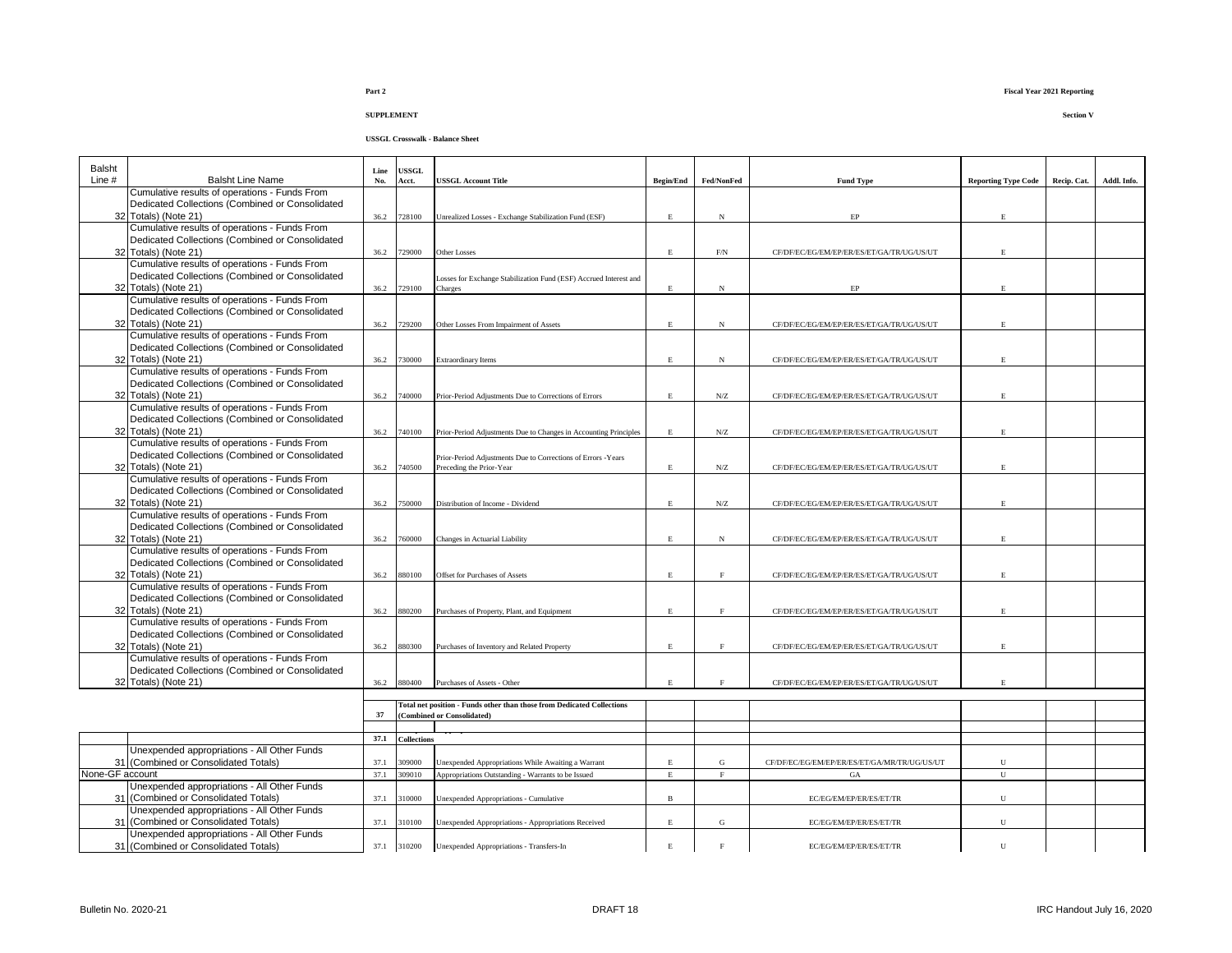### **USSGL Crosswalk - Balance Sheet**

| Balsht             |                                                                                            | Line | USSGL              |                                                                                                           |                  |             |                                              |                            |             |             |
|--------------------|--------------------------------------------------------------------------------------------|------|--------------------|-----------------------------------------------------------------------------------------------------------|------------------|-------------|----------------------------------------------|----------------------------|-------------|-------------|
| Line #             | <b>Balsht Line Name</b>                                                                    | No.  | Acct.              | <b>USSGL Account Title</b>                                                                                | <b>Begin/End</b> | Fed/NonFed  | <b>Fund Type</b>                             | <b>Reporting Type Code</b> | Recip. Cat. | Addl. Info. |
|                    | Unexpended appropriations - All Other Funds<br>31 (Combined or Consolidated Totals)        |      |                    |                                                                                                           |                  | $\rm F$     |                                              | U                          |             |             |
|                    |                                                                                            | 37.1 | 310300             | Unexpended Appropriations - Transfers-Out                                                                 | $\mathbf E$      |             | EC/EG/EM/EP/ER/ES/ET/TR                      |                            |             |             |
|                    | Unexpended appropriations - All Other Funds                                                |      |                    | Unexpended Appropriations - Prior-Period Adjustments Due to                                               |                  |             |                                              |                            |             |             |
|                    | 31 (Combined or Consolidated Totals)                                                       | 37.1 | 310500             | Corrections of Errors - Years Preceding the Prior-Year                                                    | $\mathbf E$      | G           | EC/EG/EM/EP/ER/ES/ET/TR                      | ${\bf U}$                  |             |             |
|                    | Unexpended appropriations - All Other Funds                                                |      |                    |                                                                                                           |                  |             |                                              |                            |             |             |
|                    | 31 (Combined or Consolidated Totals)                                                       | 37.1 | 10600              | Unexpended Appropriations - Adjustments                                                                   | $\mathbf E$      | G           | EC/EG/EM/EP/ER/ES/ET/TR                      | U                          |             |             |
|                    | Unexpended appropriations - All Other Funds                                                |      |                    |                                                                                                           |                  |             |                                              |                            |             |             |
|                    | 31 (Combined or Consolidated Totals)                                                       | 37.1 | 310700             | Unexpended Appropriations - Used - Accrued                                                                | $\mathbf E$      | $\mathbf G$ | EC/EG/EM/EP/ER/ES/ET/TR                      | ${\bf U}$                  |             |             |
|                    | Unexpended appropriations - All Other Funds                                                |      |                    |                                                                                                           |                  |             |                                              |                            |             |             |
| 31                 | (Combined or Consolidated Totals)                                                          | 37.1 | 10710              | Unexpended Appropriations - Used - Disbursed                                                              | $\mathbf E$      | ${\bf G}$   | EC/EG/EM/EP/ER/ES/ET/TR                      | U                          |             |             |
| None-GF            |                                                                                            |      |                    | Jnexpended Appropriations - Prior-Period Adjustments Due to                                               |                  |             |                                              |                            |             |             |
| account<br>None-GF |                                                                                            | 37.1 | 310800             | Corrections of Errors                                                                                     | $\mathbf E$      | G           | EC/EG/EM/EP/ER/ES/ET/TR                      | U                          |             |             |
| account            |                                                                                            | 37.1 | 310900             | Unexpended Appropriations - Prior-Period Adjustments Due to<br>Changes in Accounting Principles           | $\mathbf E$      | $\mathbf G$ | EC/EG/EM/EP/ER/ES/ET/TR                      | U                          |             |             |
| None-GF            |                                                                                            |      |                    |                                                                                                           |                  |             |                                              |                            |             |             |
| account            |                                                                                            | 37.1 | 320000             | Appropriations Outstanding - Cumulative                                                                   | $\, {\bf B}$     |             | GA                                           | U                          |             |             |
| None-GF            |                                                                                            |      |                    |                                                                                                           |                  |             |                                              |                            |             |             |
| account            |                                                                                            | 37.1 | 320100             | Appropriations Outstanding - Warrants Issued                                                              | $\mathbf E$      | F           | GA                                           | U                          |             |             |
| None-GF            |                                                                                            |      |                    |                                                                                                           |                  |             |                                              |                            |             |             |
| account            |                                                                                            | 37.1 | 320110             | Appropriations Outstanding - Transfers                                                                    | $\mathbf E$      | F           | GA                                           | U                          |             |             |
| None-GF            |                                                                                            |      |                    |                                                                                                           |                  |             |                                              |                            |             |             |
| account            |                                                                                            | 37.1 | 320600             | Appropriations Outstanding - Adjustments                                                                  | $\mathbf E$      | $\mathbf F$ | $_{\mathrm{GA}}$                             | U                          |             |             |
| None-GF            |                                                                                            |      |                    |                                                                                                           |                  |             |                                              |                            |             |             |
| account            |                                                                                            | 37.1 | 320700             | Appropriations Outstanding - Used - Accrued                                                               | $\mathbf E$      | F           | $_{\mathrm{GA}}$                             | U                          |             |             |
| None-GF            |                                                                                            |      |                    |                                                                                                           |                  |             |                                              |                            |             |             |
| account            |                                                                                            | 37.1 | 320710             | Appropriations Outstanding - Used - Disbursed                                                             | $\mathbf E$      | $\mathbf F$ | $_{\mathrm{GA}}$                             | U                          |             |             |
| None-GF            |                                                                                            |      |                    |                                                                                                           |                  |             |                                              |                            |             |             |
| account            |                                                                                            | 37.1 | 320800             | Appropriations Outstanding - Prior-Period Adjustments                                                     | $\mathbf E$      | $\rm F$     | $_{\mathrm{GA}}$                             | $\mathbf U$                |             |             |
|                    |                                                                                            |      |                    |                                                                                                           |                  |             |                                              |                            |             |             |
|                    |                                                                                            | 37.2 | <b>Collections</b> |                                                                                                           |                  |             |                                              |                            |             |             |
|                    | Cumulative results of operations - All Other Funds<br>33 (Combined or Consolidated Totals) |      |                    |                                                                                                           |                  |             |                                              | U                          |             |             |
|                    | Cumulative results of operations - All Other Funds                                         | 37.2 | 331000             | Cumulative Results of Operations                                                                          | $\, {\bf B}$     |             | CF/DF/EC/EG/EM/EP/ER/ES/ET/GA/TR/UG/US/UT    |                            |             |             |
|                    | 33 (Combined or Consolidated Totals)                                                       | 37.2 | 10000              | Revenue From Goods Sold                                                                                   | $\mathbf E$      | F/N         | CF/DF/EC/EG/EM/EP/ER/ES/ET/GA/TR/UG/US/UT    | $\mathbf U$                |             |             |
|                    | Cumulative results of operations - All Other Funds                                         |      |                    |                                                                                                           |                  |             |                                              |                            |             |             |
|                    | 33 (Combined or Consolidated Totals)                                                       | 37.2 | 10900              | Contra Revenue for Goods Sold                                                                             | E                | F/N         | CF/DF/EC/EG/EM/EP/ER/ES/ET/GA/TR/UG/US/UT    | U                          |             |             |
|                    | Cumulative results of operations - All Other Funds                                         |      |                    |                                                                                                           |                  |             |                                              |                            |             |             |
|                    | 33 (Combined or Consolidated Totals)                                                       | 37.2 | 520000             | Revenue From Services Provided                                                                            | $\mathbf E$      | F/N         | CF/DF/EC/EG/EM/EP/ER/ES/ET/GA/TR/UG/US/UT    | U                          |             |             |
|                    | Cumulative results of operations - All Other Funds                                         |      |                    |                                                                                                           |                  |             |                                              |                            |             |             |
|                    | 33 (Combined or Consolidated Totals)                                                       | 37.2 | 520900             | Contra Revenue for Services Provided                                                                      | $\mathbf E$      | F/N         | CF/DF/EC/EG/EM/EP/ER/ES/ET/GA/TR/UG/US/UT    | U                          |             |             |
|                    | Cumulative results of operations - All Other Funds                                         |      |                    |                                                                                                           |                  |             |                                              |                            |             |             |
|                    | 33 (Combined or Consolidated Totals)                                                       | 37.2 | 531000             | Interest Revenue - Other                                                                                  | $\mathbf E$      | F/N         | CF/DF/EC/EG/EM/EP/ER/ES/ET/GA/MR/TR/UG/US/UT | U                          |             |             |
|                    | Cumulative results of operations - All Other Funds                                         |      |                    |                                                                                                           |                  |             |                                              |                            |             |             |
|                    | 33 (Combined or Consolidated Totals)                                                       | 37.2 | 531100             | <b>Interest Revenue - Investments</b>                                                                     | E                | F/N         | CF/DF/EC/EG/EM/EP/ER/ES/ET/GA/TR/UG/US/UT    | U                          |             |             |
|                    | Cumulative results of operations - All Other Funds                                         |      |                    |                                                                                                           |                  |             |                                              |                            |             |             |
|                    | 33 (Combined or Consolidated Totals)                                                       | 37.2 | 531200             | Interest Revenue - Loans Receivable/Uninvested Funds                                                      | $\mathbf E$      | F/N         | CF/DF/EC/EG/EM/EP/ER/ES/ET/GA/TR/UG/US/UT    | U                          |             |             |
|                    | Cumulative results of operations - All Other Funds                                         |      |                    |                                                                                                           |                  |             |                                              |                            |             |             |
|                    | 33 (Combined or Consolidated Totals)                                                       | 37.2 | 531300             | Interest Revenue - Subsidy Amortization                                                                   | $\mathbf E$      | $_{\rm N}$  | CF/DF/EC/EG/EM/EP/ER/ES/ET/GA/TR/UG/US/UT    | U                          |             |             |
|                    | Cumulative results of operations - All Other Funds                                         |      |                    | Dividend Income Accounted for Under the Provisions of the Federal                                         |                  |             |                                              |                            |             |             |
|                    | 33 (Combined or Consolidated Totals)                                                       | 37.2 | 531400             | Credit Reform Act                                                                                         | $\mathbf E$      | $_{\rm N}$  | CF/DF/EC/EG/EM/EP/ER/ES/ET/GA/TR/UG/US/UT    | $\mathbf U$                |             |             |
|                    | Cumulative results of operations - All Other Funds<br>33 (Combined or Consolidated Totals) | 37.2 | 531500             | Contra Revenue for Dividend Income Accounted for Under the<br>Provisions of the Federal Credit Reform Act | $\mathbf E$      | $_{\rm N}$  |                                              | U                          |             |             |
|                    | Cumulative results of operations - All Other Funds                                         |      |                    |                                                                                                           |                  |             | CF/DF/EC/EG/EM/EP/ER/ES/ET/GA/TR/UG/US/UT    |                            |             |             |
|                    | 33 (Combined or Consolidated Totals)                                                       | 37.2 | 531700             | Contra Revenue for Interest Revenue - Loans Receivable                                                    | $\mathbf E$      | $\rm{F/N}$  | CF/DF/EC/EG/EM/EP/ER/ES/ET/GA/TR/UG/US/UT    | ${\bf U}$                  |             |             |
|                    | Cumulative results of operations - All Other Funds                                         |      |                    |                                                                                                           |                  |             |                                              |                            |             |             |
|                    | 33 (Combined or Consolidated Totals)                                                       |      | 37.2 531800        | Contra Revenue for Interest Revenue - Investments                                                         | $\mathbf E$      | F/N         | CF/DF/EC/EG/EM/EP/ER/ES/ET/GA/TR/UG/US/UT    | $\mathbf{U}$               |             |             |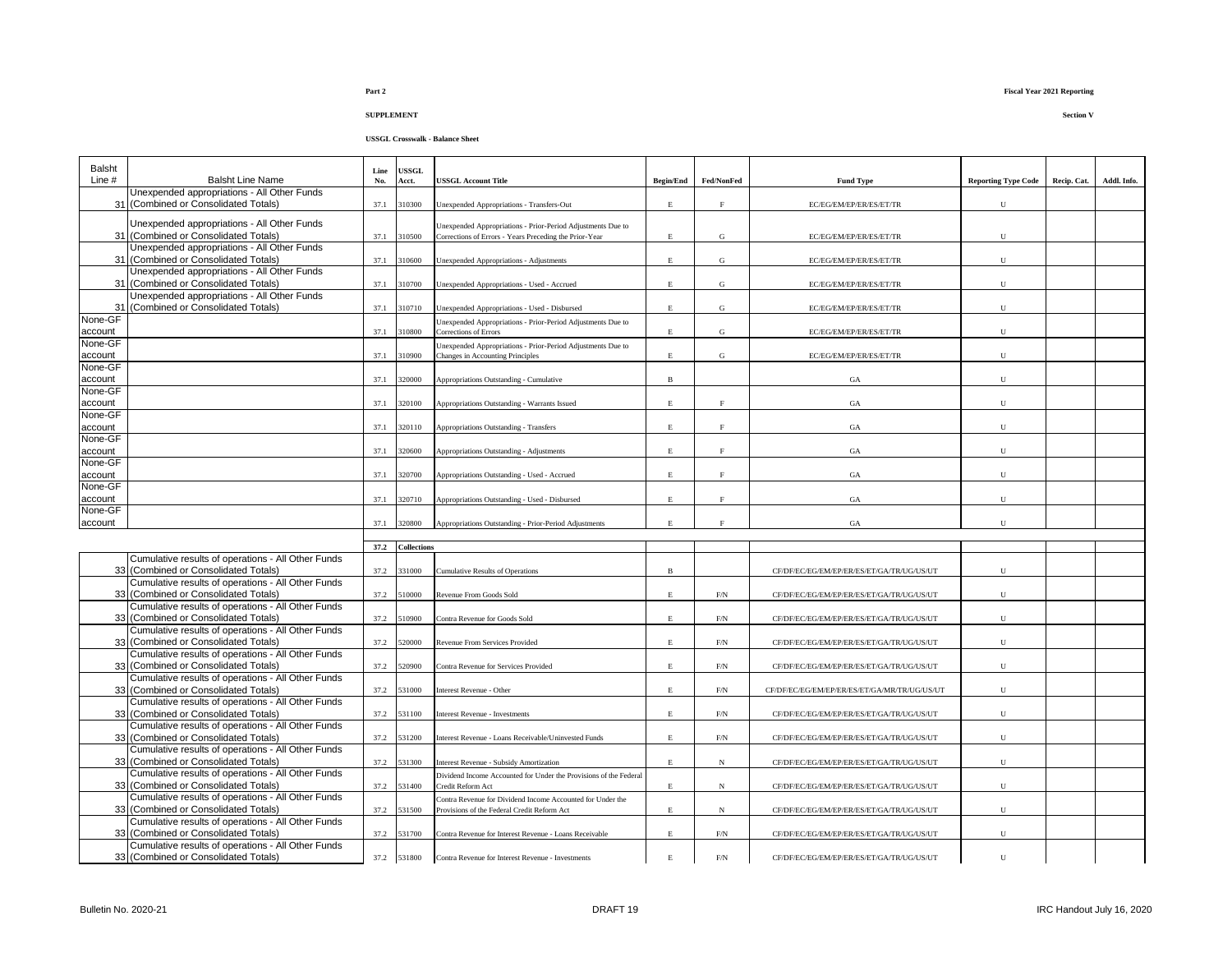| Balsht<br>Line #   | <b>Balsht Line Name</b>                                                                                                                          | Line<br>No. | <b>JSSGL</b><br>Acct. | <b>USSGL Account Title</b>                                                                                          | <b>Begin/End</b> | Fed/NonFed   | <b>Fund Type</b>                          | <b>Reporting Type Code</b> | Recip. Cat. | Addl. Info. |
|--------------------|--------------------------------------------------------------------------------------------------------------------------------------------------|-------------|-----------------------|---------------------------------------------------------------------------------------------------------------------|------------------|--------------|-------------------------------------------|----------------------------|-------------|-------------|
|                    | Cumulative results of operations - All Other Funds<br>33 (Combined or Consolidated Totals)                                                       | 37.2        | 31900                 | Contra Revenue for Interest Revenue - Other                                                                         | E                | F/N          | CF/DF/EC/EG/EM/EP/ER/ES/ET/GA/TR/UG/US/UT | U                          |             |             |
|                    | Cumulative results of operations - All Other Funds<br>33 (Combined or Consolidated Totals)                                                       | 37.2        | 532000                | Penalties and Fines Revenue                                                                                         | $\mathbf E$      | N            | CF/DF/EC/EG/EM/EP/ER/ES/ET/GA/TR/UG/US/UT | ${\bf U}$                  |             |             |
|                    | Cumulative results of operations - All Other Funds<br>33 (Combined or Consolidated Totals)                                                       | 37.2        | 32400                 | Contra Revenue for Penalties and Fines                                                                              | $\mathbf E$      | N            | CF/DF/EC/EG/EM/EP/ER/ES/ET/GA/TR/UG/US/UT | ${\bf U}$                  |             |             |
|                    | Cumulative results of operations - All Other Funds<br>33 (Combined or Consolidated Totals)                                                       | 37.2        | 532500                | <b>Administrative Fees Revenue</b>                                                                                  | $\mathbf E$      | $\mbox{F/N}$ | CF/DF/EC/EG/EM/EP/ER/ES/ET/GA/TR/UG/US/UT | ${\bf U}$                  |             |             |
|                    | Cumulative results of operations - All Other Funds<br>33 (Combined or Consolidated Totals)                                                       | 37.2        | 32900                 | Contra Revenue for Administrative Fees                                                                              | $\mathbf E$      | F/N          | CF/DF/EC/EG/EM/EP/ER/ES/ET/GA/TR/UG/US/UT | U                          |             |             |
|                    | Cumulative results of operations - All Other Funds<br>33 (Combined or Consolidated Totals)                                                       | 37.2        | 540000                | Funded Benefit Program Revenue                                                                                      | $\mathbf E$      | $\rm F/N$    | CF/DF/EC/EG/EM/EP/ER/ES/ET/GA/TR/UG/US/UT | ${\bf U}$                  |             |             |
|                    | Cumulative results of operations - All Other Funds<br>33 (Combined or Consolidated Totals)                                                       | 37.2        | 40500                 | Unfunded FECA Benefit Revenue                                                                                       | $\mathbf E$      | $\rm F/N$    | EG                                        | ${\bf U}$                  |             |             |
|                    | Cumulative results of operations - All Other Funds<br>33 (Combined or Consolidated Totals)                                                       | 37.2        | 540600                | Contra Revenue for Unfunded FECA Benefit Revenue                                                                    | $\mathbf E$      | $\rm F/N$    | $\operatorname{EG}$                       | ${\bf U}$                  |             |             |
|                    | Cumulative results of operations - All Other Funds<br>33 (Combined or Consolidated Totals)<br>Cumulative results of operations - All Other Funds | 37.2        | 540900                | Contra Revenue for Funded Benefit Program Revenue                                                                   | $\mathbf E$      | F/N          | CF/DF/EC/EG/EM/EP/ER/ES/ET/GA/TR/UG/US/UT | U                          |             |             |
|                    | 33 (Combined or Consolidated Totals)<br>Cumulative results of operations - All Other Funds                                                       | 37.2        | 550000                | insurance and Guarantee Premium Revenue                                                                             | $\mathbf E$      | $_{\rm N}$   | CF/DF/EC/EG/EM/EP/ER/ES/ET/GA/TR/UG/US/UT | U                          |             |             |
|                    | 33 (Combined or Consolidated Totals)<br>Cumulative results of operations - All Other Funds                                                       | 37.2        | 50900                 | Contra Revenue for Insurance and Guarantee Premium Revenue                                                          | $\mathbf E$      | $_{\rm N}$   | CF/DF/EC/EG/EM/EP/ER/ES/ET/GA/TR/UG/US/UT | ${\bf U}$                  |             |             |
|                    | 33 (Combined or Consolidated Totals)<br>Cumulative results of operations - All Other Funds                                                       | 37.2        | 560000                | Donated Revenue - Financial Resources                                                                               | Е                | N            | CF/DF/EC/EG/EM/EP/ER/ES/ET/GA/TR/UG/US/UT | U                          |             |             |
|                    | 33 (Combined or Consolidated Totals)<br>Cumulative results of operations - All Other Funds                                                       | 37.2        | 60900                 | Contra Revenue for Donations - Financial Resources                                                                  | $\mathbf E$      | $_{\rm N}$   | CF/DF/EC/EG/EM/EP/ER/ES/ET/GA/TR/UG/US/UT | U                          |             |             |
|                    | 33 (Combined or Consolidated Totals)<br>Cumulative results of operations - All Other Funds                                                       | 37.2        | 561000                | Donated Revenue - Non-Financial Resources                                                                           | $\mathbf E$      | N            | CF/DF/EC/EG/EM/EP/ER/ES/ET/GA/TR/UG/US/UT | U                          |             |             |
|                    | 33 (Combined or Consolidated Totals)<br>Cumulative results of operations - All Other Funds                                                       | 37.2        | 61900                 | Contra Donated Revenue - Nonfinancial Resources                                                                     | $\mathbf E$      | N            | CF/DF/EC/EG/EM/EP/ER/ES/ET/GA/TR/UG/US/UT | U                          |             |             |
|                    | 33 (Combined or Consolidated Totals)<br>Cumulative results of operations - All Other Funds                                                       | 37.2        | 564000                | Forfeiture Revenue - Cash and Cash Equivalents                                                                      | Е                | N            | CF/DF/EC/EG/EM/EP/ER/ES/ET/GA/TR/UG/US/UT | U                          |             |             |
|                    | 33 (Combined or Consolidated Totals)<br>Cumulative results of operations - All Other Funds                                                       | 37.2        | 64900                 | Contra Forfeiture Revenue - Cash and Cash Equivalents                                                               | $\mathbf E$      | $_{\rm N}$   | CF/DF/EC/EG/EM/EP/ER/ES/ET/GA/TR/UG/US/UT | ${\bf U}$                  |             |             |
|                    | 33 (Combined or Consolidated Totals)<br>Cumulative results of operations - All Other Funds                                                       | 37.2        | 565000                | Forfeiture Revenue - Forfeitures of Property                                                                        | $\mathbf E$      | N            | CF/DF/EC/EG/EM/EP/ER/ES/ET/GA/TR/UG/US/UT | U                          |             |             |
|                    | 33 (Combined or Consolidated Totals)<br>Cumulative results of operations - All Other Funds                                                       | 37.2        | 65900                 | Contra Forfeiture Revenue - Forfeitures of Property                                                                 | $\mathbf E$      | N            | CF/DF/EC/EG/EM/EP/ER/ES/ET/GA/TR/UG/US/UT | U                          |             |             |
| None-GF            | 33 (Combined or Consolidated Totals)                                                                                                             | 37.2        | 570000                | Expended Appropriations - Used - Accrued                                                                            | $\mathbf E$      | ${\rm G}$    | CF/EC/EG/EM/EP/ER/ES/ET/TR/UG/US/UT       | U                          |             |             |
| account<br>None-GF |                                                                                                                                                  | 37.2        | 70005                 | Appropriations - Expended - Accrued                                                                                 | $\mathbf E$      | $\mathbf F$  | $_{\mathrm{GA}}$                          | ${\bf U}$                  |             |             |
| account            | Cumulative results of operations - All Other Funds                                                                                               | 37.2        | 570006                | Appropriations - Expended - Disbursed                                                                               | E                | $\mathbf{E}$ | GA                                        | U                          |             |             |
|                    | 33 (Combined or Consolidated Totals)                                                                                                             | 37.2        | 570010                | <b>Expended Appropriations - Disbursed</b>                                                                          | $\mathbf E$      | G            | CF/EC/EG/EM/EP/ER/ES/ET/TR/UG/US/UT       | U                          |             |             |
|                    | Cumulative results of operations - All Other Funds<br>33 (Combined or Consolidated Totals)                                                       | 37.2        | 570500                | Expended Appropriations - Prior-Period Adjustments Due to<br>Corrections of Errors - Years Preceding the Prior-Year | $\mathbf E$      | G            | CF/EC/EG/EM/EP/ER/ES/ET/TR/UG/US/UT       | U                          |             |             |
|                    | Cumulative results of operations - All Other Funds<br>33 (Combined or Consolidated Totals)                                                       | 37.2        | 570800                | Expended Appropriations - Prior-Period Adjustments Due to<br>Corrections of Errors                                  | E                | $\mathbf G$  | CF/DF/EC/EG/EM/EP/ER/ES/ET/TR/UG/US/UT    | U                          |             |             |
| None-GF<br>account |                                                                                                                                                  | 37.2        | 570810                | Appropriations - Expended - Prior-Period Adjustments                                                                | E                | $_{\rm F}$   | GA                                        | U                          |             |             |
| 33                 | Cumulative results of operations - All Other Funds<br>(Combined or Consolidated Totals)                                                          | 37.2        | 570900                | Expended Appropriations - Prior-Period Adjustments Due to<br>Changes in Accounting Principles                       | $\mathbf E$      | ${\rm G}$    | CF/DF/EC/EG/EM/EP/ER/ES/ET/TR/UG/US/UT    | U                          |             |             |
| None-GF<br>account |                                                                                                                                                  |             | 37.2 571000           | Transfer in of Agency Unavailable Custodial and Non-Entity<br>Collections                                           | $\mathbf E$      | $\mathbf{F}$ | GA                                        | U                          |             |             |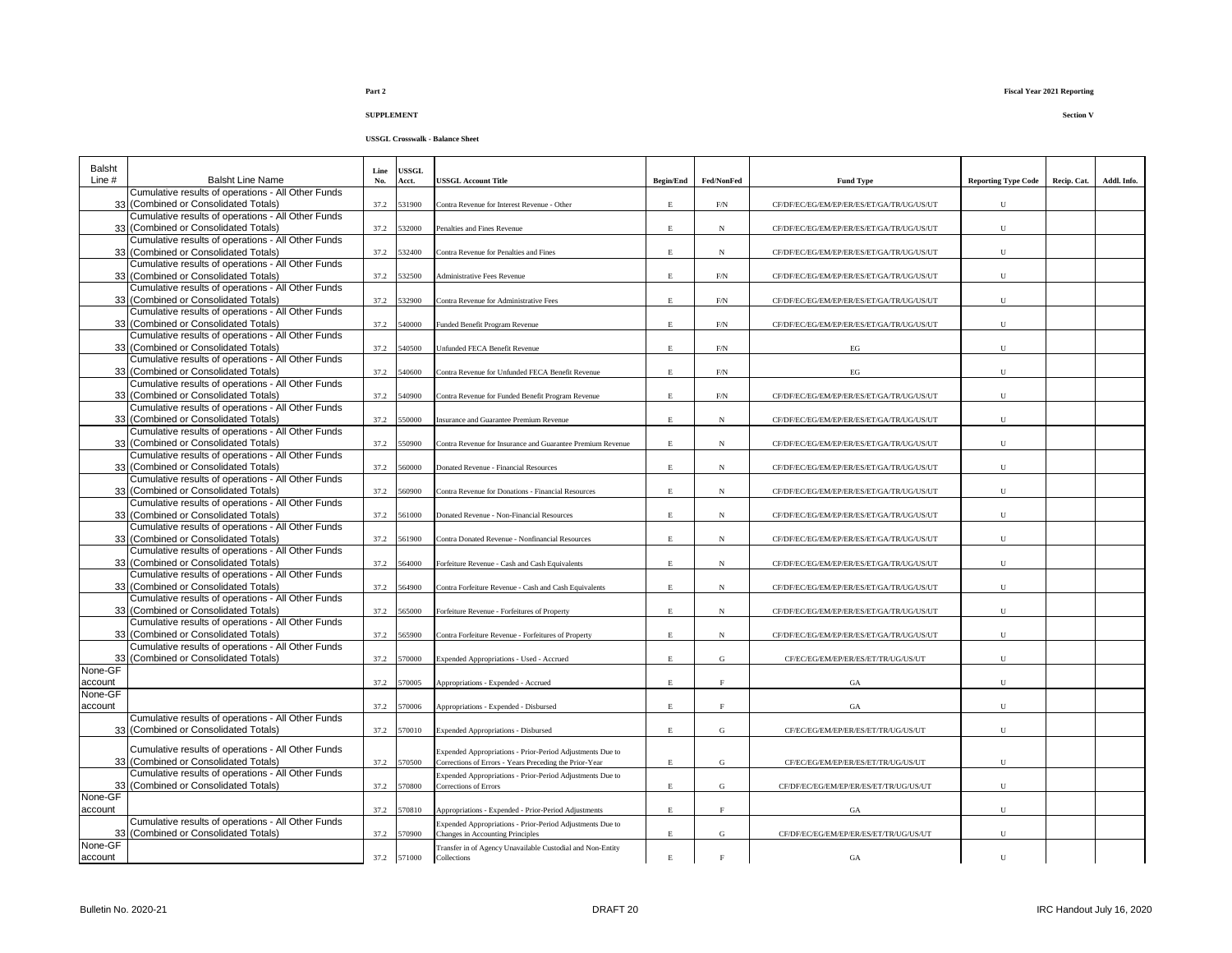| <b>Balsht</b>      |                                                                                            | Line | USSGL  |                                                                                                               |                    |                   |                                              |                            |             |             |
|--------------------|--------------------------------------------------------------------------------------------|------|--------|---------------------------------------------------------------------------------------------------------------|--------------------|-------------------|----------------------------------------------|----------------------------|-------------|-------------|
| Line #             | <b>Balsht Line Name</b>                                                                    | No.  | Acct.  | USSGL Account Title                                                                                           | <b>Begin/End</b>   | Fed/NonFed        | <b>Fund Type</b>                             | <b>Reporting Type Code</b> | Recip. Cat. | Addl. Info. |
| None-GF<br>account |                                                                                            | 37.2 | 571200 | Accrual of Agency Amount To Be Collected - Custodial and Non-<br>Entity - General Fund of the U.S. Government | $\mathbf{E}% _{0}$ | $\mathbf{F}$      | GA                                           | U                          |             |             |
|                    |                                                                                            |      |        | Accrual of Amounts Receivable from Custodian or Non-Entity                                                    |                    |                   |                                              |                            |             |             |
|                    | Cumulative results of operations - All Other Funds                                         |      |        | Assets Receivable from a Federal Agency - Other Than the General                                              |                    |                   |                                              |                            |             |             |
|                    | 33 (Combined or Consolidated Totals)                                                       | 37.2 | 571300 | Fund of the U.S. Government                                                                                   | Е                  | $\rm F$           | CF/DF/EC/EG/EM/EP/ER/ES/ET/GA/MR/TR/UG/US    | U                          |             |             |
|                    | Cumulative results of operations - All Other Funds<br>33 (Combined or Consolidated Totals) | 37.2 | 572000 |                                                                                                               | E                  | F                 |                                              | U                          |             |             |
|                    | Cumulative results of operations - All Other Funds                                         |      |        | Financing Sources Transferred In Without Reimbursement                                                        |                    |                   | CF/DF/EC/EG/EM/EP/ER/ES/ET/GA/TR/UG/US/UT    |                            |             |             |
|                    | 33 (Combined or Consolidated Totals)                                                       | 37.2 | 573000 | Financing Sources Transferred Out Without Reimbursement                                                       | E                  | ${\rm F}/{\rm Z}$ | CF/DF/EC/EG/EM/EP/ER/ES/ET/GA/TR/UG/US/UT    | U                          |             |             |
|                    | Cumulative results of operations - All Other Funds                                         |      |        |                                                                                                               |                    |                   |                                              |                            |             |             |
|                    | 33 (Combined or Consolidated Totals)                                                       | 37.2 | 573500 | Appropriated Dedicated Collections to be Transferred In                                                       | $\mathbf E$        | $\mathbf F$       | ES/ET/US/UT                                  | ${\bf U}$                  |             |             |
|                    | Cumulative results of operations - All Other Funds                                         |      |        |                                                                                                               |                    |                   |                                              |                            |             |             |
|                    | 33 (Combined or Consolidated Totals)                                                       | 37.2 | 573600 | Appropriated Dedicated Collections to be Transferred Out                                                      | E                  | $\rm F$           | ES/ET/US/UT                                  | U                          |             |             |
|                    | Cumulative results of operations - All Other Funds                                         |      |        |                                                                                                               |                    |                   |                                              |                            |             |             |
|                    | 33 (Combined or Consolidated Totals)                                                       | 37.2 | 574000 | Appropriated Dedicated Collections Transferred In                                                             | E                  | F                 | CF/DF/EC/EG/EM/EP/ER/ES/ET/GA/TR/UG/US/UT    | U                          |             |             |
|                    | Cumulative results of operations - All Other Funds                                         |      |        |                                                                                                               |                    |                   |                                              |                            |             |             |
|                    | 33 (Combined or Consolidated Totals)                                                       | 37.2 | 574500 | Appropriated Dedicated Collections Transferred Out                                                            | $\mathbf E$        | F                 | CF/DF/EC/EG/EM/EP/ER/ES/ET/GA/TR/UG/US/UT    | ${\bf U}$                  |             |             |
|                    | Cumulative results of operations - All Other Funds                                         |      |        |                                                                                                               |                    |                   |                                              |                            |             |             |
|                    | 33 (Combined or Consolidated Totals)                                                       | 37.2 | 575000 | <b>Expenditure Financing Sources - Transfers-In</b>                                                           | $\mathbf{E}% _{0}$ | F                 | CF/DF/EC/EG/EM/EP/ER/ES/ET/GA/TR/UG/US/UT    | $\mathbf U$                |             |             |
|                    | Cumulative results of operations - All Other Funds                                         |      |        |                                                                                                               | $\mathbf{E}% _{0}$ |                   |                                              |                            |             |             |
|                    | 33 (Combined or Consolidated Totals)<br>Cumulative results of operations - All Other Funds | 37.2 | 575500 | Non-Expenditure Financing Sources - Transfers-In - Other                                                      |                    | F                 | CF/DF/EC/EG/EM/EP/ER/ES/ET/GA/TR/UG/US/UT    | ${\bf U}$                  |             |             |
|                    | 33 (Combined or Consolidated Totals)                                                       | 37.2 | 575600 | Non-Expenditure Financing Sources - Transfers-In - Capital<br>Transfers                                       | $\mathbf{E}% _{0}$ | $\mathbf{E}$      | CF/DF/EC/EG/EM/EP/ER/ES/ET/GA/TR/UG/US/UT    | U                          |             |             |
|                    | Cumulative results of operations - All Other Funds                                         |      |        |                                                                                                               |                    |                   |                                              |                            |             |             |
|                    | 33 (Combined or Consolidated Totals)                                                       | 37.2 | 576000 | Expenditure Financing Sources - Transfers-Out                                                                 | E                  | F                 | CF/DF/EC/EG/EM/EP/ER/ES/ET/GA/TR/UG/US/UT    | ${\bf U}$                  |             |             |
|                    | Cumulative results of operations - All Other Funds                                         |      |        |                                                                                                               |                    |                   |                                              |                            |             |             |
|                    | 33 (Combined or Consolidated Totals)                                                       | 37.2 | 576500 | Non-Expenditure Financing Sources - Transfers-Out - Other                                                     | E                  |                   | CF/DF/EC/EG/EM/EP/ER/ES/ET/GA/TR/UG/US/UT    | U                          |             |             |
|                    | Cumulative results of operations - All Other Funds                                         |      |        | Non-Expenditure Financing Sources - Transfers-Out - Capital                                                   |                    |                   |                                              |                            |             |             |
|                    | 33 (Combined or Consolidated Totals)                                                       | 37.2 | 576600 | Transfers                                                                                                     | E                  | F                 | CF/DF/EC/EG/EM/EP/ER/ES/ET/GA/TR/UG/US/UT    | $\mathbf U$                |             |             |
|                    | Cumulative results of operations - All Other Funds                                         |      |        |                                                                                                               |                    |                   |                                              |                            |             |             |
|                    | 33 (Combined or Consolidated Totals)                                                       | 37.2 | 577500 | Non-Budgetary Financing Sources Transferred In                                                                | E.                 | $\mathbf{E}$      | CF/DF/EC/EG/EM/EP/ER/ES/ET/GA/MR/TR/UG/US/UT | U                          |             |             |
|                    | Cumulative results of operations - All Other Funds                                         |      |        |                                                                                                               |                    |                   |                                              |                            |             |             |
|                    | 33 (Combined or Consolidated Totals)                                                       | 37.2 | 577600 | Non-Budgetary Financing Sources Transferred Out                                                               | $\mathbf E$        | F                 | CF/DF/EC/EG/EM/EP/ER/ES/ET/GA/TR/UG/US/UT    | ${\bf U}$                  |             |             |
|                    | Cumulative results of operations - All Other Funds                                         |      |        |                                                                                                               |                    |                   |                                              |                            |             |             |
|                    | 33 (Combined or Consolidated Totals)<br>Cumulative results of operations - All Other Funds | 37.2 | 578000 | <b>Imputed Financing Sources</b>                                                                              | E                  | F                 | CF/DF/EC/EG/EM/EP/ER/ES/ET/GA/TR/UG/US/UT    | U                          |             |             |
|                    | 33 (Combined or Consolidated Totals)                                                       | 37.2 | 579000 | <b>Other Financing Sources</b>                                                                                | E                  | Z                 | CF/DF/EC/EG/EM/EP/ER/ES/ET/GA/MR/TR/UG/US/UT | $\mathbf U$                |             |             |
|                    | Cumulative results of operations - All Other Funds                                         |      |        |                                                                                                               |                    |                   |                                              |                            |             |             |
|                    | 33 (Combined or Consolidated Totals)                                                       | 37.2 | 579001 | Other Non-Budgetary Financing Sources for Debt<br>Accruals/Amortization                                       | $\mathbf E$        | G                 | $_{\rm EG}$                                  | $\mathbf U$                |             |             |
| None-GF            |                                                                                            |      |        |                                                                                                               |                    |                   |                                              |                            |             |             |
| account            |                                                                                            | 37.2 | 579010 | Other General Fund Financing Sources                                                                          | E                  | ${\rm F}/{\rm Z}$ | GA                                           | $\mathbf U$                |             |             |
|                    | Cumulative results of operations - All Other Funds                                         |      |        |                                                                                                               |                    |                   |                                              |                            |             |             |
|                    | 33 (Combined or Consolidated Totals)                                                       | 37.2 | 579100 | Adjustment to Financing Sources - Credit Reform                                                               | $\mathbf E$        | F                 | CF/DF/EC/EG/EM/EP/ER/ES/ET/GA/TR/UG/US/UT    | U                          |             |             |
|                    | Cumulative results of operations - All Other Funds                                         |      |        |                                                                                                               |                    |                   |                                              |                            |             |             |
|                    | 33 (Combined or Consolidated Totals)                                                       | 37.2 | 579200 | Financing Sources To Be Transferred Out - Contingent Liability                                                | $\mathbf E$        | $\mathbf{F}$      | CF/DF/EC/EG/EM/EP/ER/ES/ET/GA/TR/UG/US/UT    | ${\bf U}$                  |             |             |
|                    | Cumulative results of operations - All Other Funds                                         |      |        |                                                                                                               |                    |                   |                                              |                            |             |             |
|                    | 33 (Combined or Consolidated Totals)                                                       | 37.2 | 579500 | Seigniorage                                                                                                   | E                  | $_{\rm N}$        | CF/DF/EC/EG/EM/EP/ER/ES/ET/GA/TR/UG/US/UT    | U                          |             |             |
|                    | Cumulative results of operations - All Other Funds                                         |      |        |                                                                                                               |                    |                   |                                              |                            |             |             |
|                    | 33 (Combined or Consolidated Totals)<br>Cumulative results of operations - All Other Funds | 37.2 | 580000 | Tax Revenue Collected - Not Otherwise Classified                                                              | E                  | G/N               | CF/DF/EC/EG/EM/EP/ER/ES/ET/GA/TR/UG/US/UT    | ${\bf U}$                  |             |             |
|                    | 33 (Combined or Consolidated Totals)                                                       | 37.2 | 580100 | Tax Revenue Collected - Individual                                                                            | E                  | G/N               | CF/DF/EC/EG/EM/EP/ER/ES/ET/GA/TR/UG/US/UT    | U                          |             |             |
|                    | Cumulative results of operations - All Other Funds                                         |      |        |                                                                                                               |                    |                   |                                              |                            |             |             |
|                    | 33 (Combined or Consolidated Totals)                                                       | 37.2 | 580200 | Tax Revenue Collected - Corporate                                                                             | E                  | G/N               | CF/DF/EC/EG/EM/EP/ER/ES/ET/GA/TR/UG/US/UT    | U                          |             |             |
|                    | Cumulative results of operations - All Other Funds                                         |      |        |                                                                                                               |                    |                   |                                              |                            |             |             |
|                    | 33 (Combined or Consolidated Totals)                                                       | 37.2 | 580300 | Tax Revenue Collected - Unemployment                                                                          | $\mathbf E$        | G/N               | CF/DF/EC/EG/EM/EP/ER/ES/ET/GA/TR/UG/US/UT    | U                          |             |             |
|                    | Cumulative results of operations - All Other Funds                                         |      |        |                                                                                                               |                    |                   |                                              |                            |             |             |
|                    | 33 (Combined or Consolidated Totals)                                                       | 37.2 | 580400 | Tax Revenue Collected - Excise                                                                                | E                  | G/N               | CF/DF/EC/EG/EM/EP/ER/ES/ET/GA/TR/UG/US/UT    | U                          |             |             |

### **Part 2 Fiscal Year 2021 Reporting**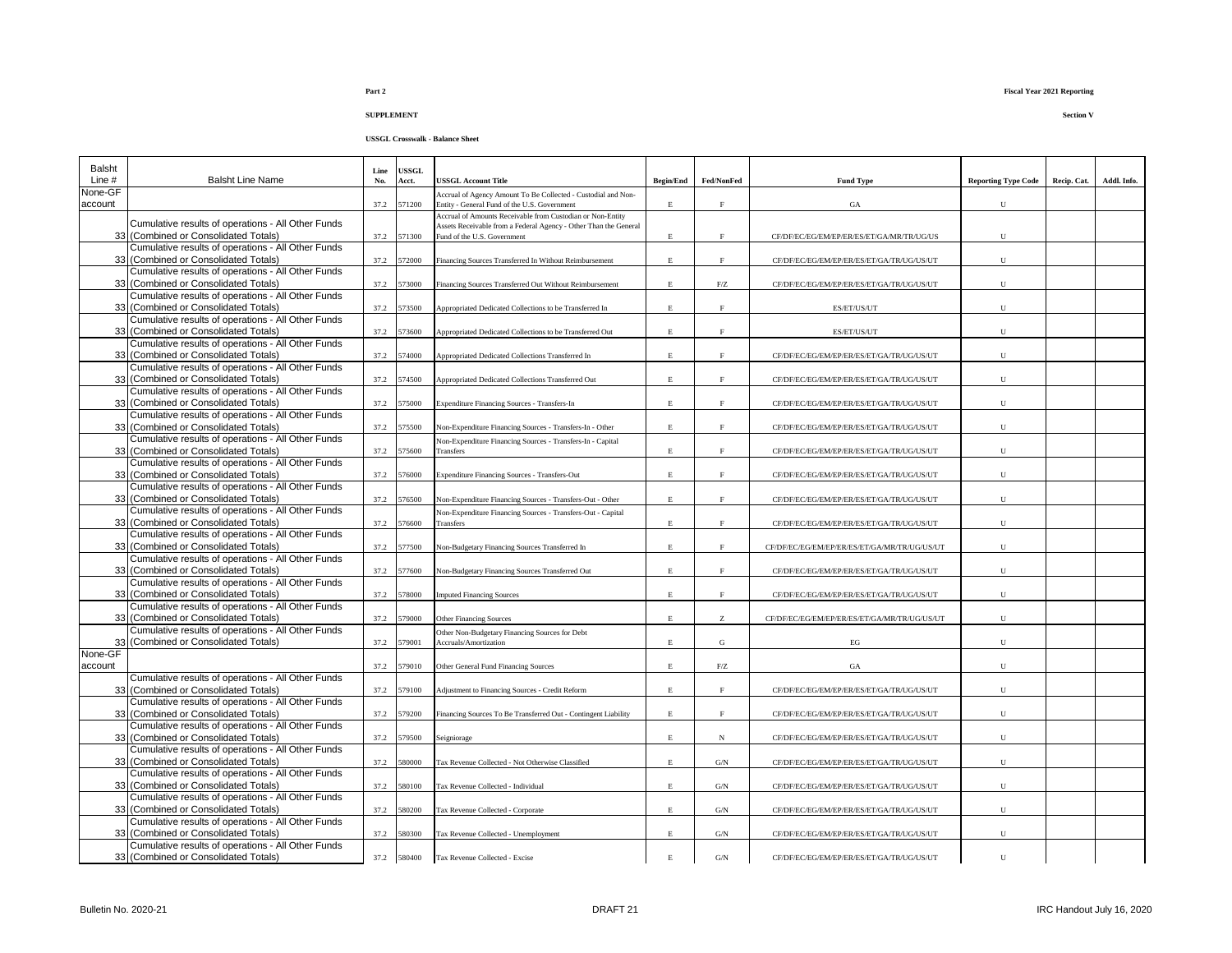| Balsht   |                                                                                            | Line | <b>USSGL</b> |                                                               |                  |                    |                                              |                            |             |             |
|----------|--------------------------------------------------------------------------------------------|------|--------------|---------------------------------------------------------------|------------------|--------------------|----------------------------------------------|----------------------------|-------------|-------------|
| Line $#$ | <b>Balsht Line Name</b>                                                                    | No.  | Acct.        | <b>JSSGL Account Title</b>                                    | <b>Begin/End</b> | Fed/NonFed         | <b>Fund Type</b>                             | <b>Reporting Type Code</b> | Recip. Cat. | Addl. Info. |
|          | Cumulative results of operations - All Other Funds                                         |      |              |                                                               |                  |                    |                                              |                            |             |             |
|          | 33 (Combined or Consolidated Totals)                                                       | 37.2 | 580500       | Tax Revenue Collected - Estate and Gift                       | $\mathbf E$      | G/N                | CF/DF/EC/EG/EM/EP/ER/ES/ET/GA/TR/UG/US/UT    | U                          |             |             |
|          | Cumulative results of operations - All Other Funds<br>33 (Combined or Consolidated Totals) |      | 580600       |                                                               |                  |                    |                                              |                            |             |             |
|          | Cumulative results of operations - All Other Funds                                         | 37.2 |              | Tax Revenue Collected - Customs                               | $\mathbf E$      | $\mathrm{G/N}$     | CF/DF/EC/EG/EM/EP/ER/ES/ET/GA/TR/UG/US/UT    | U                          |             |             |
|          | 33 (Combined or Consolidated Totals)                                                       | 37.2 | 582000       | Tax Revenue Accrual Adjustment - Not Otherwise Classified     | $\mathbf E$      | $\mathrm{G/N}$     | CF/DF/EC/EG/EM/EP/ER/ES/ET/GA/TR/UG/US/UT    | U                          |             |             |
|          | Cumulative results of operations - All Other Funds                                         |      |              |                                                               |                  |                    |                                              |                            |             |             |
|          | 33 (Combined or Consolidated Totals)                                                       | 37.2 | 582100       | Tax Revenue Accrual Adjustment - Individual                   | E                | G/N                | CF/DF/EC/EG/EM/EP/ER/ES/ET/GA/TR/UG/US/UT    | U                          |             |             |
|          | Cumulative results of operations - All Other Funds                                         |      |              |                                                               |                  |                    |                                              |                            |             |             |
|          | 33 (Combined or Consolidated Totals)                                                       | 37.2 | 582200       | Tax Revenue Accrual Adjustment - Corporate                    | $\mathbf E$      | G/N                | CF/DF/EC/EG/EM/EP/ER/ES/ET/GA/TR/UG/US/UT    | U                          |             |             |
|          | Cumulative results of operations - All Other Funds                                         |      |              |                                                               |                  |                    |                                              |                            |             |             |
|          | 33 (Combined or Consolidated Totals)                                                       | 37.2 | 582300       | Tax Revenue Accrual Adjustment - Unemployment                 | $\mathbf E$      | G/N                | CF/DF/EC/EG/EM/EP/ER/ES/ET/GA/TR/UG/US/UT    | U                          |             |             |
|          | Cumulative results of operations - All Other Funds                                         |      |              |                                                               |                  |                    |                                              |                            |             |             |
|          | 33 (Combined or Consolidated Totals)<br>Cumulative results of operations - All Other Funds | 37.2 | 582400       | Tax Revenue Accrual Adjustment - Excise                       | E                | $\mathrm{G/N}$     | CF/DF/EC/EG/EM/EP/ER/ES/ET/GA/TR/UG/US/UT    | $\mathbf U$                |             |             |
|          | 33 (Combined or Consolidated Totals)                                                       | 37.2 | 582500       | Tax Revenue Accrual Adjustment - Estate and Gift              | $\mathbf{E}$     | G/N                | CF/DF/EC/EG/EM/EP/ER/ES/ET/GA/TR/UG/US/UT    | $\mathbf U$                |             |             |
|          | Cumulative results of operations - All Other Funds                                         |      |              |                                                               |                  |                    |                                              |                            |             |             |
|          | 33 (Combined or Consolidated Totals)                                                       | 37.2 | 582600       | Tax Revenue Accrual Adjustment - Customs                      | $\mathbf E$      | $\mathrm{G/N}$     | CF/DF/EC/EG/EM/EP/ER/ES/ET/GA/TR/UG/US/UT    | ${\bf U}$                  |             |             |
|          | Cumulative results of operations - All Other Funds                                         |      |              |                                                               |                  |                    |                                              |                            |             |             |
|          | 33 (Combined or Consolidated Totals)                                                       | 37.2 | 583000       | Contra Revenue for Taxes - Not Otherwise Classified           | $\mathbf E$      | G/N                | CF/DF/EC/EG/EM/EP/ER/ES/ET/GA/TR/UG/US/UT    | U                          |             |             |
|          | Cumulative results of operations - All Other Funds                                         |      |              |                                                               |                  |                    |                                              |                            |             |             |
|          | 33 (Combined or Consolidated Totals)                                                       | 37.2 | 583100       | Contra Revenue for Taxes - Individual                         | $\mathbf E$      | $\mathrm{G/N}$     | CF/DF/EC/EG/EM/EP/ER/ES/ET/GA/TR/UG/US/UT    | U                          |             |             |
|          | Cumulative results of operations - All Other Funds                                         |      |              |                                                               |                  |                    |                                              |                            |             |             |
|          | 33 (Combined or Consolidated Totals)                                                       | 37.2 | 583200       | Contra Revenue for Taxes - Corporate                          | $\mathbf E$      | $\mathrm{G/N}$     | CF/DF/EC/EG/EM/EP/ER/ES/ET/GA/TR/UG/US/UT    | U                          |             |             |
|          | Cumulative results of operations - All Other Funds<br>33 (Combined or Consolidated Totals) | 37.2 | 583300       | Contra Revenue for Taxes - Unemployment                       | E                | $\mathrm{G/N}$     | CF/DF/EC/EG/EM/EP/ER/ES/ET/GA/TR/UG/US/UT    | U                          |             |             |
|          | Cumulative results of operations - All Other Funds                                         |      |              |                                                               |                  |                    |                                              |                            |             |             |
|          | 33 (Combined or Consolidated Totals)                                                       | 37.2 | 583400       | Contra Revenue for Taxes - Excise                             | E                | G/N                | CF/DF/EC/EG/EM/EP/ER/ES/ET/GA/TR/UG/US/UT    | U                          |             |             |
|          | Cumulative results of operations - All Other Funds                                         |      |              |                                                               |                  |                    |                                              |                            |             |             |
|          | 33 (Combined or Consolidated Totals)                                                       | 37.2 | 583500       | Contra Revenue for Taxes - Estate and Gift                    | $\mathbf{E}$     | G/N                | CF/DF/EC/EG/EM/EP/ER/ES/ET/GA/TR/UG/US/UT    | U                          |             |             |
|          | Cumulative results of operations - All Other Funds                                         |      |              |                                                               |                  |                    |                                              |                            |             |             |
|          | 33 (Combined or Consolidated Totals)                                                       | 37.2 | 583600       | Contra Revenue for Taxes - Customs                            | $\mathbf E$      | $\mathrm{G/N}$     | CF/DF/EC/EG/EM/EP/ER/ES/ET/GA/TR/UG/US/UT    | U                          |             |             |
|          | Cumulative results of operations - All Other Funds                                         |      |              |                                                               |                  |                    |                                              |                            |             |             |
|          | 33 (Combined or Consolidated Totals)                                                       | 37.2 | 589000       | Tax Revenue Refunds - Not Otherwise Classified                | E                | G/N                | CF/DF/EC/EG/EM/EP/ER/ES/ET/GA/TR/UG/US/UT    | ${\bf U}$                  |             |             |
|          | Cumulative results of operations - All Other Funds<br>33 (Combined or Consolidated Totals) | 37.2 | 589100       | Tax Revenue Refunds - Individual                              | E                | G/N                | CF/DF/EC/EG/EM/EP/ER/ES/ET/GA/TR/UG/US/UT    | U                          |             |             |
|          | Cumulative results of operations - All Other Funds                                         |      |              |                                                               |                  |                    |                                              |                            |             |             |
|          | 33 (Combined or Consolidated Totals)                                                       | 37.2 | 589200       | Tax Revenue Refunds - Corporate                               | E                | $\mathrm{G/N}$     | CF/DF/EC/EG/EM/EP/ER/ES/ET/GA/TR/UG/US/UT    | U                          |             |             |
|          | Cumulative results of operations - All Other Funds                                         |      |              |                                                               |                  |                    |                                              |                            |             |             |
|          | 33 (Combined or Consolidated Totals)                                                       | 37.2 | 589300       | Tax Revenue Refunds - Unemployment                            | E                | G/N                | CF/DF/EC/EG/EM/EP/ER/ES/ET/GA/TR/UG/US/UT    | ${\bf U}$                  |             |             |
|          | Cumulative results of operations - All Other Funds                                         |      |              |                                                               |                  |                    |                                              |                            |             |             |
|          | 33 (Combined or Consolidated Totals)                                                       | 37.2 | 589400       | Tax Revenue Refunds - Excise                                  | $\mathbf E$      | $\mathrm{G/N}$     | CF/DF/EC/EG/EM/EP/ER/ES/ET/GA/TR/UG/US/UT    | ${\bf U}$                  |             |             |
|          | Cumulative results of operations - All Other Funds                                         |      |              |                                                               |                  |                    |                                              |                            |             |             |
|          | 33 (Combined or Consolidated Totals)                                                       | 37.2 | 589500       | Tax Revenue Refunds - Estate and Gift                         | E                | G/N                | CF/DF/EC/EG/EM/EP/ER/ES/ET/GA/TR/UG/US/UT    | U                          |             |             |
|          | Cumulative results of operations - All Other Funds<br>33 (Combined or Consolidated Totals) |      |              |                                                               |                  |                    |                                              |                            |             |             |
|          | Cumulative results of operations - All Other Funds                                         | 37.2 | 589600       | Tax Revenue Refunds - Customs                                 | Е                | $\mathrm{G/N}$     | CF/DF/EC/EG/EM/EP/ER/ES/ET/GA/TR/UG/US/UT    | U                          |             |             |
|          | 33 (Combined or Consolidated Totals)                                                       | 37.2 | 590000       | Other Revenue                                                 | $\mathbf E$      | $\rm F/N/Z$        | CF/DF/EC/EG/EM/EP/ER/ES/ET/GA/MR/TR/UG/US/UT | U                          |             |             |
|          | Cumulative results of operations - All Other Funds                                         |      |              |                                                               |                  |                    |                                              |                            |             |             |
|          | 33 (Combined or Consolidated Totals)                                                       | 37.2 | 590900       | Contra Revenue for Other Revenue                              | $\mathbf E$      | $\rm F/N/Z$        | CF/DF/EC/EG/EM/EP/ER/ES/ET/GA/TR/UG/US/UT    | U                          |             |             |
|          | Cumulative results of operations - All Other Funds                                         |      |              |                                                               |                  |                    |                                              |                            |             |             |
|          | 33 (Combined or Consolidated Totals)                                                       | 37.2 | 591900       | Revenue and Other Financing Sources - Cancellations           | E                | G                  | EC/EG/EM/EP/ER/ES/ET/TR/US/UT                | U                          |             |             |
| None-GF  |                                                                                            |      |              | Cancellations of Revenue and Other Financing Sources - The    |                  |                    |                                              |                            |             |             |
| account  |                                                                                            | 37.2 | 591910       | General Fund of the U.S. Government                           | $\mathbf E$      | $\mathbf{F}% _{0}$ | GA                                           | U                          |             |             |
|          | Cumulative results of operations - All Other Funds                                         |      |              | Valuation Change in Investments - Exchange Stabilization Fund |                  |                    |                                              |                            |             |             |
|          | 33 (Combined or Consolidated Totals)                                                       |      | 37.2 592100  | (ESF)                                                         | $\mathbf E$      | $_{\rm N}$         | ER                                           | U                          |             |             |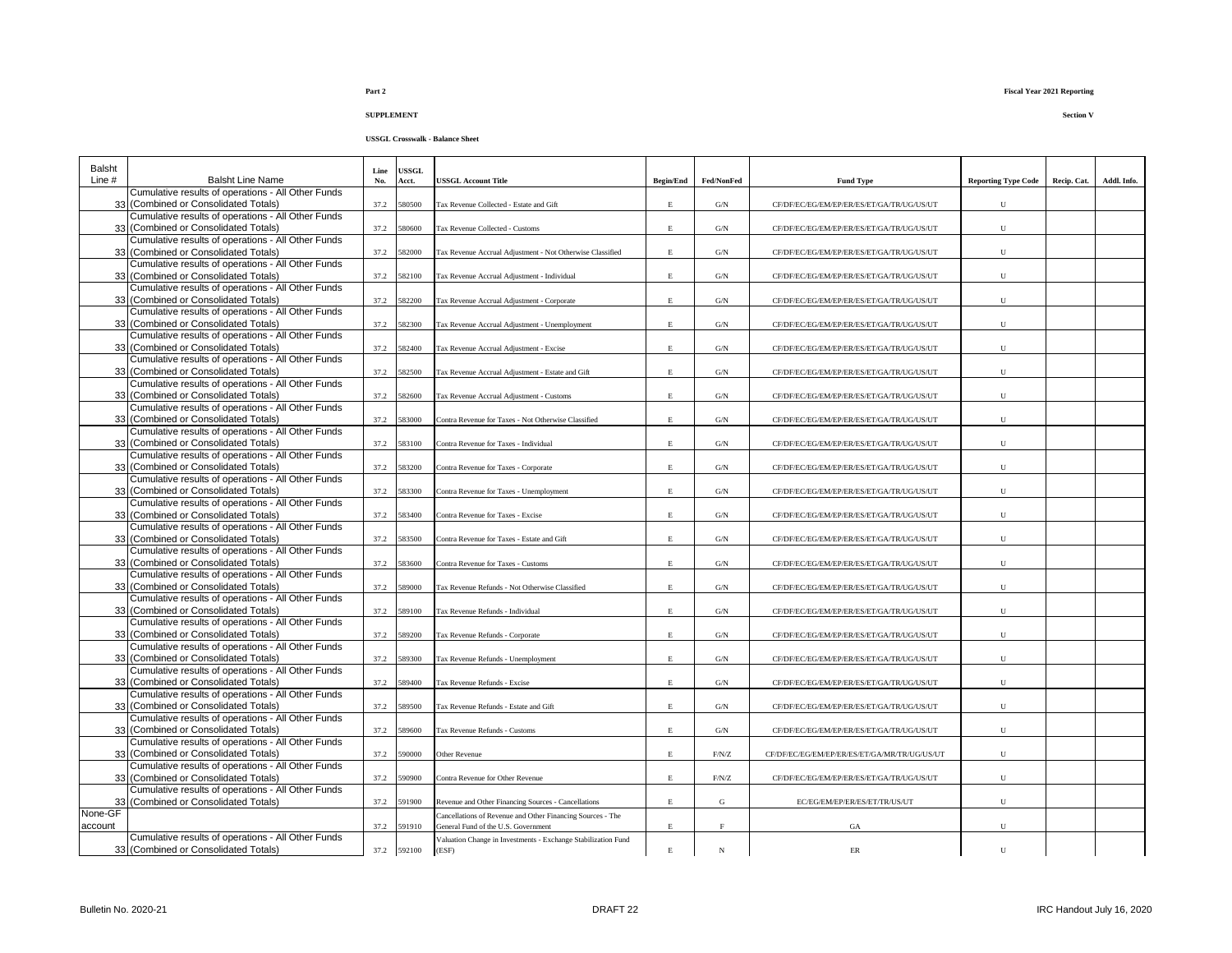### **USSGL Crosswalk - Balance Sheet**

| Balsht<br>Line $#$ | <b>Balsht Line Name</b>                                                                    | Line<br>No. | USSGL<br>Acct. | USSGL Account Title                                                                                                      | <b>Begin/End</b> | Fed/NonFed         | <b>Fund Type</b>                             | <b>Reporting Type Code</b> | Recip. Cat. | Addl. Info. |
|--------------------|--------------------------------------------------------------------------------------------|-------------|----------------|--------------------------------------------------------------------------------------------------------------------------|------------------|--------------------|----------------------------------------------|----------------------------|-------------|-------------|
|                    | Cumulative results of operations - All Other Funds                                         |             |                | Valuation Change in Investments for Federal Government                                                                   |                  |                    |                                              |                            |             |             |
|                    | 33 (Combined or Consolidated Totals)                                                       | 37.2        | 92200          | Sponsored Enterprise                                                                                                     | E                | $_{\rm N}$         | UG                                           | U                          |             |             |
|                    | Cumulative results of operations - All Other Funds<br>33 (Combined or Consolidated Totals) | 37.2        | 592300         | Valuation Change in Investments - Beneficial Interest in Trust                                                           | $\mathbf{E}$     | N                  | UG                                           | U                          |             |             |
|                    | Cumulative results of operations - All Other Funds<br>33 (Combined or Consolidated Totals) | 37.2        | 99000          | Collections for Others - Statement of Custodial Activity                                                                 | E                | F/G/N              | CF/DF/EC/EG/EM/EP/ER/ES/ET/GA/MR/TR/UG/US/UT | ${\bf U}$                  |             |             |
|                    | Cumulative results of operations - All Other Funds                                         |             |                |                                                                                                                          |                  |                    |                                              |                            |             |             |
| 33                 | (Combined or Consolidated Totals)<br>Cumulative results of operations - All Other Funds    | 37.2        | 599100         | Accrued Collections for Others - Statement of Custodial Activity                                                         | E                | F/G/N              | CF/DF/EC/EG/EM/EP/ER/ES/ET/GA/TR/UG/US/UT    | U                          |             |             |
|                    | 33 (Combined or Consolidated Totals)                                                       | 37.2        | 599300         | Offset to Non-Entity Collections - Statement of Changes in Net<br>Position                                               | $\mathbf E$      | F/G                | CF/DF/EC/EG/EM/EP/ER/ES/ET/GA/TR/UG/US/UT    | $\mathbf U$                |             |             |
|                    | Cumulative results of operations - All Other Funds<br>33 (Combined or Consolidated Totals) | 37.2        | 599400         | Offset to Non-Entity Accrued Collections - Statement of Changes in<br>Net Position                                       | $\mathbf E$      | ${\rm F/G}$        | CF/DF/EC/EG/EM/EP/ER/ES/ET/GA/TR/UG/US/UT    | U                          |             |             |
| 33                 | Cumulative results of operations - All Other Funds<br>(Combined or Consolidated Totals)    | 37.2        | 599700         | Financing Sources Transferred In From Custodial Statement<br>Collections                                                 | $\mathbf E$      | $\rm F$            | CF/DF/EC/EG/EM/EP/ER/ES/ET/GA/TR/UG/US/UT    | U                          |             |             |
|                    |                                                                                            |             |                |                                                                                                                          |                  |                    |                                              |                            |             |             |
|                    | Cumulative results of operations - All Other Funds<br>33 (Combined or Consolidated Totals) | 37.2        | 599800         | Custodial Collections Transferred Out to a Treasury Account<br>Symbol Other Than the General Fund of the U.S. Government | $\mathbf{E}$     | $\mathbf{F}% _{0}$ | CF/DF/EC/EG/EM/EP/ER/ES/ET/GA/TR/UG/US/UT    | $\mathbf{U}$               |             |             |
|                    | Cumulative results of operations - All Other Funds<br>33 (Combined or Consolidated Totals) | 37.2        | 610000         | <b>Operating Expenses/Program Costs</b>                                                                                  | $\mathbf E$      | F/N                | CF/DF/EC/EG/EM/EP/ER/ES/ET/GA/TR/UG/US/UT    | $\mathbf U$                |             |             |
|                    | Cumulative results of operations - All Other Funds                                         |             |                |                                                                                                                          |                  |                    |                                              |                            |             |             |
|                    | 33 (Combined or Consolidated Totals)                                                       | 37.2        | 15000          | <b>Expensed Asset</b>                                                                                                    | E                |                    | CF/DF/EC/EG/EM/EP/ER/ES/ET/GA/TR/UG/US/UT    | ${\bf U}$                  |             |             |
|                    | Cumulative results of operations - All Other Funds<br>33 (Combined or Consolidated Totals) | 37.2        | 19000          | Contra Bad Debt Expense - Incurred for Others                                                                            | E                | $\rm{F/N}$         | CF/DF/EC/EG/EM/EP/ER/ES/ET/GA/TR/UG/US/UT    | U                          |             |             |
|                    | Cumulative results of operations - All Other Funds<br>33 (Combined or Consolidated Totals) | 37.2        | 19900          | Adjustment to Subsidy Expense                                                                                            | $\mathbf E$      | $_{\rm N}$         | CF/DF/EC/EG/EM/EP/ER/ES/ET/GA/TR/UG/US/UT    | U                          |             |             |
|                    | Cumulative results of operations - All Other Funds                                         |             |                | interest Expenses on Borrowing From the Bureau of the Fiscal                                                             |                  |                    |                                              |                            |             |             |
| 33                 | (Combined or Consolidated Totals)                                                          | 37.2        | 531000         | Service and/or the Federal Financing Bank                                                                                | $\mathbf E$      | F                  | CF/DF/EC/EG/EM/EP/ER/ES/ET/GA/TR/UG/US/UT    | U                          |             |             |
|                    | Cumulative results of operations - All Other Funds<br>33 (Combined or Consolidated Totals) | 37.2        | 632000         | <b>Interest Expenses on Securities</b>                                                                                   | E                | $\rm F/N$          | CF/DF/EC/EG/EM/EP/ER/ES/ET/GA/TR/UG/US/UT    | U                          |             |             |
|                    | Cumulative results of operations - All Other Funds<br>33 (Combined or Consolidated Totals) | 37.2        | 633000         | Other Interest Expenses                                                                                                  | $\mathbf{E}$     | $\rm F/N$          | CF/DF/EC/EG/EM/EP/ER/ES/ET/GA/TR/UG/US/UT    | $\mathbf{U}$               |             |             |
|                    | Cumulative results of operations - All Other Funds                                         |             |                |                                                                                                                          |                  |                    |                                              |                            |             |             |
|                    | 33 (Combined or Consolidated Totals)                                                       | 37.2        | 634000         | Interest Expense Accrued on the Liability for Loan Guarantees                                                            | $\mathbf E$      | $_{\rm N}$         | CF/DF/EC/EG/EM/EP/ER/ES/ET/GA/TR/UG/US/UT    | $\mathbf U$                |             |             |
|                    | Cumulative results of operations - All Other Funds<br>33 (Combined or Consolidated Totals) | 37.2        | 540000         | <b>Benefit Expense</b>                                                                                                   | E                | F/N/Z              | CF/DF/EC/EG/EM/EP/ER/ES/ET/GA/TR/UG/US/UT    | ${\bf U}$                  |             |             |
|                    | Cumulative results of operations - All Other Funds                                         |             |                |                                                                                                                          |                  |                    |                                              |                            |             |             |
|                    | 33 (Combined or Consolidated Totals)                                                       | 37.2        | 50000          | Cost of Goods Sold                                                                                                       | E                | $\rm{F/N}$         | CF/DF/EC/EG/EM/EP/ER/ES/ET/GA/TR/UG/US/UT    | $\mathbf U$                |             |             |
|                    | Cumulative results of operations - All Other Funds<br>33 (Combined or Consolidated Totals) | 37.2        | 60000          | Applied Overhead                                                                                                         | $\mathbf E$      | $_{\rm N}$         | CF/DF/EC/EG/EM/EP/ER/ES/ET/GA/TR/UG/US/UT    | U                          |             |             |
|                    | Cumulative results of operations - All Other Funds<br>33 (Combined or Consolidated Totals) | 37.2        | 661000         | <b>Cost Capitalization Offset</b>                                                                                        | E                | N                  | CF/DF/EC/EG/EM/EP/ER/ES/ET/GA/TR/UG/US/UT    | U                          |             |             |
| 33                 | Cumulative results of operations - All Other Funds<br>(Combined or Consolidated Totals)    | 37.2        | 671000         | Depreciation, Amortization, and Depletion                                                                                | $\mathbf E$      | $_{\rm N}$         | CF/DF/EC/EG/EM/EP/ER/ES/ET/GA/TR/UG/US/UT    | U                          |             |             |
|                    | Cumulative results of operations - All Other Funds                                         |             |                |                                                                                                                          |                  |                    |                                              |                            |             |             |
|                    | 33 (Combined or Consolidated Totals)                                                       | 37.2        | 572000         | <b>Bad Debt Expense</b>                                                                                                  | $\mathbf{E}$     | $\rm F/N$          | CF/DF/EC/EG/EM/EP/ER/ES/ET/GA/TR/UG/US/UT    | $\mathbf{U}$               |             |             |
|                    | Cumulative results of operations - All Other Funds<br>33 (Combined or Consolidated Totals) | 37.2        | 673000         | mputed Costs                                                                                                             | $\mathbf E$      | $\rm F$            | CF/DF/EC/EG/EM/EP/ER/ES/ET/GA/TR/UG/US/UT    | $\mathbf U$                |             |             |
|                    | Cumulative results of operations - All Other Funds<br>33 (Combined or Consolidated Totals) | 37.2        | 79000          | Other Expenses Not Requiring Budgetary Resources                                                                         | $\mathbf E$      | $\mbox{F/N}$       | CF/DF/EC/EG/EM/EP/ER/ES/ET/GA/TR/UG/US/UT    | ${\bf U}$                  |             |             |
|                    | Cumulative results of operations - All Other Funds                                         |             |                | Contra Expense-Non-Fiduciary Deposit Fund Intra-governmental                                                             |                  |                    |                                              |                            |             |             |
|                    | 33 (Combined or Consolidated Totals)                                                       | 37.2        | 579500         | <b>Administrative Fees</b>                                                                                               | E                | $_{\rm N}$         | DF                                           | U                          |             |             |
|                    | Cumulative results of operations - All Other Funds<br>33 (Combined or Consolidated Totals) | 37.2        | 580000         | <b>Future Funded Expenses</b>                                                                                            | $\mathbf E$      | F/N/Z              | CF/DF/EC/EG/EM/EP/ER/ES/ET/GA/TR/UG/US/UT    | U                          |             |             |
|                    | Cumulative results of operations - All Other Funds                                         |             |                |                                                                                                                          |                  |                    |                                              |                            |             |             |
|                    | 33 (Combined or Consolidated Totals)                                                       |             | 37.2 685000    | Employer Contributions to Employee Benefit Programs Not<br>Requiring Current-Year Budget Authority (Unobligated)         | E                | F                  | CF/DF/EC/EG/EM/EP/ER/ES/ET/GA/TR/UG/US/UT    | U                          |             |             |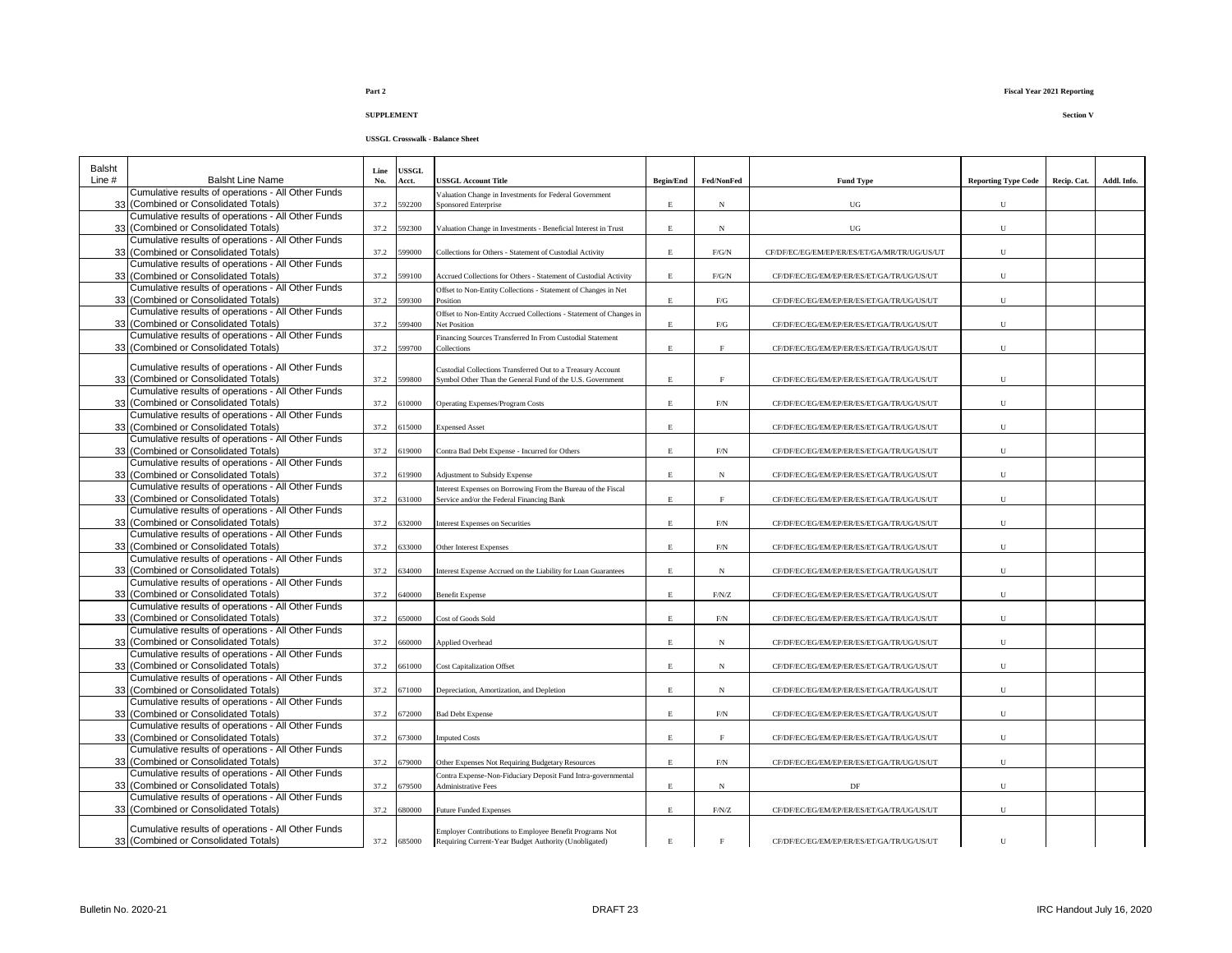| Balsht   |                                                                                            | Line | <b>USSGL</b> |                                                                                                                                  |                  |                     |                                              |                            |             |             |
|----------|--------------------------------------------------------------------------------------------|------|--------------|----------------------------------------------------------------------------------------------------------------------------------|------------------|---------------------|----------------------------------------------|----------------------------|-------------|-------------|
| Line $#$ | <b>Balsht Line Name</b>                                                                    | No.  | Acct.        | <b>JSSGL Account Title</b>                                                                                                       | <b>Begin/End</b> | Fed/NonFed          | <b>Fund Type</b>                             | <b>Reporting Type Code</b> | Recip. Cat. | Addl. Info. |
|          | Cumulative results of operations - All Other Funds<br>33 (Combined or Consolidated Totals) | 37.2 | 590000       | <b>Non-Production Costs</b>                                                                                                      | $\mathbf E$      | $\rm F/N/Z$         | CF/DF/EC/EG/EM/EP/ER/ES/ET/GA/TR/UG/US/UT    | U                          |             |             |
|          | Cumulative results of operations - All Other Funds<br>33 (Combined or Consolidated Totals) | 37.2 | 711000       | Gains on Disposition of Assets - Other                                                                                           | $\mathbf E$      | N                   | CF/DF/EC/EG/EM/EP/ER/ES/ET/GA/TR/UG/US/UT    | U                          |             |             |
|          | Cumulative results of operations - All Other Funds<br>33 (Combined or Consolidated Totals) | 37.2 | 711100       |                                                                                                                                  | $\mathbf E$      | $\rm F/N$           | CF/DF/EC/EG/EM/EP/ER/ES/ET/GA/TR/UG/US/UT    | ${\bf U}$                  |             |             |
|          | Cumulative results of operations - All Other Funds                                         |      |              | Gains on Disposition of Investments                                                                                              |                  |                     |                                              |                            |             |             |
|          | 33 (Combined or Consolidated Totals)                                                       | 37.2 | 711200       | Gains on Disposition of Borrowings                                                                                               | E                | $_{\rm F}$          | CF/DF/EC/EG/EM/EP/ER/ES/ET/GA/TR/UG/US/UT    | U                          |             |             |
|          | Cumulative results of operations - All Other Funds<br>33 (Combined or Consolidated Totals) | 37.2 | 717100       | Gains on Changes in Long-Term Assumptions - From Experience                                                                      | E                | N                   | CF/DF/EC/EG/EM/EP/ER/ES/ET/GA/TR/UG/US/UT    | $\mathbf U$                |             |             |
|          | Cumulative results of operations - All Other Funds<br>33 (Combined or Consolidated Totals) | 37.2 | 717200       | osses on Changes in Long-Term Assumptions - From Experience                                                                      | E                | N                   | CF/DF/EC/EG/EM/EP/ER/ES/ET/GA/TR/UG/US/UT    | U                          |             |             |
|          | Cumulative results of operations - All Other Funds<br>33 (Combined or Consolidated Totals) | 37.2 | 718000       | <b>Unrealized Gains</b>                                                                                                          | E                | $\rm F/N$           | CF/DF/EC/EG/EM/EP/ER/ES/ET/GA/MR/TR/UG/US/UT | $\mathbf U$                |             |             |
|          | Cumulative results of operations - All Other Funds<br>33 (Combined or Consolidated Totals) | 37.2 | 719000       | Other Gains                                                                                                                      | $\mathbf E$      | F/N                 | CF/DF/EC/EG/EM/EP/ER/ES/ET/GA/TR/UG/US/UT    | U                          |             |             |
|          | Cumulative results of operations - All Other Funds                                         |      |              |                                                                                                                                  |                  |                     |                                              |                            |             |             |
|          | 33 (Combined or Consolidated Totals)<br>Cumulative results of operations - All Other Funds | 37.2 | 719090       | Gains on International Monetary Fund Assets                                                                                      | $\mathbf E$      |                     | $_{\rm EG}$                                  | ${\bf U}$                  |             |             |
|          | 33 (Combined or Consolidated Totals)                                                       | 37.2 | 721000       | osses on Disposition of Assets - Other                                                                                           | E                | N                   | CF/DF/EC/EG/EM/EP/ER/ES/ET/GA/TR/UG/US/UT    | ${\bf U}$                  |             |             |
|          | Cumulative results of operations - All Other Funds<br>33 (Combined or Consolidated Totals) | 37.2 | 721100       | osses on Disposition of Investments                                                                                              | E                | $\rm{F/N}$          | CF/DF/EC/EG/EM/EP/ER/ES/ET/GA/TR/UG/US/UT    | ${\bf U}$                  |             |             |
|          | Cumulative results of operations - All Other Funds<br>33 (Combined or Consolidated Totals) | 37.2 | 721200       | osses on Disposition of Borrowings                                                                                               | E                | $_{\rm F}$          | CF/DF/EC/EG/EM/EP/ER/ES/ET/GA/TR/UG/US/UT    | ${\bf U}$                  |             |             |
|          | Cumulative results of operations - All Other Funds<br>33 (Combined or Consolidated Totals) | 37.2 | 727100       | Gains on Changes in Long-Term Assumptions                                                                                        | $\mathbf E$      | N                   | CF/DF/EC/EG/EM/EP/ER/ES/ET/GA/TR/UG/US/UT    | U                          |             |             |
|          | Cumulative results of operations - All Other Funds                                         |      |              |                                                                                                                                  |                  |                     |                                              |                            |             |             |
|          | 33 (Combined or Consolidated Totals)<br>Cumulative results of operations - All Other Funds | 37.2 | 727200       | Losses on Changes in Long-Term Assumptions                                                                                       | Е                | N                   | CF/DF/EC/EG/EM/EP/ER/ES/ET/GA/TR/UG/US/UT    | U                          |             |             |
|          | 33 (Combined or Consolidated Totals)                                                       | 37.2 | 728000       | <b>Jnrealized Losses</b>                                                                                                         | $\mathbf E$      | $\rm{F/N}$          | CF/DF/EC/EG/EM/EP/ER/ES/ET/GA/MR/TR/UG/US/UT | U                          |             |             |
|          | Cumulative results of operations - All Other Funds<br>33 (Combined or Consolidated Totals) | 37.2 | 729000       | Other Losses                                                                                                                     | $\mathbf E$      | $\rm{F/N}$          | CF/DF/EC/EG/EM/EP/ER/ES/ET/GA/TR/UG/US/UT    | ${\bf U}$                  |             |             |
|          | Cumulative results of operations - All Other Funds<br>33 (Combined or Consolidated Totals) | 37.2 | 729090       | osses on International Monetary Fund Assets                                                                                      | E                |                     | EG                                           | U                          |             |             |
|          | Cumulative results of operations - All Other Funds<br>33 (Combined or Consolidated Totals) | 37.2 | 729200       | Other Losses From Impairment of Assets                                                                                           | Е                | N                   | CF/DF/EC/EG/EM/EP/ER/ES/ET/GA/TR/UG/US/UT    | $\mathbf U$                |             |             |
|          | Cumulative results of operations - All Other Funds                                         |      |              |                                                                                                                                  |                  |                     |                                              |                            |             |             |
|          | 33 (Combined or Consolidated Totals)                                                       | 37.2 | 730000       | Extraordinary Items                                                                                                              | Е                | N                   | CF/DF/EC/EG/EM/EP/ER/ES/ET/GA/TR/UG/US/UT    | U                          |             |             |
|          | Cumulative results of operations - All Other Funds<br>33 (Combined or Consolidated Totals) | 37.2 | 740000       | Prior-Period Adjustments Due to Corrections of Errors                                                                            | E                | N/Z                 | CF/DF/EC/EG/EM/EP/ER/ES/ET/GA/TR/UG/US/UT    | $\mathbf U$                |             |             |
|          | Cumulative results of operations - All Other Funds                                         |      |              |                                                                                                                                  |                  |                     |                                              |                            |             |             |
|          | 33 (Combined or Consolidated Totals)<br>Cumulative results of operations - All Other Funds | 37.2 | 740100       | Prior-Period Adjustments Due to Changes in Accounting Principles<br>Prior-Period Adjustments Due to Corrections of Errors -Years | $\mathbf E$      | ${\rm N} / {\rm Z}$ | CF/DF/EC/EG/EM/EP/ER/ES/ET/GA/TR/UG/US/UT    | ${\bf U}$                  |             |             |
|          | 33 (Combined or Consolidated Totals)                                                       | 37.2 | 740500       | Preceding the Prior-Year                                                                                                         | $\mathbf E$      | ${\rm N} / {\rm Z}$ | CF/DF/EC/EG/EM/EP/ER/ES/ET/GA/TR/UG/US/UT    | $\mathbf U$                |             |             |
|          | Cumulative results of operations - All Other Funds<br>33 (Combined or Consolidated Totals) | 37.2 | 750000       | Distribution of Income - Dividend                                                                                                | $\mathbf E$      | N/Z                 | CF/DF/EC/EG/EM/EP/ER/ES/ET/GA/TR/UG/US/UT    | $\mathbf U$                |             |             |
| 33       | Cumulative results of operations - All Other Funds<br>(Combined or Consolidated Totals)    | 37.2 | 760000       | Changes in Actuarial Liability                                                                                                   | E                | N                   | CF/DF/EC/EG/EM/EP/ER/ES/ET/GA/TR/UG/US/UT    | ${\bf U}$                  |             |             |
| None-GF  |                                                                                            |      |              |                                                                                                                                  |                  |                     |                                              |                            |             |             |
| account  | Cumulative results of operations - All Other Funds                                         | 37.2 | 771000       | Trust Fund Warrant Journal Vouchers Issued Net of Adjustments                                                                    | $\mathbf E$      | $\rm F$             | GA                                           | U                          |             |             |
|          | 33 (Combined or Consolidated Totals)                                                       | 37.2 | 880100       | Offset for Purchases of Assets                                                                                                   | $\mathbf E$      | $\mathbf F$         | CF/DF/EC/EG/EM/EP/ER/ES/ET/GA/TR/UG/US/UT    | ${\bf U}$                  |             |             |
|          | Cumulative results of operations - All Other Funds<br>33 (Combined or Consolidated Totals) | 37.2 | 880200       | Purchases of Property, Plant, and Equipment                                                                                      | E                | $_{\rm F}$          | CF/DF/EC/EG/EM/EP/ER/ES/ET/GA/TR/UG/US/UT    | U                          |             |             |
|          | Cumulative results of operations - All Other Funds<br>33 (Combined or Consolidated Totals) |      | 37.2 880300  | Purchases of Inventory and Related Property                                                                                      | $\mathbf E$      |                     | CF/DF/EC/EG/EM/EP/ER/ES/ET/GA/TR/UG/US/UT    | $\mathbf{U}$               |             |             |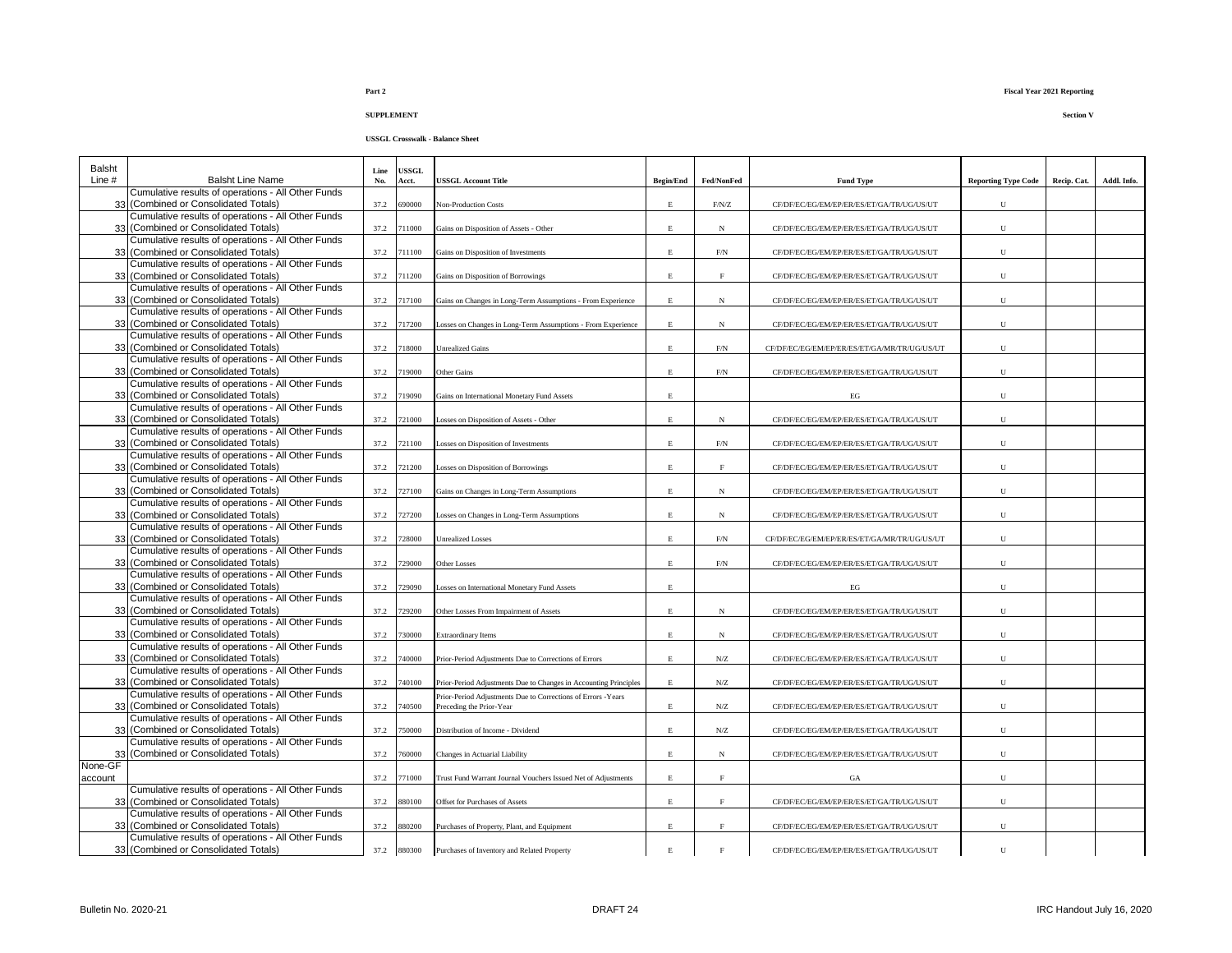# **Part 2 Fiscal Year 2021 Reporting**

| Balsht<br>Line # | <b>Balsht Line Name</b>                            | Line<br>No. | USSGL<br>Acct.                                          | <b>USSGL Account Title</b>  |  | Begin/End Fed/NonFed | <b>Fund Type</b>                          | <b>Reporting Type Code</b> | Recip. Cat. | Addl. Info. |
|------------------|----------------------------------------------------|-------------|---------------------------------------------------------|-----------------------------|--|----------------------|-------------------------------------------|----------------------------|-------------|-------------|
|                  | Cumulative results of operations - All Other Funds |             |                                                         |                             |  |                      |                                           |                            |             |             |
|                  | 33 (Combined or Consolidated Totals)               |             | 37.2 880400                                             | Purchases of Assets - Other |  |                      | CF/DF/EC/EG/EM/EP/ER/ES/ET/GA/TR/UG/US/UT |                            |             |             |
|                  |                                                    |             |                                                         |                             |  |                      |                                           |                            |             |             |
|                  | 36 Total Net Position                              | 38          | <b>Total net position</b>                               |                             |  |                      |                                           |                            |             |             |
|                  |                                                    |             |                                                         |                             |  |                      |                                           |                            |             |             |
|                  |                                                    |             | This line is calculated. Equals sum of lines 36 and 37. |                             |  |                      |                                           |                            |             |             |
|                  |                                                    |             |                                                         |                             |  |                      |                                           |                            |             |             |
|                  | 37 Total liabilities and net position              | 39          | Total liabilities and net position                      |                             |  |                      |                                           |                            |             |             |
|                  |                                                    |             |                                                         |                             |  |                      |                                           |                            |             |             |
|                  |                                                    |             | This line is calculated. Equals sum of lines 34 and 38. |                             |  |                      |                                           |                            |             |             |
|                  |                                                    |             |                                                         |                             |  |                      |                                           |                            |             |             |